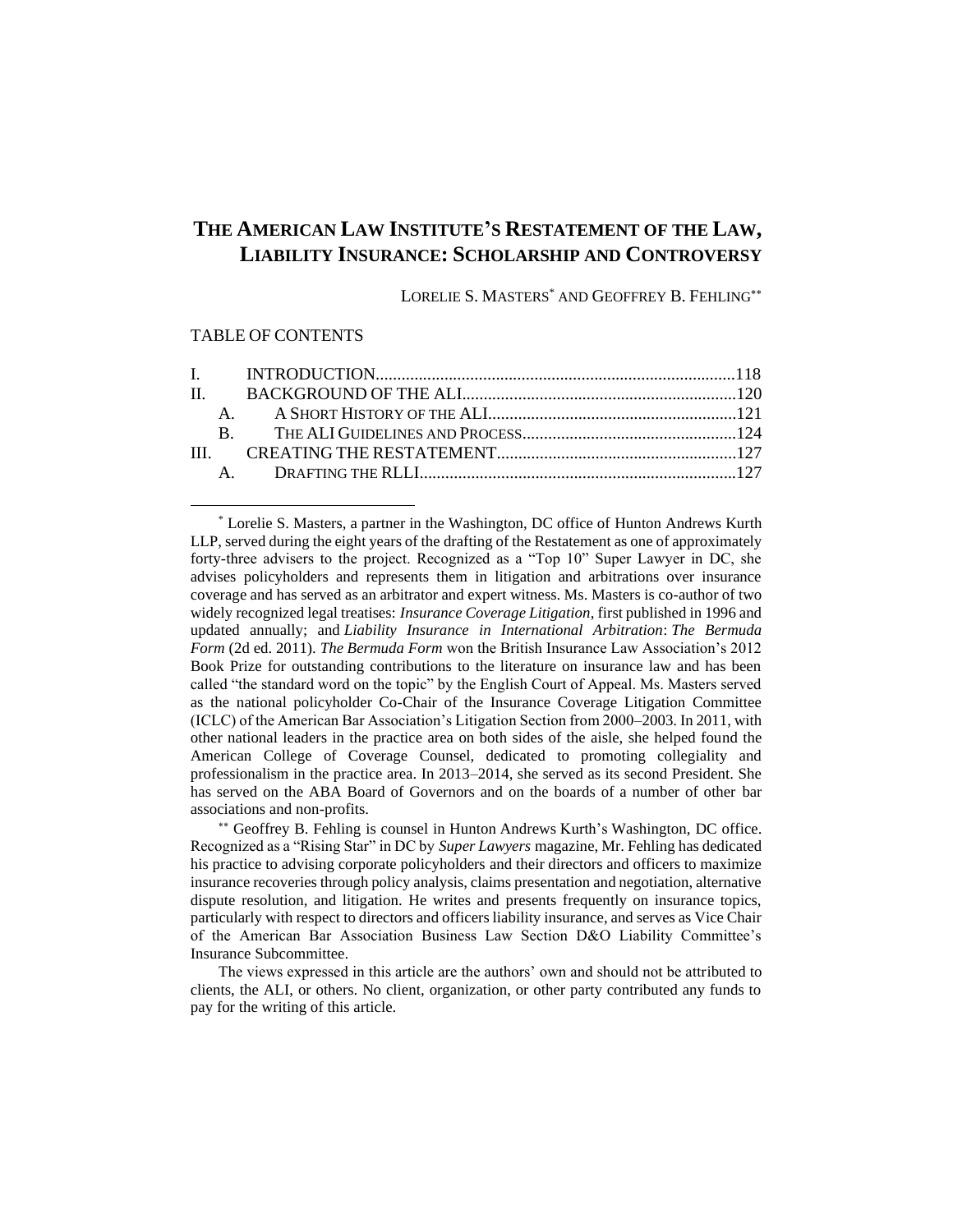| 2020 | THE AMERICAN LAW INSTITUTE'S |  |
|------|------------------------------|--|
|      | RESTATEMENT OF THE LAW,      |  |
|      | LIABILITY INSURANCE          |  |

|     | <b>B.</b><br>$\overline{C}$ .                                  | THE PROCESS AND GOALS FOR THE RESTATEMENT 129                     |  |  |  |  |  |
|-----|----------------------------------------------------------------|-------------------------------------------------------------------|--|--|--|--|--|
|     | STRUCTURE OF THE RESTATEMENT AND AREAS OF CONTROVERSY133<br>D. |                                                                   |  |  |  |  |  |
|     |                                                                | 1.                                                                |  |  |  |  |  |
|     |                                                                | $\mathcal{D}_{\mathcal{L}}$                                       |  |  |  |  |  |
| IV. |                                                                |                                                                   |  |  |  |  |  |
|     | А.                                                             |                                                                   |  |  |  |  |  |
|     | $\mathbf{B}$ .                                                 | MEASURES RAISED IN REACTION TO THE<br><b>LEGISLATIVE</b>          |  |  |  |  |  |
|     |                                                                |                                                                   |  |  |  |  |  |
|     |                                                                | 1.                                                                |  |  |  |  |  |
|     |                                                                | a. First Proposed Model Act on the Restatement138                 |  |  |  |  |  |
|     |                                                                | b. Second Proposed Model Act on the Restatement140                |  |  |  |  |  |
|     |                                                                |                                                                   |  |  |  |  |  |
|     | C.                                                             | COURT CASES IN WHICH THE RESTATEMENT HAS BEEN CITED154            |  |  |  |  |  |
| V.  |                                                                | THE RESTATEMENT GENERATING<br><b>SECTIONS</b><br>OF               |  |  |  |  |  |
|     |                                                                |                                                                   |  |  |  |  |  |
|     | $\mathsf{A}$ .                                                 |                                                                   |  |  |  |  |  |
|     | $\mathbf{B}$ .                                                 |                                                                   |  |  |  |  |  |
|     | C.                                                             | SECTION 3, PLAIN MEANING RULE AND RELATED PRINCIPLES163           |  |  |  |  |  |
|     |                                                                | $1_{-}$                                                           |  |  |  |  |  |
|     |                                                                | 2.                                                                |  |  |  |  |  |
|     |                                                                | Standard-Form Terms and "Sophisticated Policyholders"166<br>3.    |  |  |  |  |  |
|     | D.                                                             | (AND RELATED<br>SECTIONS,<br><b>SECTION</b><br>8<br>$§$ §7-9):    |  |  |  |  |  |
|     |                                                                |                                                                   |  |  |  |  |  |
|     |                                                                | 1.                                                                |  |  |  |  |  |
|     |                                                                | RLLI's Acknowledgment of Legislation<br>2.<br>The<br>on           |  |  |  |  |  |
|     |                                                                |                                                                   |  |  |  |  |  |
|     |                                                                | Other Noteworthy Provisions Relevant to "Misrepresentation<br>3.  |  |  |  |  |  |
|     |                                                                |                                                                   |  |  |  |  |  |
|     | E.                                                             | SECTION 12: INSURER LIABILITY FOR THE CONDUCT OF DEFENSE          |  |  |  |  |  |
|     |                                                                |                                                                   |  |  |  |  |  |
|     | F.                                                             | OTHER SECTIONS OF THE RLLI SUBJECT TO SIGNIFICANT CONTINUING      |  |  |  |  |  |
|     |                                                                |                                                                   |  |  |  |  |  |
|     |                                                                | Section 13: Duty to Defend / "One-Way Rule"176<br>1.              |  |  |  |  |  |
|     |                                                                | Section 19 (with Reference to §§ 15 and 50: Consequences of<br>2. |  |  |  |  |  |
|     |                                                                |                                                                   |  |  |  |  |  |
|     |                                                                | Section 24 and 27: The Duty to Make Reasonable Settlement<br>3.   |  |  |  |  |  |
|     |                                                                |                                                                   |  |  |  |  |  |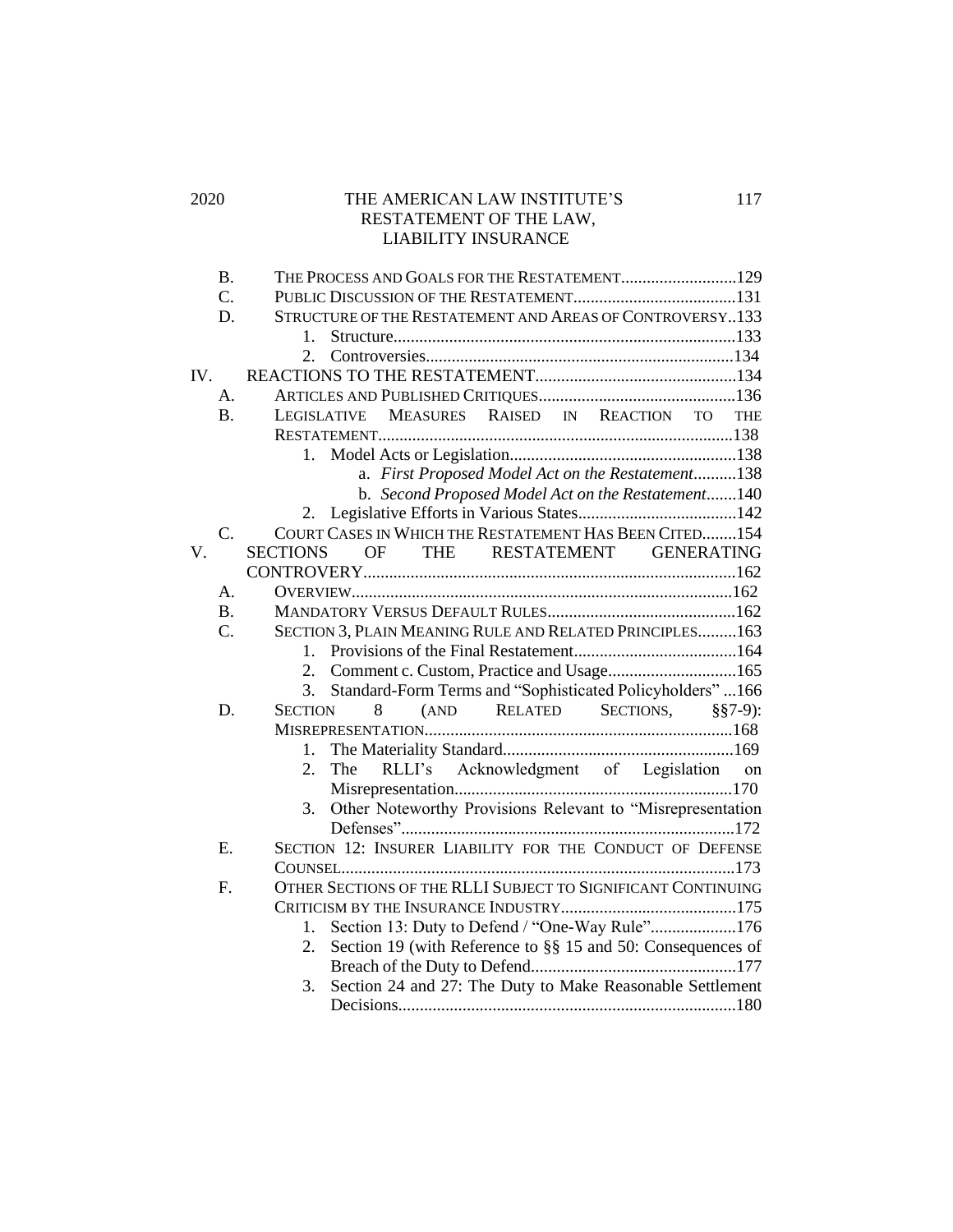| ----- |  |
|-------|--|
|       |  |
|       |  |
|       |  |

#### I. INTRODUCTION

The Restatement of the Law, Liability Insurance (Restatement or RLLI), carries on the traditions of the American Law Institute (ALI) in presenting rigorous scholarship and a synthesis of the views of the law from leaders across the legal profession. Begun in  $2010<sup>1</sup>$  the Restatement represents eight years of work by reporters Tom Baker and Kyle Logue,<sup>2</sup> and the Restatement's advisers, members consultative group (MCG), council, and (later) the ALI general membership. As a result of the ALI's dialectical process, the Restatement reflects the diverse perspectives of lawyers and advocates for both insurers and insureds, judges, professors, scholars, insurance brokers, and others.

Despite this rigorous work, the insurance industry has mounted a coordinated campaign to discredit not only the Restatement but also the ALI, first in motions made in the ALI to delay the Restatement's adoption or to revise numerous sections of the Proposed Final Draft and later in other venues, including the press and state legislatures, as well. Since the RLLI was adopted in May 2018 (and even before the final version was completed), insurers and insurance-industry organizations, with insurance defense and coverage counsel whose practices derive from insurance companies, have pursued an organized effort to oppose the RLLI by publishing articles in insurance industry, legal, and other publications; speaking at seminars organized by bar associations and similar legal organizations; and developing proposed legislation stating a "public policy" against the RLLI or otherwise seeking to direct how or whether courts may cite or even consult it.<sup>3</sup> A working group of insurance industry organizations, insurers, and their counsel have

#### 118 CONNECTICUT INSURANCE LAW JOURNAL Vol. 27

<sup>1</sup> *See* Tom Baker & Kyle D. Logue, *In Defense of the Restatement of Liability Insurance*, 24 Geo. Mason L. Rev. 767, 771 (2017) [hereinafter Baker and Logue]. The Council of the ALI in 2014 voted to convert the project, begun as a Principles project, to a Restatement. *See infra* 40. *See also* AM. L. INST., THE VOICE OF THE AMERICAN LAW INSTITUTE: A HANDBOOK FOR ALI REPORTERS AND THOSE WHO REVIEW THEIR WORK, at 13 (rev. 2015), https://www.ali.org/media/filer\_public/08/f2/08f2f7c7-29c7-4de1-8c02 d66f5b05a6bb/ali-style-manual.pdf (last visited Feb. 20, 2021) [hereinafter ALI HANDBOOK

AND STYLE MANUAL].

<sup>2</sup> Professor Tom Baker of the University of Pennsylvania Law School and Professor Kyle D. Logue of the University of Michigan Law School served as Reporter and Associate Reporter, respectively, throughout the project.

<sup>3</sup> *See* discussion of legislation *infra* § IV.B.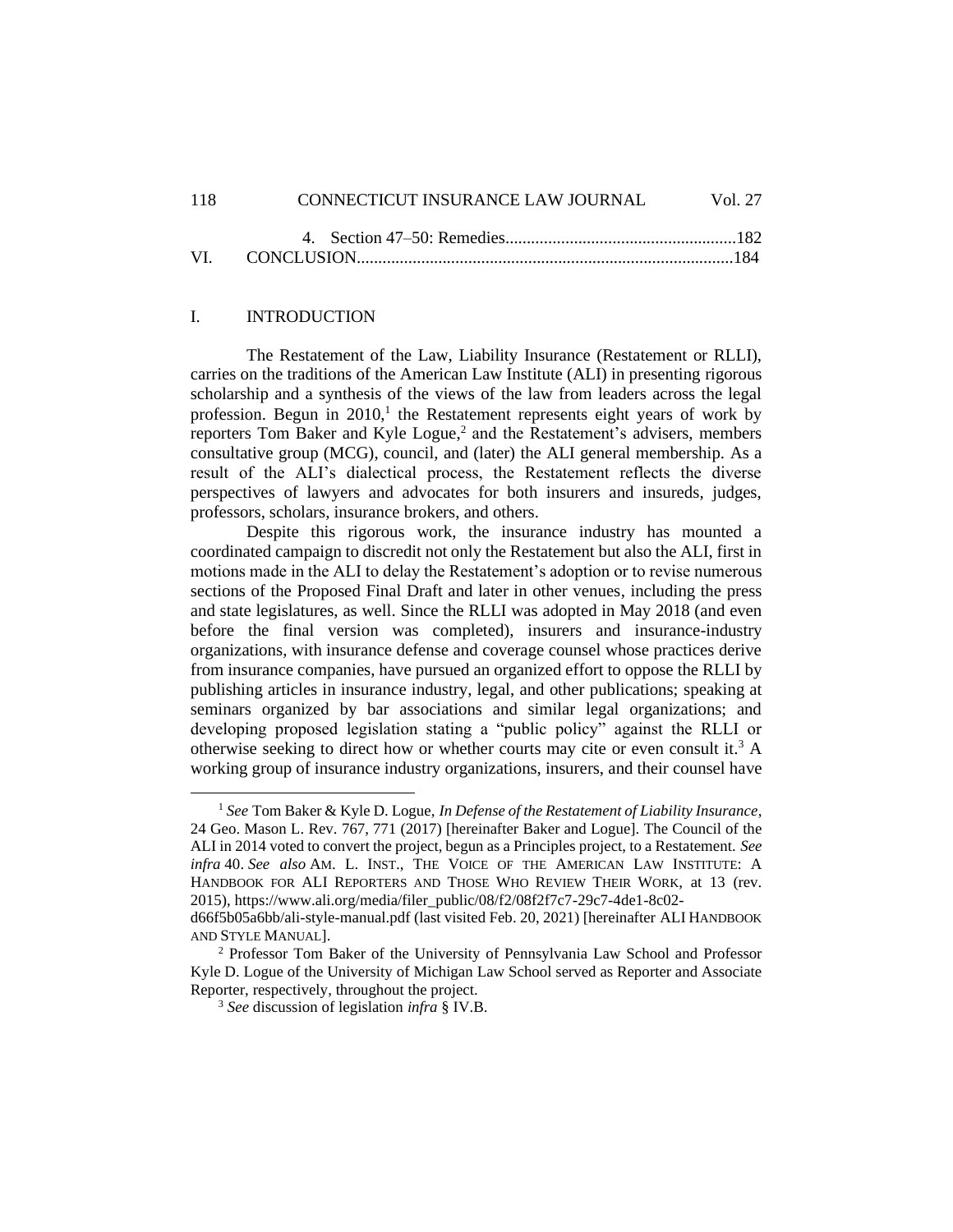## 2020 THE AMERICAN LAW INSTITUTE'S 119 RESTATEMENT OF THE LAW, LIABILITY INSURANCE

coordinated, working to "fund opposition to ALI's representation of minority positions as established law"<sup>4</sup> and otherwise oppose the Restatement, even when it states (as it does in most instances) the majority rule.

This effort has extended to the legislative arena. The National Association of Mutual Insurance Companies (NAMIC) and the National Council of Insurance Legislators (NCOIL) have published statements, press releases, and reports attacking the Restatement. <sup>5</sup> Other groups and individual counsel, some as retained counsel for the industry, have also published such pieces.<sup>6</sup> Many of the articles, seminars, and hearings held on the RLLI have included little or no input from policyholder representatives, consumers, or the ALI. In some cases, these discussions have included little analysis of the 100-plus principles of law stated (in 50 sections) in the RLLI or made little attempt to separate positions favored by and sought by insurers and their representatives from those they deplore. Proposed legislation, discussed below, often makes little effort to distinguish between rules insurers favor and those they do not, or to compare provisions of the Restatement to the law of the state. As pointed out in a letter submitted to the Arizona state legislature by former Chief Justices of the Arizona Supreme Court,<sup>7</sup> legislation adopted and proposed in many states may increase, and not *—*as proponents tend to argue *—*reduce uncertainty. Those statutes clearly would distort the process used to develop the common law*—*that body of law that courts have developed when faced with specific controversies and disputed facts, and with regard to which courts around the country have consulted Restatements, and many other secondary sources, for decades.

A faithful recounting of the eight years of work that created the *Restatement* and the various drafts of the project over the years confirms the participation throughout the process by insurance company representatives (from insurance

<sup>4</sup> *Our Positions American Law Institute (ALI),* NAMIC,

https://www.namic.org/Issues/american-law-institute (last visited Feb. 20, 2021).

<sup>&</sup>lt;sup>5</sup> *Id.* ("The end result of this ALI project could seriously harm all property casualty insurance companies. NAMIC and AIA have enlisted a working group of insurance companies to coordinate and fund the opposition to ALI's improper representation of minority positions as established law."). *See also infra* notes 71–72 and associated text.

<sup>6</sup> *See infra* notes 74–80 and associated text.

<sup>7</sup> Letter from former Arizona Supreme Court Chief Justices, Hon. Ruth V. McGregor (ret.), Hon. Rebecca White Berch (ret.) & Hon. Scott Bales (ret.), Opposing House Bill 2644 [hereinafter *Letter of Former Arizona Supreme Court Chief Justices*] (copy on file with author), *see* discussion *infra* § IV.B.(2).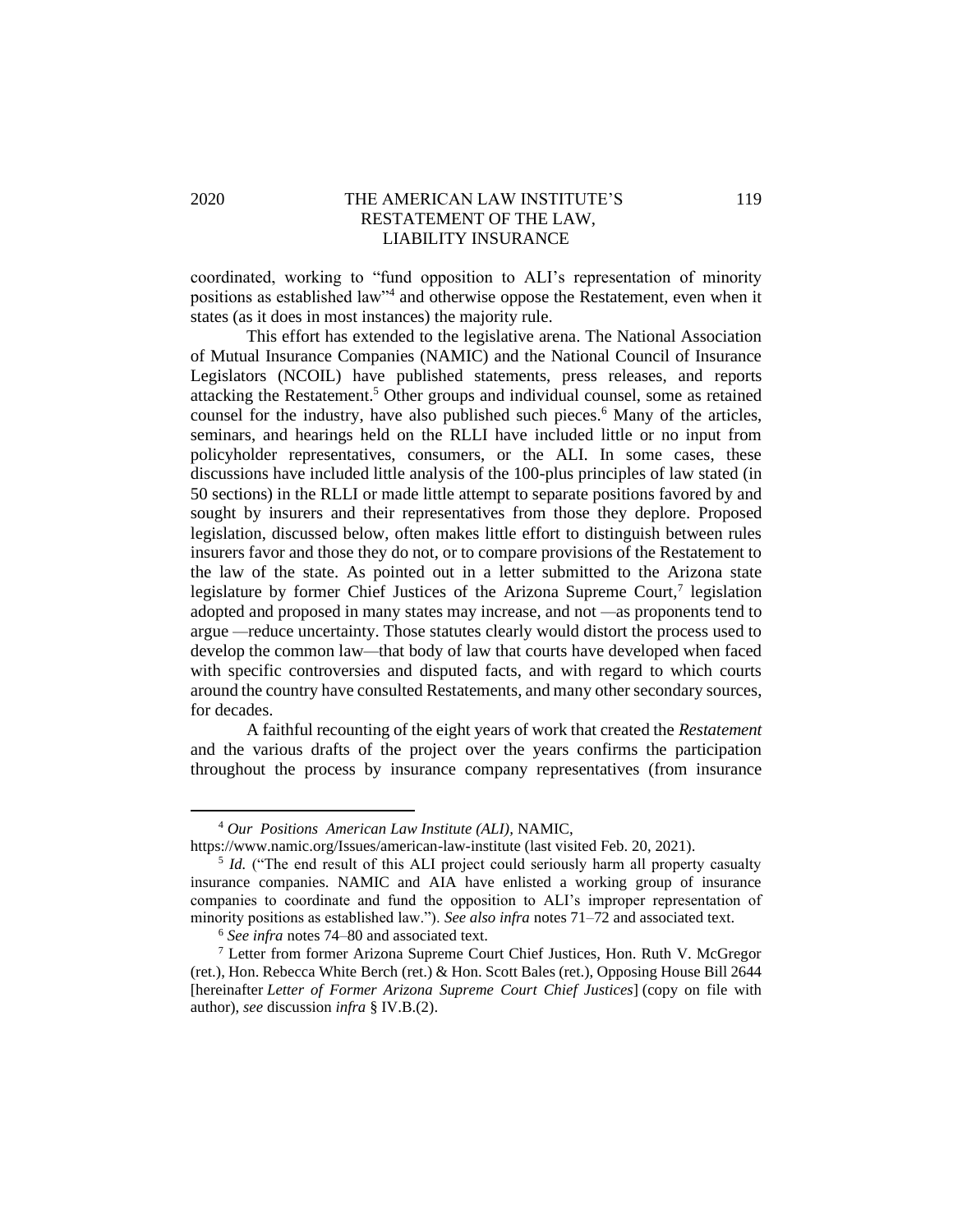companies and from insurance industry defense firms) and an insurance industry "liaison" from the American Insurance Association (AIA). While policyholder lawyers and United Policyholders, a small, nonprofit dedicated to serving consumers, participated in the process, they do not (and throughout the process did not) have the power or size to counter positions taken by insurance industry trade groups or counsel who obtain a stream of business from insurance companies.<sup>8</sup> There really is no comparable "industry group" that represents policyholders in the way industry trade groups represent the insurance industry.

The Restatement throughout its drafting sought to state "the efficient and fair rules that should govern the insurer/insured relationship."<sup>9</sup> Of course, debates among the Restatement's advisers, MCG, and others were often intense, reflecting the viewpoints of the many constituencies interested in the development of the law governing liability insurance, and it continues to be a subject of intense interest and controversy. This article surveys the background of the ALI and ALI process, the development of the RLLI, insurance industry commentary on the RLLI, legislation promoted by insurers, and cases citing the RLLI. It discusses the organized effort by the insurance industry to undermine not just the Restatement but also the ALI itself. Finally, this article discusses issues in the RLLI that remain the subject of  $controversy<sup>10</sup>$  and seeks to provide context and counter-balance to commentaries provided to date (mostly by insurers).

## II. BACKGROUND OF THE ALI

To understand the full story of the Restatement, it is necessary to have an understanding of both the ALI history and process, developed over the almost 100 years of the ALI's existence<sup>11</sup> and the eight-year history of the Restatement. To quote the Bard, "past is prologue."<sup>12</sup> This section gives a thumbnail sketch of ALI history, its process, and the development of the Restatement from 2010 to 2018. It also outlines the topics addressed in the Restatement, to show that general attacks stating that the RLLI "got the law wrong" present a gross oversimplification.

<sup>&</sup>lt;sup>8</sup> At some point, a representative from the Risk & Insurance Management Society (RIMS) was involved but was never active.

<sup>&</sup>lt;sup>9</sup> RESTATEMENT OF THE L. OF LIAB. INS. (AM. L. INST. Draft Jul. 2014) (quoted in Masters, Bach, & Wade, *infra* note 41, at 2).

<sup>&</sup>lt;sup>10</sup> With some exceptions like nuclear insurance and terrorism insurance, insurance is regulated, of course, at the state level, and on many issues is determined as a matter of judgemade or common law.

<sup>&</sup>lt;sup>11</sup> Founded in 1923, the ALI will celebrate its centennial in 2023.

<sup>12</sup> WILLIAM SHAKESPEARE, THE TEMPEST, act 2, sc. 1, l. 217.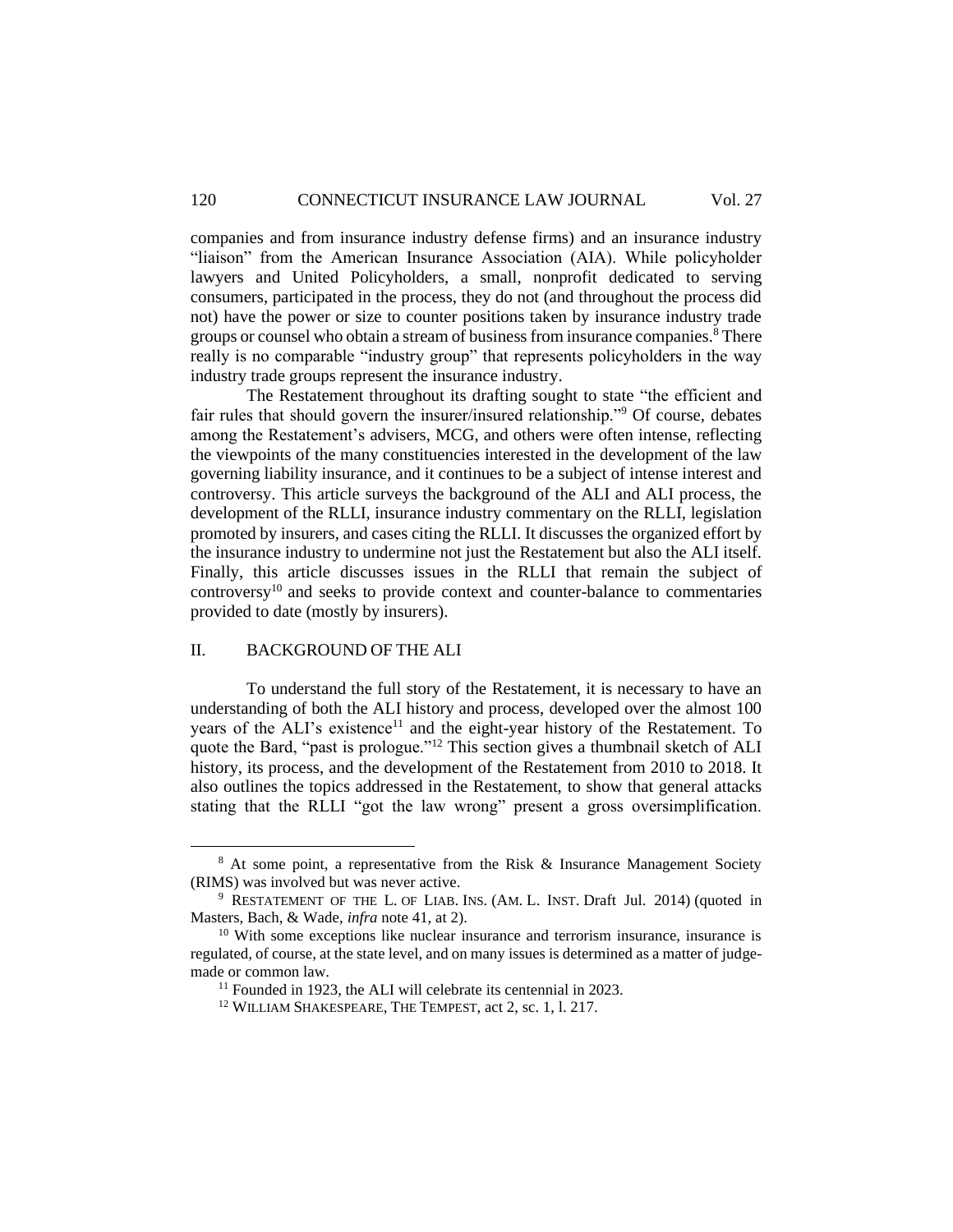## 2020 THE AMERICAN LAW INSTITUTE'S 121 RESTATEMENT OF THE LAW, LIABILITY INSURANCE

Lawyerly analysis and good public policy depend on fact and an informed understanding of the nuances of complex topics. This article submits that critique and proposed legislation addressing the Restatement should be based on a reading of the Restatement, its 50 sections, 100-plus principles of law, and comments, not based on past grievances about the drafting process as seems to be the focus in at least some insurer commentaries.<sup>13</sup>

#### A. A SHORT HISTORY OF THE ALI

Prominent American judges, lawyers, and legal scholars came together in the early 1920s to create a "Committee on the Establishment of a Permanent Organization for the Improvement of the Law" (the "Committee"), led by icons of the American legal profession, Elihu Root, George Wickersham, and William Draper Lewis.<sup>14</sup> The Committee convened to consider ways to address a "general dissatisfaction with the administration of justice," in part arising from the belief that "the law is unnecessarily uncertain and complex."<sup>15</sup> Based on the Committee's recommendations, the ALI was incorporated in 1923, and work that year began on

<sup>13</sup> *See, e.g.,* point-counterpoint discussion: George L. Priest, *A Principled Approach Toward Insurance Law: The Economics of Insurance Law and the Current Restatement Project,* 24 GEO. MASON L. REV. 635 (2017); and Tom Baker & Kyle D. Logue, *In Defense of the Restatement of Liability Insurance Law*, 24 GEO. MASON L. REV. 767 (2017). *See also*  Kim V. Markkand, *How a Broken Process, Broken Promises, and Reimagined Rules Justify the Bench and Bar's Skepticism Regarding the Reliability of the* Restatement of the Law, Liability Insurance, 50 THE BRIEF, No. 1 (Journal of American Bar Association Tort Trial and Insurance Law Section, Fall 2020) (insurer side counsel). This issue of THE BRIEF includes other articles on the RLLI. For other perspectives that will be beneficial, in the authors' views, and bring balance to consideration of the topic, see Elizabeth C. Sackett & Jeffrey Thomas, *Perspectives on the* Restatement of the Law, Liability Insurance: *What's all the Hoopla About?* (at 9) (editor of THE BRIEF)*;* Jeffrey W. Stempel, *From Quiet to Confrontational to (Potentially) Quiescent: The Path of the ALI Liability Insurance Restatement* (at 10) (Professor of Law, UNLV); Laura A. Foggan & Rachel Padgett, *Rules of Policy Interpretation Reflect Lingering Policyholder Bias in the ALI's* Restatement of the Law, Liability Insurance (at 26) (insurer side counsel); Lorelie S. Masters, *"Plain Meaning" and the Meaning of "Plain": Section 3 of the* Restatement of the Law, Liability Insurance (at 36) (policyholder side counsel).

<sup>14</sup> *The Story of ALI*, ALI, https://www.ali.org/about-ali/story-line/ (1923: *Founding of the American Law Institute)* (last visited Feb. 20, 2021).

<sup>15</sup> *See id.* for a discussion, decade by decade, of the history of the ALI, its leaders, projects, and contributions since the Institute's founding in 1923.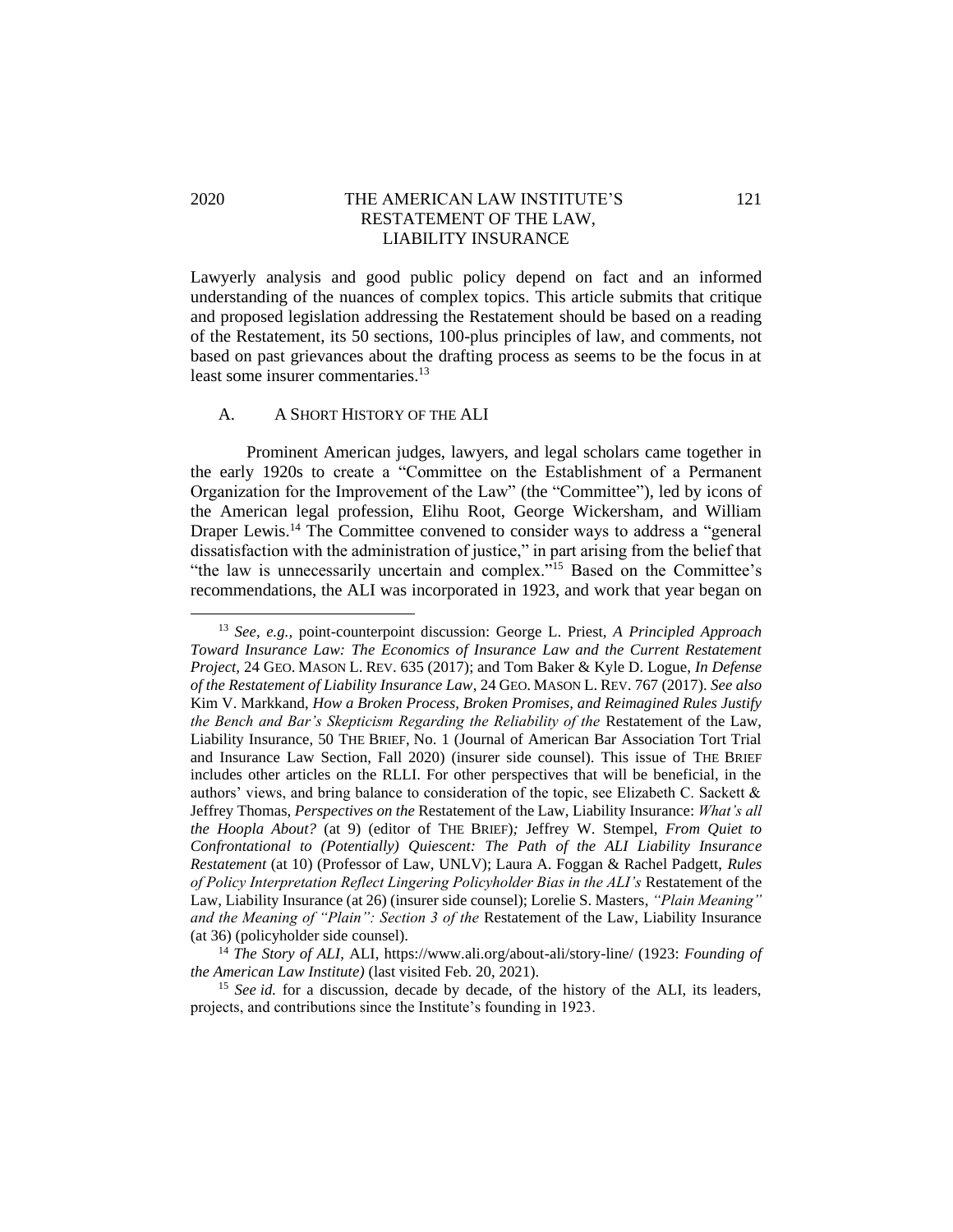its first Restatements, on the law of agency, conflict of laws, contracts, and torts.<sup>16</sup> Since then, the ALI has grown to include more than 4,000 members from all disciplines in the legal profession—judges from all corners of the judiciary; scholars from law schools; think-tanks and non-profits; practicing lawyers; and others, largely from the United States but also from abroad.<sup>17</sup>

Reading about the founders of the ALI is a humbling experience. Secretary Root, for example, was an American lawyer and statesman who served as Secretary of State under President Theodore Roosevelt and Secretary of War under Presidents Theodore Roosevelt and William McKinley. He served one term as a United States Senator from the State of New York. For his work in international arbitration, he won the Nobel Peace Prize in 1912. He led the Carnegie Endowment for International Peace, the Carnegie Institution of Washington, and the Carnegie Corporation of New York. He is credited with modernizing the United States Department of War and "transforming the army into a military machine comparable to the best in Europe."<sup>18</sup> Other early leaders included President and Chief Justice William Howard Taft, Justice Charles Evan Hughes, Judge Learned Hand, and Judge Benjamin Cardozo.<sup>19</sup>

<sup>16</sup> *Id.*

<sup>&</sup>lt;sup>17</sup> The ALI elects lawyers to membership through a confidential nomination process. *Election*, ALI, https://www.ali.org/members/membership-proposal-process/election/ (last visited Feb. 20, 2021, [United States Supreme Court Justices, Chief Judges of the United States Courts of Appeals, and Chief Justices and Chief Judges of the highest courts in each state and U.S. jurisdiction, deans of law schools in the Association of American Law Schools (AALS), and Presidents of the ABA, National Bar Association, and Federal Bar Association among others, are ex officio members of the ALI. *Membership*, ALI, https://www.ali.org/members/ (last visited Feb 20, 2021). One commentary posits: "Absent the implied imprimatur of the ex officio members, one can fairly ask if a Restatement would be treated any differently than any other law review quality article." Kim Marrkand, *Why Ohio Nixed the New Liability Insurance Law Restatement*, LAW360 n. 8 (Aug. 10, 2018), https://www.law360.com/articles/1071830. These comments appear to misapprehend the indepth work and thinking from across the legal profession that is apparent from a review of ALI Restatements and other projects and is contrary to author Lorelie Masters' experience in attending and participating in discussions of ALI projects at the ALI annual and other meetings.

<sup>&</sup>lt;sup>18</sup> *Supra* note 14 (click "Elihu Root" hyperlink within the "Founding of the American Law Institute" section).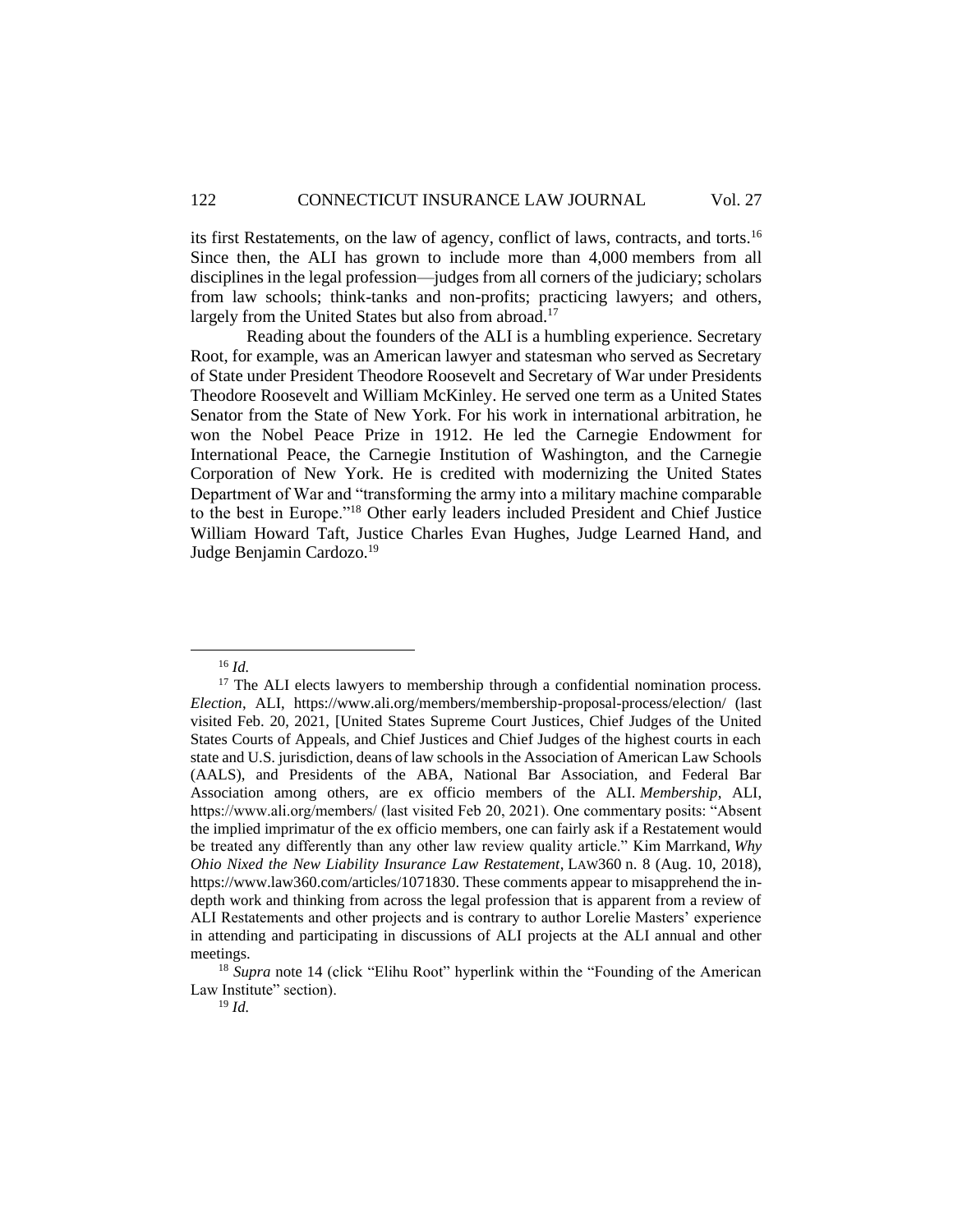## 2020 THE AMERICAN LAW INSTITUTE'S 123 RESTATEMENT OF THE LAW, LIABILITY INSURANCE

Restatements "are primarily addressed to Courts,"<sup>20</sup> and typically address the common law, "the law developed and articulated by judges in the course of specific cases."<sup>21</sup> In addition to Restatements, the ALI has played a key role in the creation of other significant contributions to the law, including the Uniform Commercial Code (UCC) and the Model Penal Code, and through its "Principles" projects.<sup>22</sup> As defined in the *ALI Handbook and Style Manual,* Principles "are primarily addressed to legislatures, administrative agencies, or private actors."<sup>23</sup>

In one of its very significant contributions, during World War II, the ALI helped organize a committee that researched the constitutions of different countries in the world and other foundational documents relating to individual rights.<sup>24</sup> This work, conducted over the years of the War, resulted in the ALI's Statement of Essential Human Rights, one of the texts used to create the Universal Declaration of Human Rights.<sup>25</sup> Adopted by the United Nations in 1948, the Declaration has become the best-known and most-cited document on human rights in the world. It

<sup>20</sup> ALI, Frequently *Asked Questions*, https://www.ali.org/publications/frequently-askedquestions/#differ (last visited Feb. 20, 2021).

<sup>&</sup>lt;sup>21</sup> AM. LAW INST., CAPTURING THE VOICE OF THE AMERICAN LAW INSTITUTE: A HANDBOOK FOR ALI REPORTERS AND THOSE WHO REVIEW THEIR WORK 4 (rev. 2015), www.ali.org/publications/style-manual/ (last visited Feb. 20, 2021).

<sup>22</sup> *Supra* note 14.

<sup>23</sup> *Supra* note 20. Principles can "be addressed to Courts when the area is so new that there is little established law. Principles may suggest best practices for these institutions." ALI HANDBOOK AND STYLE MANUAL, *supra* note 1, at 13*.* The ALI's concept of the Principles projects has evolved over time since the ALI first tackled such a project (with the ALI's Corporate Governance Project). The concept of Principles has been refined over the years as discussed in the *ALI Handbook*. *Id.* at 13–15.

<sup>24</sup> *See, e.g.,* ALI, *The Statement of Essential Human Rights* (Dec. 10, 2018)

https://www.ali.org/news/articles/statement-essential-human-rights; JOHN P. HUMPHREY, HUMAN RIGHTS AND THE UNITED NATIONS: A GREAT ADVENTURE (1984). Mr. Humphrey was the first Director of Human Rights of the U.S., in 1946. These comments appear to refer to First Lady and world-renowned humanitarian Eleanor Roosevelt who led this effort and fought for its adoption. The ABA celebrated the 70th Anniversary of the Declaration in 2018. UNITED NATIONS, UNIVERSAL DECLARATION OF HUMAN RIGHTS iii (rev. 2015).

<sup>25</sup> *Id.*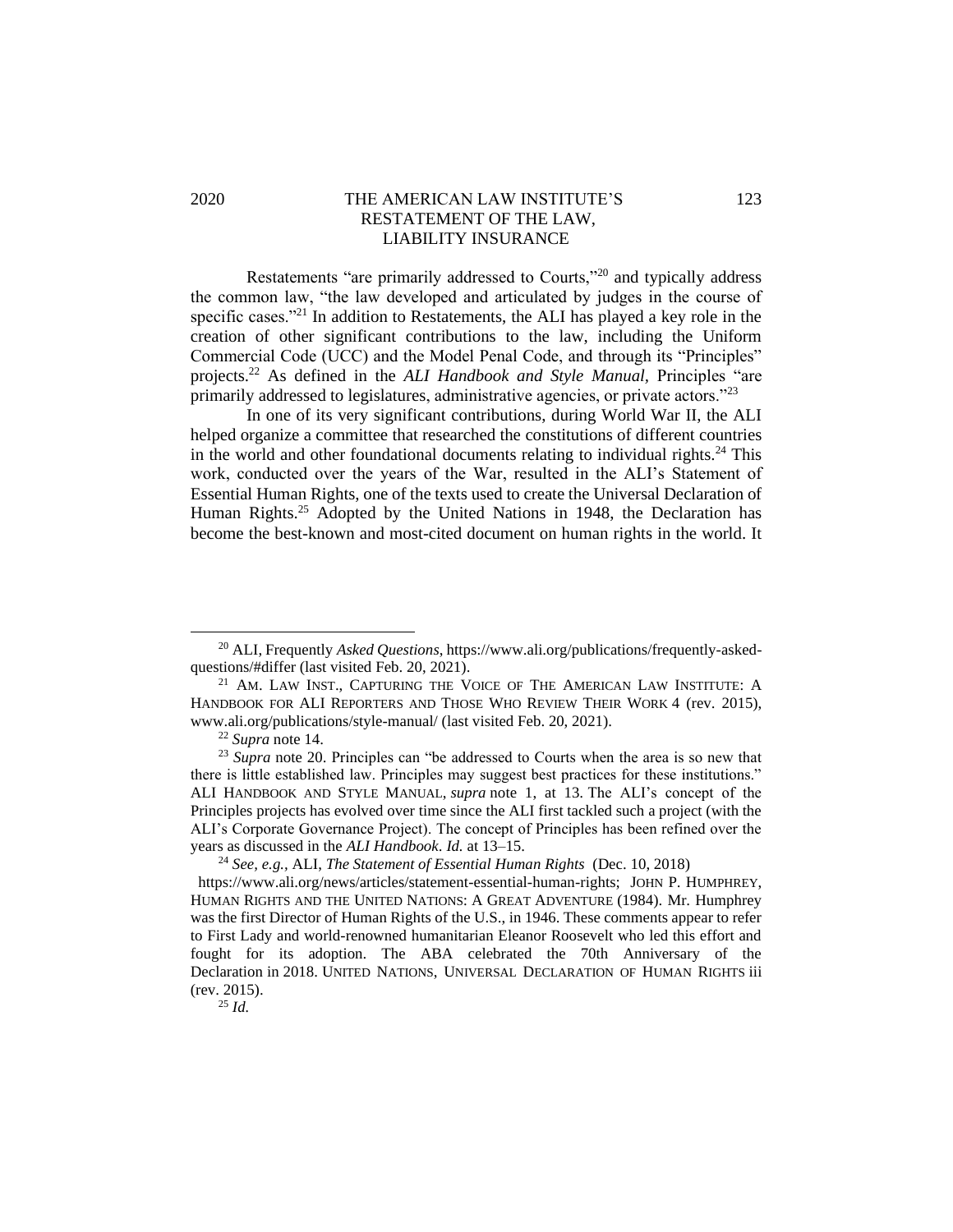has been translated into more than 500 languages and, showing the power of an idea and vision, incorporated into the constitutions of many countries.<sup>26</sup>

#### B. THE ALI GUIDELINES AND PROCESS

*ALI Guidelines*. First set forth in 1923 in the ALI's Certificate of Incorporation, the Institute's goals and purposes set forth below have remained consistent throughout its history: "[To] promote the clarification and simplification of the law and its better adaptation to social needs, to secure the better administration of justice, and to encourage and carry on scholarly and scientific legal work."<sup>27</sup>

As provided in the ALI's Bylaws, "[p]ublication of any work as representing the Institute's position requires approval by both the membership and the Council."<sup>28</sup> As known by the Council members identified in every ALI publication, the Council includes jurists, professors, and other recognized leaders from across the legal profession.

## *Restatements and Principles Include Black-Letter Statements of Law, Comments and Reporters' Notes*. As the *ALI Handbook and Style Manual* explains:

Each [ALI project] addresses a particular area of the law and seeks to clarify and synthesize it in such a way as to contribute to the "better administration of justice." Each consists of a series of concise "black-letter" legal formulations, elucidated by extended commentary and illustrations, and supported by scholarly annotation of the sources considered.<sup>29</sup>

The black-letter statements of law and Comments are considered the official position of the ALI.<sup>30</sup> The Reporters' Notes are that—notes on the authorities the Reporters reviewed in creating the black-letter comments. They are not the official position of the ALI.<sup>31</sup>

<sup>26</sup> *About the Universal Declaration of Human Rights Translation Project*, UNITED NATIONS HUM. RTS. OFF. OF THE HIGH COMM'R, https://www.ohchr.org/EN/UDHR/Pages/INtroduction.aspx (last visited Feb. 20, 2021).

<sup>27</sup> ALI HANDBOOK AND STYLE MANUAL, *supra* note 1, at 1.

<sup>28</sup> *Id*. (quoting the ALI Bylaws).

<sup>29</sup> *Id.* at 3.

<sup>30</sup> *How the Institute Works*, ALI, https://www.ali.org/about-ali/how-institue-works/ (last visited Feb. 20, 2021).

<sup>31</sup> ALI HANDBOOK AND STYLE MANUAL, *supra* note 1, at 35–36; 45 (Ch. II.B.); and extended discussion at 33–46 (Ch. II.B.).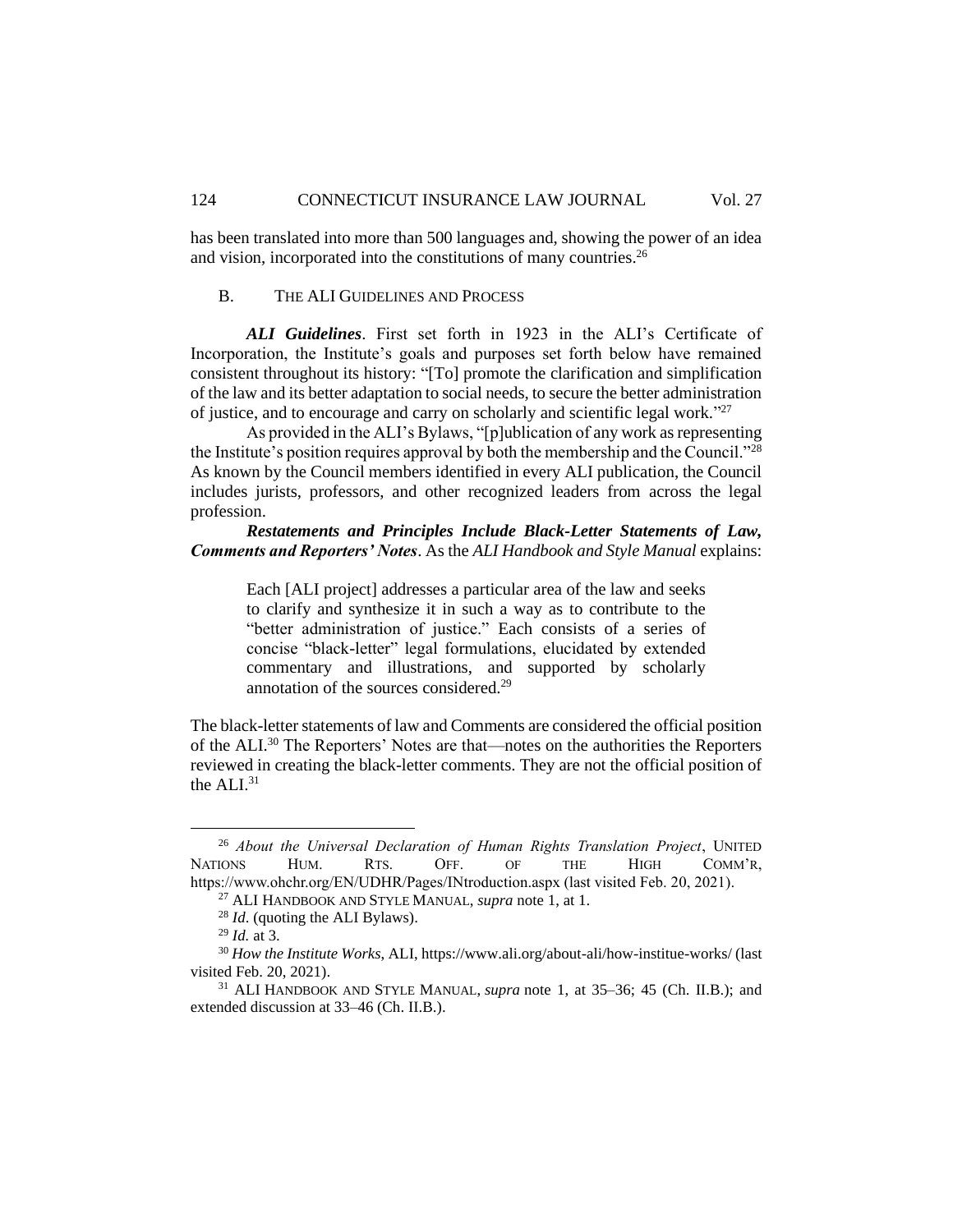## 2020 THE AMERICAN LAW INSTITUTE'S 125 RESTATEMENT OF THE LAW, LIABILITY INSURANCE

The *ALI Handbook and Style Manual*<sup>32</sup> describes how a project is selected and begun:

> The nature, content, and scope of each Institute project are initially developed by its Reporter in consultation with the Institute's Director, generally on the basis of a prospectus or memorandum prepared by the Reporter at the invitation of the Director and subsequently reviewed by the Projects Committee and either by the Council as a whole or its Executive Committee. The Director's Recommendations that particular projects be undertaken and designations of specific Reporters are subject to the approval of the Council or Executive Committee. Once a project begins, its character and scope maybe further refined in the course of the drafting process.<sup>33</sup>

Recognizing that case law could be and "had become obscured by the evergrowing mass of decisions in the many jurisdictions"<sup>34</sup> in the United States, founders of the ALI in creating Restatements sought to "assume [] the perspective of a common-law court, attentive to and respectful of precedent, but not bound by precedent that is inappropriate or inconsistent with law as a whole."<sup>35</sup>

As noted by one commentator decades ago, a Restatement is "a product of highly competent group scholarship subjected to a searching criticism of learned and experienced members of the bench and bar."<sup>36</sup> As stated in the *ALI Handbook and Style Manual*, Restatements provide "clear formulations of common law and its statutory elements or variations and reflect the law as it presently stands or might appropriately be stated by a court."<sup>37</sup> While a Restatement aims to "recapitulate the law as it presently exists," it also reflects an "impulse to reformulate it, thereby rendering it clearer and more coherent while subtly transforming it in the process."<sup>38</sup>

<sup>32</sup> *See id., supra* note 1.

<sup>33</sup> *Id.* at 3 (Ch. I.B.).

<sup>34</sup> ALI HANDBOOK AND STYLE MANUAL, *supra* note 1, at 4.

<sup>35</sup> *Id.* at 4, 5 (Ch. I.B.1.a.).

<sup>36</sup> Herbert F. Goodrich, *The Story of the American Law Institute,* 1951 WASH. L.Q. 283, 285 (1951).

<sup>37</sup> ALI HANDBOOK AND STYLE MANUAL, *supra* note 1, at 1 (Ch. I. A.).

<sup>38</sup> *Id.* (Ch. I. A.).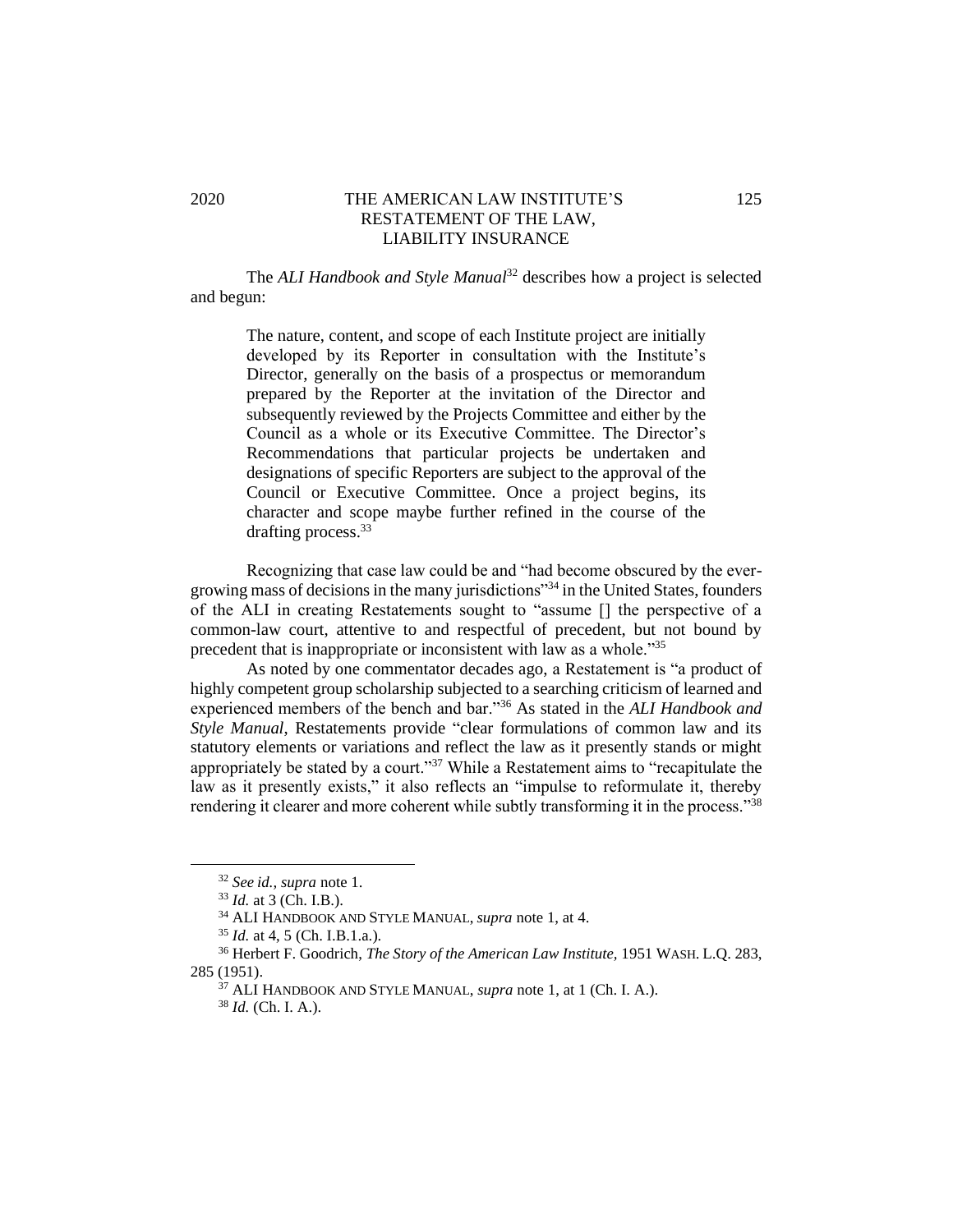## 126 CONNECTICUT INSURANCE LAW JOURNAL Vol. 27

Commentaries that decry the RLLI in articles or at conferences, which often are from people with little background in the ALI, have argued that the ALI somehow has lost its way. Ah, for the good ol' days when Restatements stated only majority rules! These critiques, however, ignore history. In creating Restatements, the ALI has focused on majority rules, but has always focused on the larger body of law. It has always sought, as shown in its Certificate of Incorporation, among other things, the "better adaptation [of the law] to social needs"; and, as shown in the *ALI Handbook and Style Manual*, to ascertain trends in the law.<sup>39</sup> ALI Restatements on more than one occasion have stated legal principles that were not majority rules when the Restatement first was published but since have become the majority rule.<sup>40</sup>

*The ALI Process***:** The ALI follows a rigorous, dialectical process in creating any of its projects, whether a Restatement, Principles of the Law, or a Model Act.<sup>41</sup> The process includes as participants active practitioners on all sides of the issues in the practice area in question: judges, professors, and other interested parties. Reporters, usually law school professors, are appointed to write the drafts and manage the process of reviewing and revising the text under the supervision of the ALI's Council and Officers.

The following description of the Restatement process from the *ALI Handbook and Style Manual* provides additional context:

The Restatement process contains four principal elements. The first is to ascertain the nature of the majority rule. If most courts faced with an issue have resolved it in a particular way that is obviously important to the inquiry. The second step is to ascertain trends in the law. If 30 jurisdictions have gone one way but the 20 jurisdictions to look at the issue most recently went the other way, or refined their prior adherence to the majority rule, that is obviously important as well. Perhaps the majority rule is now widely regarded as outmoded or undesirable. If *Restatements* were

<sup>39</sup> *Certificate of Incorporation,* ALI, https://www.ali.org/media/filer\_public/10/62/1062 84da-ddfe-4ff4-a698-0a47f268ee4c/certificate-of-incorporation.pdf (last visited Feb. 20, 2021).

<sup>40</sup> The best-known example of course is § 402A of the Restatement (Second) of the Law, Torts*,* which set forth a then-minority rule on strict liability in tort. Strict liability in tort is now the widely accepted majority rule.

<sup>41</sup>ALI HANDBOOK AND STYLE MANUAL*, supra* note 1, at 1–20; *see also* Lorelie S. Masters, Amy R. Bach, & Daniel R. Wade, *The American Law Institute Principles/Restatement of the Law of Liability Insurance: Part III-Selected Comments from a Policyholder Perspective*, NEW APPLEMAN ON INS.: CURRENT CRITICAL ISSUES IN INS. L. (Summer 2015) at 1–5, [hereinafter MASTERS ET AL.].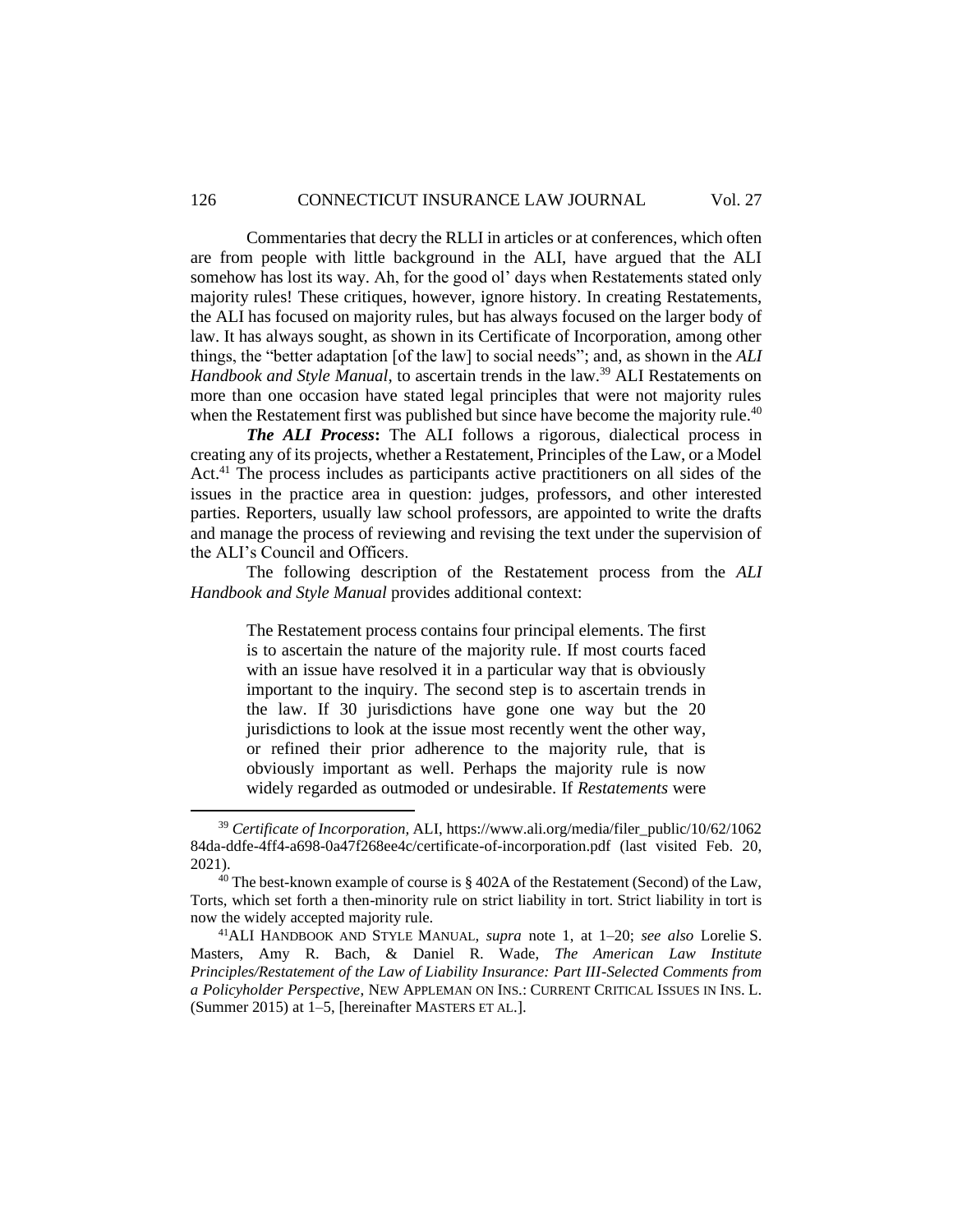## 2020 THE AMERICAN LAW INSTITUTE'S 127 RESTATEMENT OF THE LAW, LIABILITY INSURANCE

not to pay attention to trends, the ALI would be a roadblock to change, rather than a "law reform" organization. A third step is to determine what specific rule fits best with the broader body of law and therefore leads to more coherence in the law. And the fourth step is to ascertain the relative desirability of competing rules. Here social-science evidence and empirical analysis can be helpful.<sup>42</sup>

The Reporters outline the project at the outset and revise that outline often through the drafting and revision process.<sup>43</sup> The drafts of the black-letter Comments, and Reporters' Notes are circulated for input by both advisers appointed by the ALI Council and ALI members of a MCG. As with any significant work, the drafts are revised and honed over a course of time (in this case, years) based on the many rounds of comments from the advisers and MCG at meetings held to debate the current draft. Throughout, the Reporters also typically accept written comments from interested parties outside the advisers, MCG, and ALI. When a significant part or parts of the project are completed, the draft is submitted for comment by both the ALI Council, and the ALI general membership at ALI Annual Meetings.

#### III. CREATING THE RESTATEMENT

### A. DRAFTING THE RLLI

As far as the authors are aware, no one involved in the Restatement has questioned whether the ALI and Reporters followed the ALI's usual, rigorous dialectical process, incorporating input from a wide variety of sources. Indeed, they did follow that process from author Lorelie Masters' view as an adviser active throughout the eight years of the project.<sup>44</sup>

Constituencies commenting on the drafts of this Restatement included:

<sup>42</sup> ALI HANDBOOK AND STYLE MANUAL*, supra* note 1, at 5.

<sup>43</sup> *How the Institute Works*, ALI, https://www.ali.org/about-ali/how-institute-works/ (last visited Feb. 20 2021).

<sup>44</sup> The ALI Reporter, *Restatement of the Law, Liability Insurance: Practitioners' Perspectives* (Oct. 10, 2019) (https://thealiadviser.org/liability-insurance/restatement-of-thelaw-liability-insurance-practitioners-perspectives/ (last visited Feb. 20, 2021)) [hereafter *The ALI Reporter*].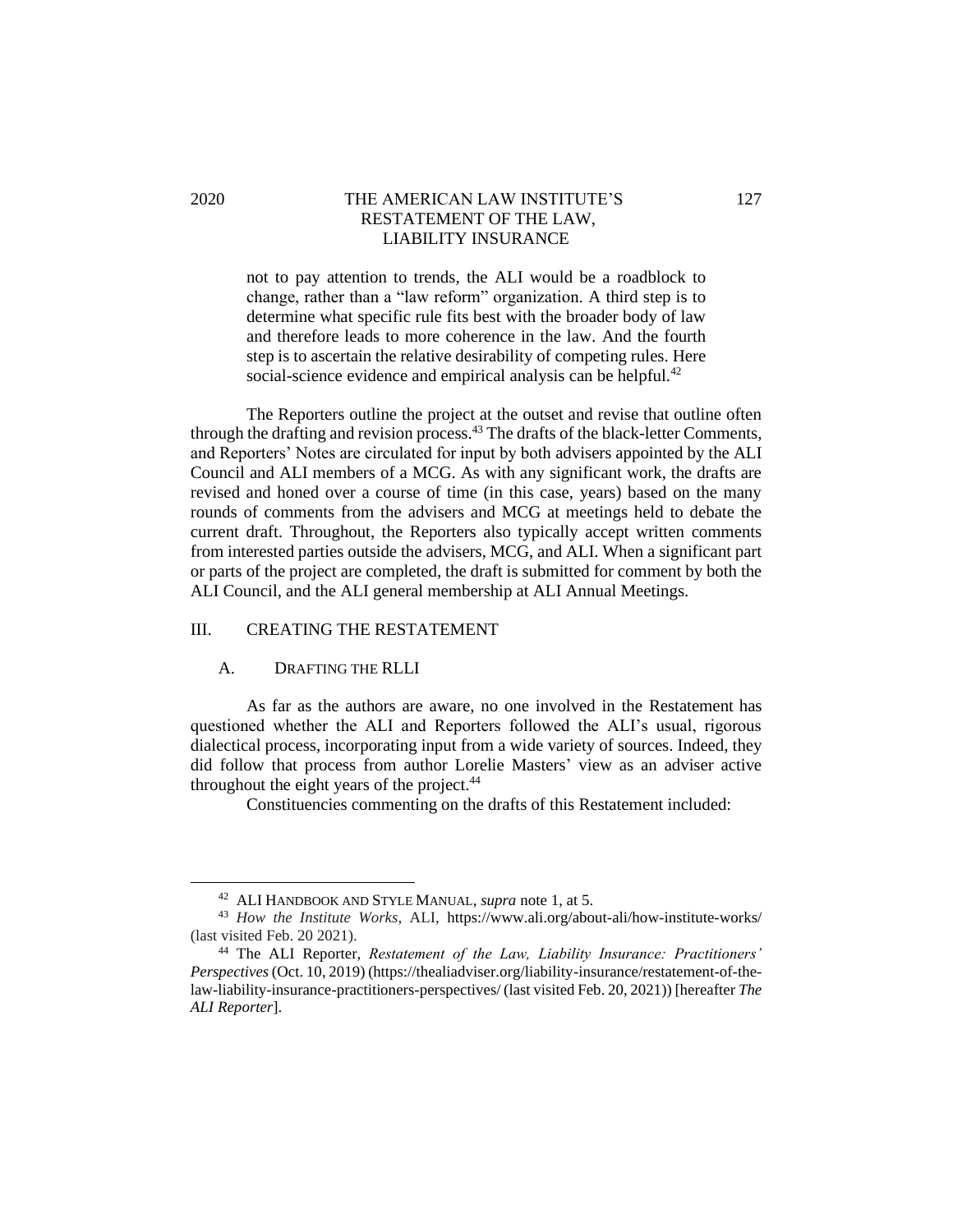• Advisers, appointed by the ALI's Council. The advisers included practicing lawyers from both sides of the aisle (insurer and policyholder), in-house counsel and executives from insurance companies, an in-house counsel from a policyholder company, judges, academics, an insurance broker, and others with an interest in the subject area. Advisers need not be members of the ALI (although most were).

Members of the MCG for the Restatement. Consistent with the ALI's standard process, the MCG included ALI members who (like the advisers) volunteered their time to the project. Like the advisers, the MCG here included practicing lawyers from outside law firms on both sides of the aisle, in-house counsel from insurance companies and other companies, judges, academics, and others with an interest in liability insurance.

- A liaison from the American Insurance Association.
- The ALI's Council.
- The ALI's membership.

Thus, a wide range of interested constituencies, including parties not members of the ALI, submitted comments and attended the annual meetings (on invitation) at which the RLLI was debated. From observation and experience, the Reporters considered, and responded to, all comments.<sup>45</sup> In directing the process, the Reporters, in the authors' view, sought to encourage efficiency and fairness to both insurers and policyholders, as well as to serve the interests of the public, including individual consumers and small businesses.

As with all Restatements, the Reporters' drafts for this Restatement were discussed at meetings of the advisers, the MCG, and the ALI Council that took place over eight years and involved 30 different drafts. Drafts also were presented to the ALI general membership at seven Annual Meetings of the ALI (which are held once a year). $46$ 

It is also important to note, especially in the face of insurance-industry opposition to the Restatement*,* that policyholder representatives objected to, commented on, and made motions at ALI Annual Meetings opposing many provisions during the drafting (although many fewer than were presented by insurer representatives).<sup>47</sup> A fair reporting on the RLLI should note that the Restatement,

<sup>45</sup> ALI HANDBOOK AND STYLE MANUAL*, supra* note 1, at IX.

<sup>46</sup> RESTATEMENT OF THE L. OF LIAB. INS., FOREWORD at XIV (AM. LAW. INST. 2019).

 $47$  A collection of such motions is available from the authors; at the 2017 ALI meeting, insurer representatives made at least 35 motions. Seven of those motions were to the entirety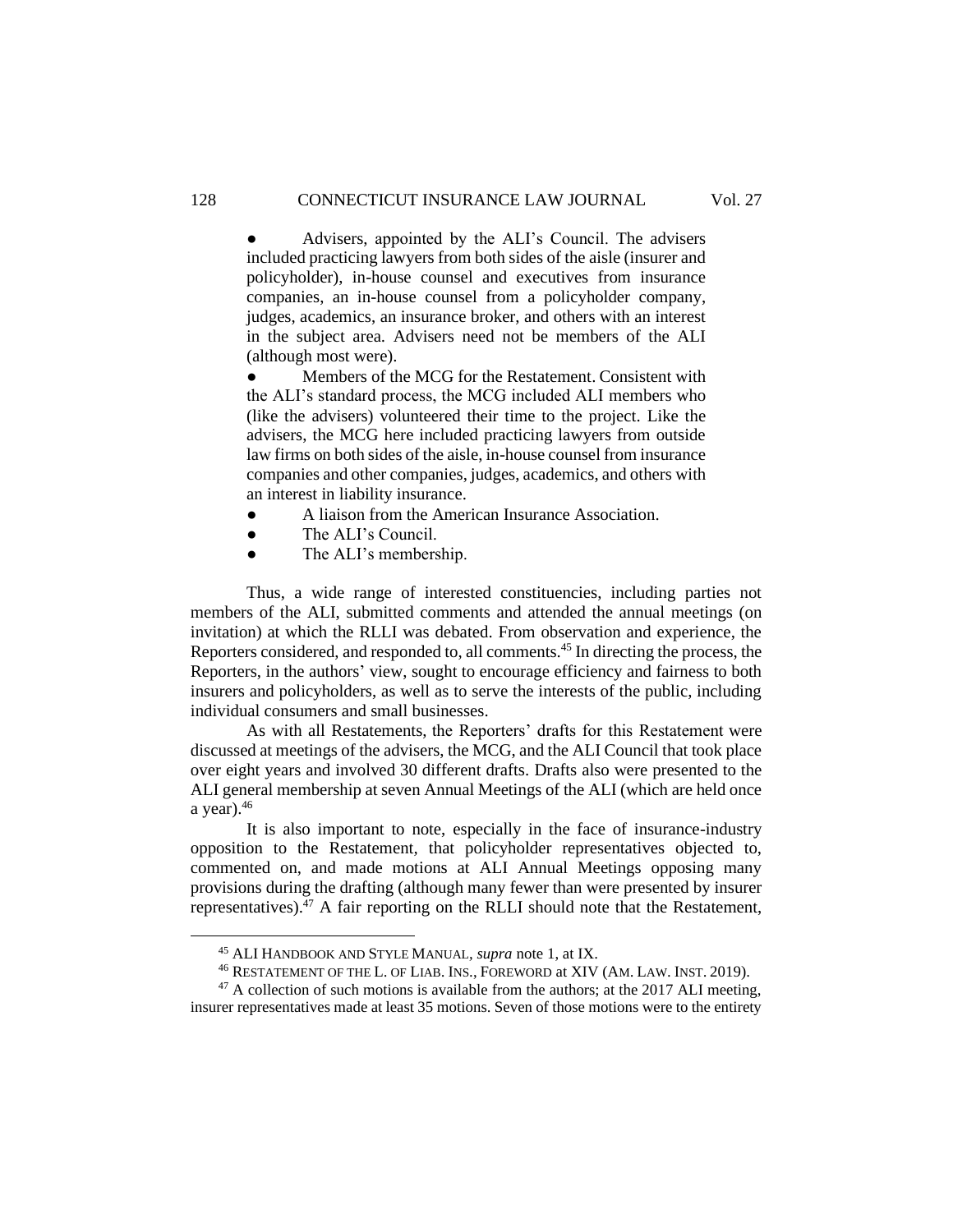## 2020 THE AMERICAN LAW INSTITUTE'S 129 RESTATEMENT OF THE LAW, LIABILITY INSURANCE

throughout its drafting and in the final book, includes provisions that policyholder counsel do not like and that do not state the typical policyholder position.<sup>48</sup> However, in part because policyholders lack the unified mindset and industry trade groups dedicated to advancing interests of the insurance industry, policyholders have no organized effort to undercut (or bolster) the Restatement.<sup>49</sup>

#### B. THE PROCESS AND GOALS FOR THE RESTATEMENT

The entire project was approved at the May 2017 Annual Meeting.<sup>50</sup> However, after significant insurer opposition, comment on many provisions and numerous motions to recommit (extend—or derail—the process) the ALI membership, on the recommendation of leadership, voted to extend the RLLI

of the RLLI. Other motions targeted at 23 of the separate sections of the Restatement. *See also The ALI Reporter, supra* note 44, at 7 (discussing author Lorelie Masters' views of controversies about the RLLI in ALI interview); *see also, generally,* Baker and Logue, *supra*  note 1, 24 GEO. MASON L. REV. 767. The controversy about the standard applicable to the issue of allocation of long-tail liability ("all sums" vs. "pro rata") is discussed in the ALI interview, ALI Practitioners' Perspectives, *supra* note 44, at 7; and at length in Lorelie S. Masters, "The 'A-C-P's' of Liability Insurance: Allocation, Contribution, and Proration in the Restatement of the Law, Liability Insurance," NEW APPLEMAN ON INSURANCE:CURRENT CRITICAL ISSUES IN INSURANCE LAW (Lexis-Nexis 2015) [hereafter Masters A-C-P's].

<sup>&</sup>lt;sup>48</sup> Examples include the policy interpretation sections, which did not adopt doctrines like reasonable expectations. The most prominent example is  $\S$  41, titled "Allocation in Long-Tail Claims Covered by Occurrence-Based Policies," adopting pro-rata allocation of longtail liabilities. *See The ALI Reporter Fall 2019, supra* note 44, at 7; *see generally* Masters A-C-P's, *supra* note 47.

<sup>&</sup>lt;sup>49</sup> At one point in early 2018, before final approval of the RLLI, a group of general counsel from major U.S. policyholder companies submitted a letter to the ALI supporting the insurance industry's anti-RLLI position. Letter of General Counsels of Tamko Building, Brunswick Corp., Eli Lilly, Novartis, RPM, Shell, Glaxo Smith Kline, Johnson & Johnson, submitted to ALI as comments to RLLI Proposed Final Draft No. 1 (Mar. 28, 2017) (copy on file with authors). The submission of that letter was mystifying to policyholder advocates involved in the RLLI*,* and we assumed it was solicited by and submitted at the behest of the insurance industry. There has been no further similar, organized push-back on the RLLI from policyholder companies since then, perhaps because further reflection and knowledge of the RLLI has caused a rethinking of the wisdom of such an effort.

<sup>50</sup> RESTATEMENT OF THE L. OF LIAB. INS., FOREWORD at XIV (AM. LAW. INST. 2019) ("After the sixth of [the ALI Annual Meetings at which the Restatement was considered], in May 2017, all of the Sections had been approved.").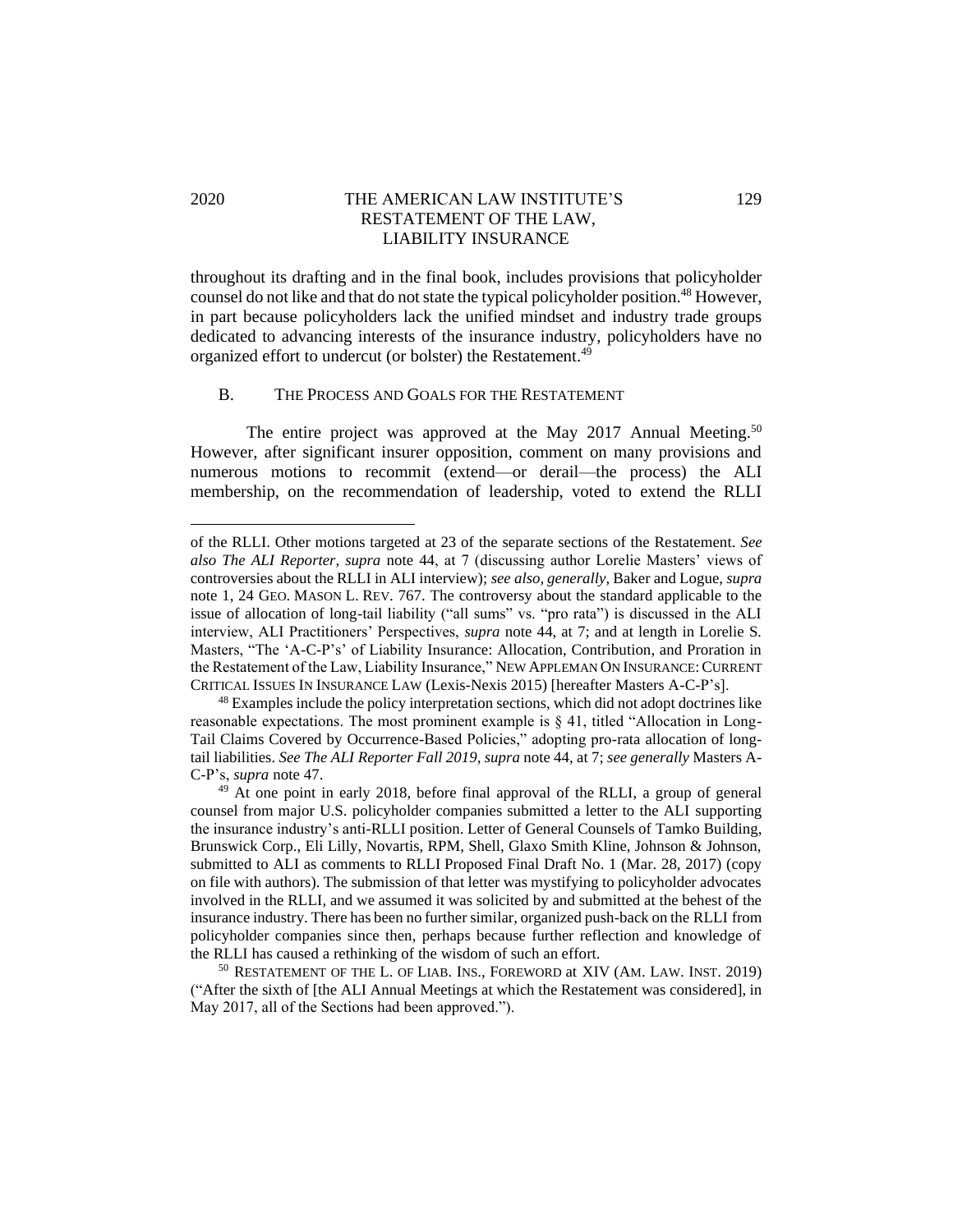process for another year, to allow for additional revision and debate. As ALI Director Revesz recounts in his Foreword to the published Restatement, "the Reporters took another year to consider feedback, particularly from stakeholders, before submitting a final draft for [final] approval in May 2018."<sup>51</sup> During that additional year, the advisers, MCG, Council, and others held additional meetings and made further comments, and the Reporters "made large numbers of changes, most importantly in Sections dealing with policy interpretation [§§ 2–4], liability of insurers for the conduct of the defense [§ 12], consequences of the breach of the duty to defend [§ 19], and remedies [§§ 47, 50]."<sup>52</sup>

Throughout the drafting process, the goals of the project were stated throughout to be uniformity, predictability, and reduction of disputes and litigation of disputes. These are laudable goals upon which, we assume, all involved can agree. Because homeowners' liability, automobile liability, and commercial general liability (CGL) insurance policies are standardized and many forms of liability insurance use standard-form policy language, drafted by insurance industry groups and approved by state insurance commissions, it is also reasonable to support the Restatement's objectives of seeking to promote consistency and predictability in the rules applicable to all policyholders and insureds on the one hand, and insurers on the other, under similar standardized policy terms. This, of course, promotes not just fairness but the ability of the insurance industry to mass-market insurance by allowing for an "apples to apples" actuarial analysis.<sup>53</sup> These objectives also promote confidence in the public and by the millions of insurance consumers who want to know what they are buying<sup>54</sup> in these boilerplate contracts and that the insurance purchased will provide the protection promised. We see very little discussion of the interests of consumers who buy insurance—which of course includes almost all of us—in the industry commentaries about the RLLI.

The Restatement was adopted on May 21, 2018, by the General Membership of the ALI in accordance with ALI rules, subject to conformance pursuant to the "Boskey Motion" made at the meeting.<sup>55</sup> The final Restatement was published in 2019.

<sup>&</sup>lt;sup>51</sup> RESTATEMENT OF THE L. OF LIAB. INS., FOREWORD at X (AM. LAW. INST. 2002). <sup>52</sup> *Id*.

<sup>53</sup> MASTERS, ET AL., *supra* note 41, at §§ 1.02-1.03.

<sup>54</sup> INSURANCE SERVICES OFFICE (ISO), www.verisk.com/insurance/brands (last visited Jan. 25, 2021).

<sup>55</sup> Under ALI rules, a Boskey Motion, named after long-time ALI Council member Bennett Boskey, allows for approval of a Proposed Final Draft subject to revisions by the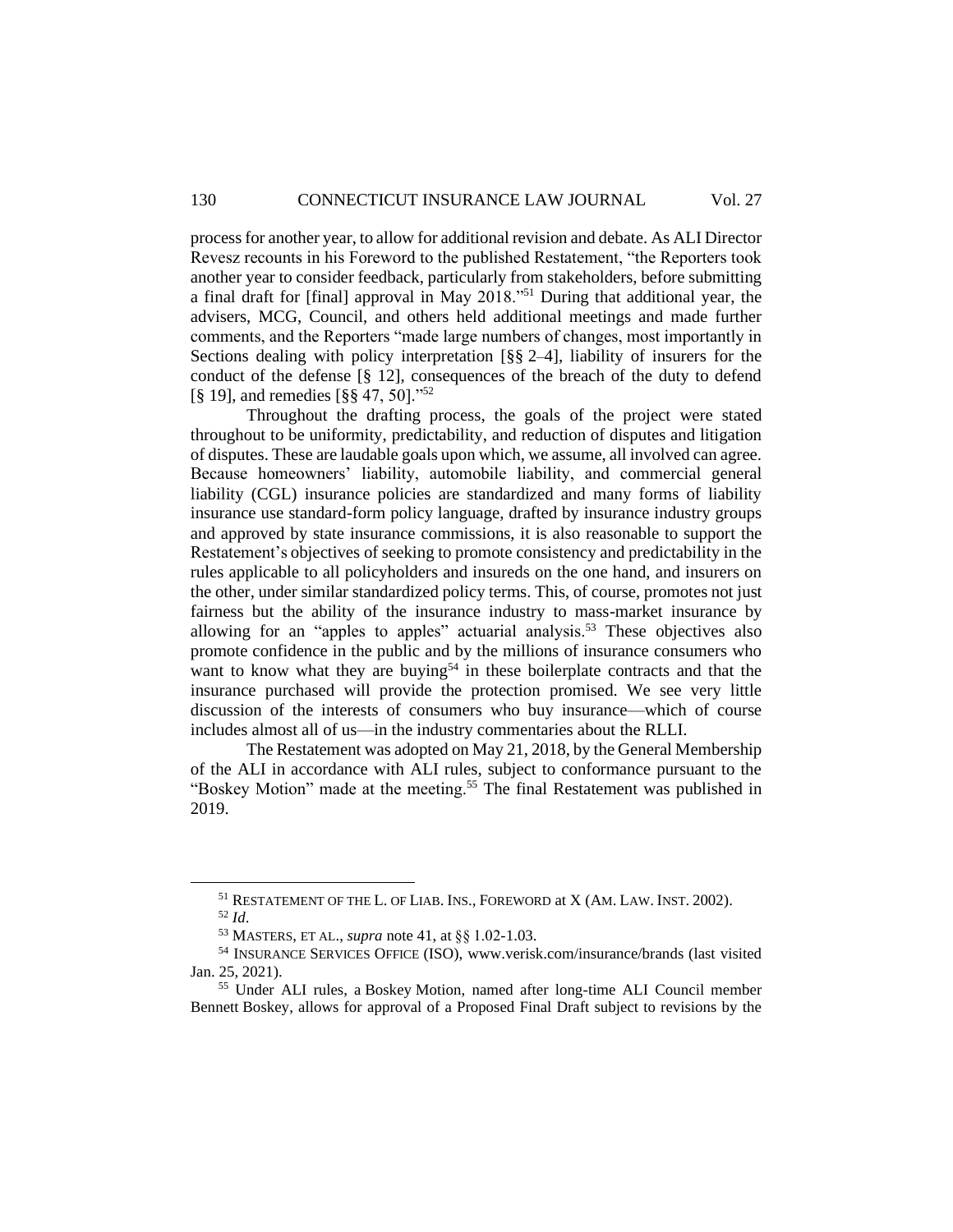## 2020 THE AMERICAN LAW INSTITUTE'S 131 RESTATEMENT OF THE LAW, LIABILITY INSURANCE

## C. PUBLIC DISCUSSION OF THE RESTATEMENT

The project that ultimately became the Restatement was discussed for years in insurance circles. As one prominent insurer-side commentator put it, "[t]he ALI Insurance Restatement has been the Kardashians of insurance coverage."<sup>56</sup> At one point, the AIA pulled its liaison from the project; later, the AIA returned with another liaison.<sup>57</sup> In the two years before it was finally approved and was nearing completion, insurance industry focus intensified.

In publicizing a May 15, 2017 conference on the RLLI, the NAMIC stated that it "has spent years and vast resources to correct this injustice," characterizing the Restatement as having "errantly and purposely adopted numerous minority rules . . . ." <sup>58</sup> By agreement with the ALI, the AIA's liaison attended the meetings discussing the RLLI, and the advisers since 2010 including then-current or former general counsels and in-house counsel of State Farm, ACE, and Allstate Insurance Company. Outside counsel to insurers participated as advisers and members of the RLLI MCG. NAMIC actively monitored the project (at least in its final years), and insurers AIG and Liberty Mutual, among others, submitted comments.

Reporters that capture comments made at the last Council and ALI general membership meetings and "subject to the usual editorial prerogatives." *See* video found at https://www.ali.org/about-ali/how-institute-works/ featuring U.S. District Judge and ALI Council member, Lee Rosenthal (accessed Jan. 20, 2020). That video quotes Mr. Boskey in defining the ALI as "the solid alliance of a wisely selected group of practicing lawyers, judges, and academics working together to produce major reforms that will facilitate adjusting the law to the changing needs of Society as one generation gives way to the next."

American Law Institute, *Bennet Boskey and the Boskey Motion,* https://www.ali.org/ about-ali/how-instite-works/.

<sup>56</sup> Randy Maniloff, *A Curious Letter Is Sent to the ALI About Its Liability Insurance Restatement,* COVERAGE OPINIONS (May 17, 2017), http://coverageopinions.info/Vol6Issue 5/ACuriousLetter.html.

<sup>57</sup> *See, e.g.,* Preliminary Draft No. 6, PRINCIPLES OF THE L. OF LIAB. INS. (Mar. 10, 2014) (listing Craig A. Berrington as Liaison for the American Insurance Association (AIA)); Preliminary Draft No. 7, PRINCIPLES OF THE LAW, LIABILITY INSURANCE (Aug. 15, 2014) (showing no liaison); Discussion Draft No. 1, RESTATEMENT OF THE L. OF LIAB. INS. (Mar. 2, 2015) (listing Laura A. Foggan as liaison for the AIA) (copies on file with authors).

<sup>58</sup> NAT'L ASS'N OF MUTUAL INSURANCE COMPANIES, https://www.namic.org/Home/Dis playContentById/11866ddc-402c-412a-bb54-5cacf238c549#about (last visited Jan. 25, 2021).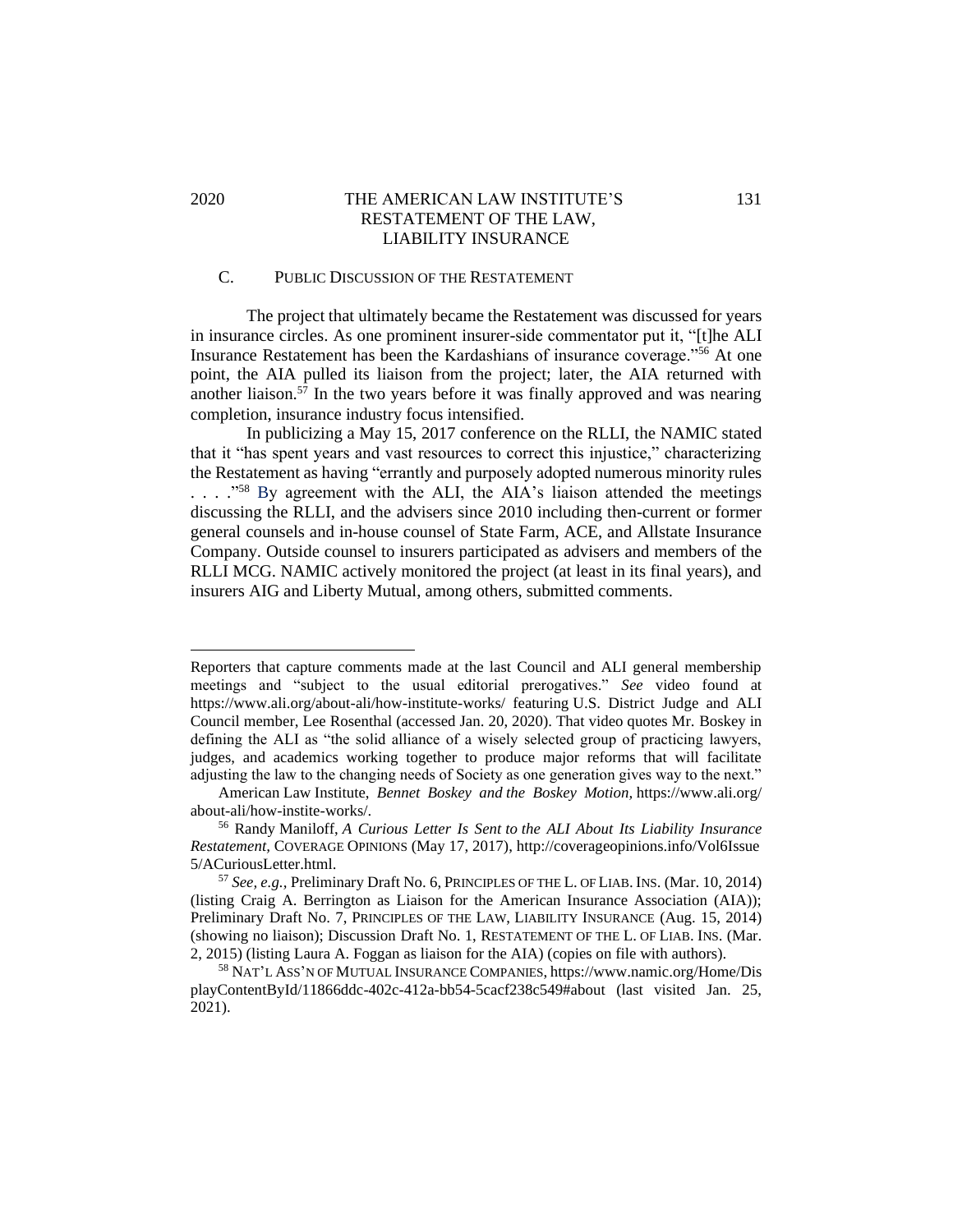The Restatement was discussed at seven ALI Annual Meetings, and the reporters, advisers, and MCG members began speaking in public about the RLLI starting no later than June 2011, when a public presentation was made to none other than the Law and Regulation Committee of the AIA. Author Lorelie Masters first spoke about the RLLI on a panel at the December 2012 Annual Insurance Coverage and CLE Conference of the Defense Research Institute (DRI) in New York City.

The Restatement received substantial coverage in legal and insurance press and publications over the years since 2010.<sup>59</sup> In 2014, Rutgers Law School held a nationally publicized symposium on the RLLI and, in 2015, devoted an issue of its Law Review to the RLLI*,* publishing articles from both policyholder and insurerside lawyers.<sup>60</sup> The American College of Coverage Counsel (ACCC) discussed the Restatement at its annual meetings beginning around 2015.<sup>61</sup> Publications read regularly by insurance practitioners have addressed the Principles/Restatement including Law 360: Insurance. The ALI quarterly newsletter, *The ALI Reporter*, published commentaries about the Restatement beginning no later than mid-2016. $62$ Lexis Nexis in 2015 published point-counterpoint analyses of key issues in the *RLLI* by insurer-side lawyer William Barker on the one hand; and by Ms. Masters and her co-authors on the other.<sup>63</sup> Statements that the project was unknown are belied by these public discussions of its progress.

<sup>&</sup>lt;sup>59</sup> The RLLI was analyzed at many seminars, including annual meetings of the American College of Coverage Counsel, the ABA TIPS Insurance Coverage Litigation Committee (ICLC), the ABA Section of Litigation ICLC, DRI's Annual Insurance Coverage and CLE Seminar (in addition to the first one in 2012). NAMIC, Rutgers Law School, and George Mason Law School also sponsored webinars and presentations on the RLLI. [Remove italics on RLLI.]

<sup>60</sup> Symposium, *The Restatement of the Law of Liability Insurance as a Restatement: An Introduction to the Issue,* 68 RUTGERS U.L. REV 1 (Fall 2015).

 $<sup>61</sup>$  The ACCC is dedicated to advancing collegiality and professionalism in the national</sup> insurance-coverage bar and includes members representing both policyholders and insurers. The Presidency alternates between an insurer representative and a policyholder representative. The author was a co-founder and the second President of the College. *See* www.americancollegecoverage.org.

<sup>62</sup> *The ALI Reporter Fall 2019*, AM. L. INST., (Oct. 9, 2019).

<sup>63</sup> Masters, Bach, & Wade, NEW APPLEMAN ON INSURANCE: CURRENT CRITICAL ISSUES IN INSURANCE LAW, *supra* note 41; William T. Barker, "*The American Law Institute* Principles of the Law of Liability Insurance *Part II: Selected Comments from an Insurer Perspective*," NEW APPLEMAN ON INSURANCE: CURRENT CRITICAL ISSUES IN INSURANCE LAW (Lexis Nexis Spring 2015) (hereinafter Barker). The Masters, Bach, & Wade article has been posted on the publicly available website of United Policyholders since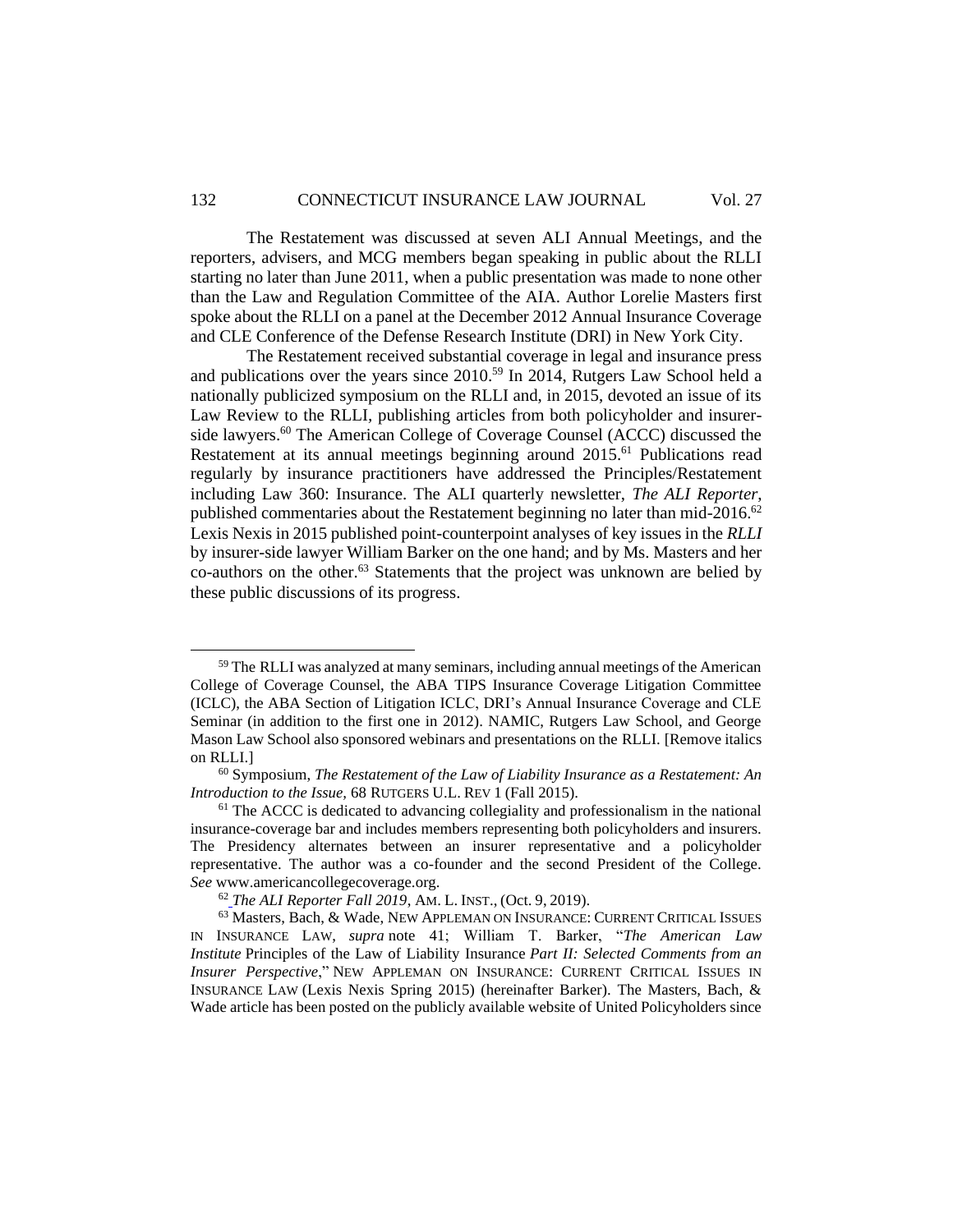## 2020 THE AMERICAN LAW INSTITUTE'S 133 RESTATEMENT OF THE LAW, LIABILITY INSURANCE

## D. STRUCTURE OF THE RESTATEMENT AND AREAS OF CONTROVERSY

1. Structure

The Restatement contains the following four chapters, which contain 50 sections of black-letter principles and by rough count 110 points of law.<sup>64</sup>

Chapter 1, Basic Liability Insurance Contract Rules:

- $\bullet$  § 1—Definitions,
- §§ 2-4—Topic 1: Interpretation,
- §§ 5-6—Topic 2: Waiver and Estoppel, and
- §§ 7-9—Topic 3: Misrepresentation.

Chapter 2, Management of Potentially Insured Liability Claims:

- §§ 10-23—Topic 1: Defense,
- §§ 24-28—Topic 2: Settlement, and
- §§ 29-30—Topic 3: Cooperation.

Chapter 3, General Principles Regarding the Risks Insured:

- §§ 31-33—Topic 1: Coverage,
- §§ 34-36—Topic 2: Conditions, and

● §§ 37-43—Topic 3: Application of Limits, Retentions, and Deductibles.

Chapter 4, Enforceability and Remedies:

• §§ 44-46—Topic 1: Enforceability, and

the Fall of 2015 (www.uphelp.org). *See also* Masters, A-C-P's NEW APPLEMAN ON INSURANCE: CURRENT CRITICAL ISSUES IN INSURANCE LAW.

This article was noted in the Fall 2015 edition of *The ALI Reporter* (https://www.ali.org/news/articles/ali-reporter-fall-2015/).

<sup>&</sup>lt;sup>64</sup> The Restatement uses the terms "insured" to refer to any entity or person insured under a liability insurance policy and "policyholder" to refer to the party that purchased the insurance. Restatement §§ 1(4) and (10).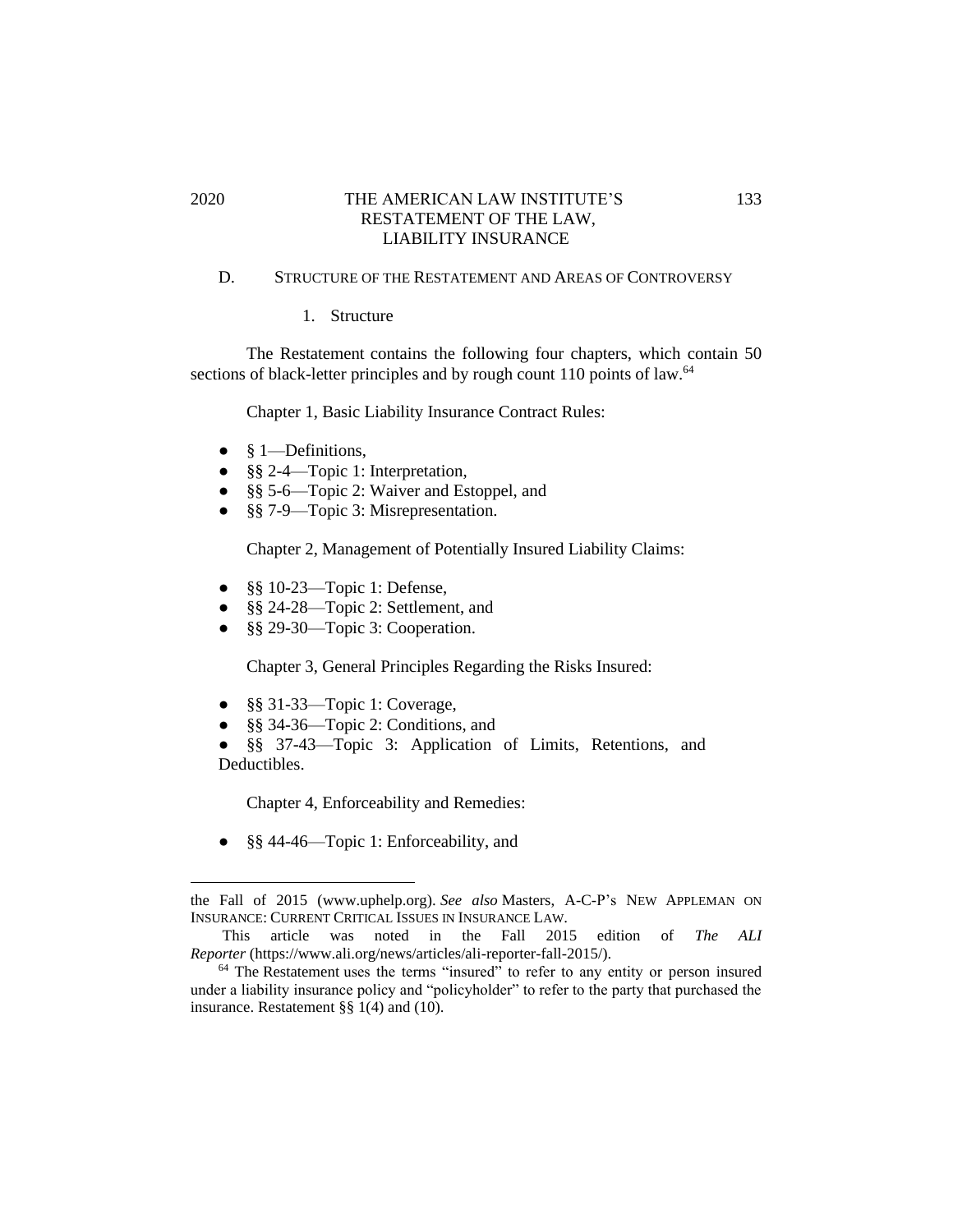- $\bullet$  §§ 47-50—Topic 2: Remedies.<sup>65</sup>
	- 2. Controversies

Many sections of the Restatement remain the subject of controversy. This article focuses on several that continue to be the source of significant insuranceindustry critique:

● §§ 2-4 on principles of insurance policy interpretation, and specifically on § 3.

● § 8 on the standard for materiality applicable to the defense of misrepresentation in the policy application.

• § 12 on insurer liability for the conduct of lawyers appointed by insurers as defense counsel.

This article also briefly addresses controversy generated by the following RLLI sections:

• § 13(3) on the duty to defend and the Restatement's "oneway rule" (specifically the relevance of facts outside the complaint against the insured to the determination of whether the duty to defend applies).

• § 19 on the consequences for breach of the duty to defend (with references to §§ 15 and 50).

§§ 24 and 27 on liability insurers' "duty to settle."

§§ 47 and 50 on damages for breach of the insurance policy and for bad faith.

## IV. REACTIONS TO THE RESTATEMENT

The Restatement has excited many reactions. Most of the commentary since the Restatement was adopted has come from insurance-industry commentators, repeating variations on the themes favored by insurers. Another significant effort has focused on getting legislation enacted to try to limit the ability of courts to consider the Restatement*.* Although few courts have addressed the Restatement substantively*,* one court arguably has relied on Restatement provisions while others, following existing state law on this issue at hand, have rejected the Restatement's treatment of the issue.

<sup>65</sup> *See* RESTATEMENT OF THE L. OF LIAB. INS. (AM. LAW INST. 2019).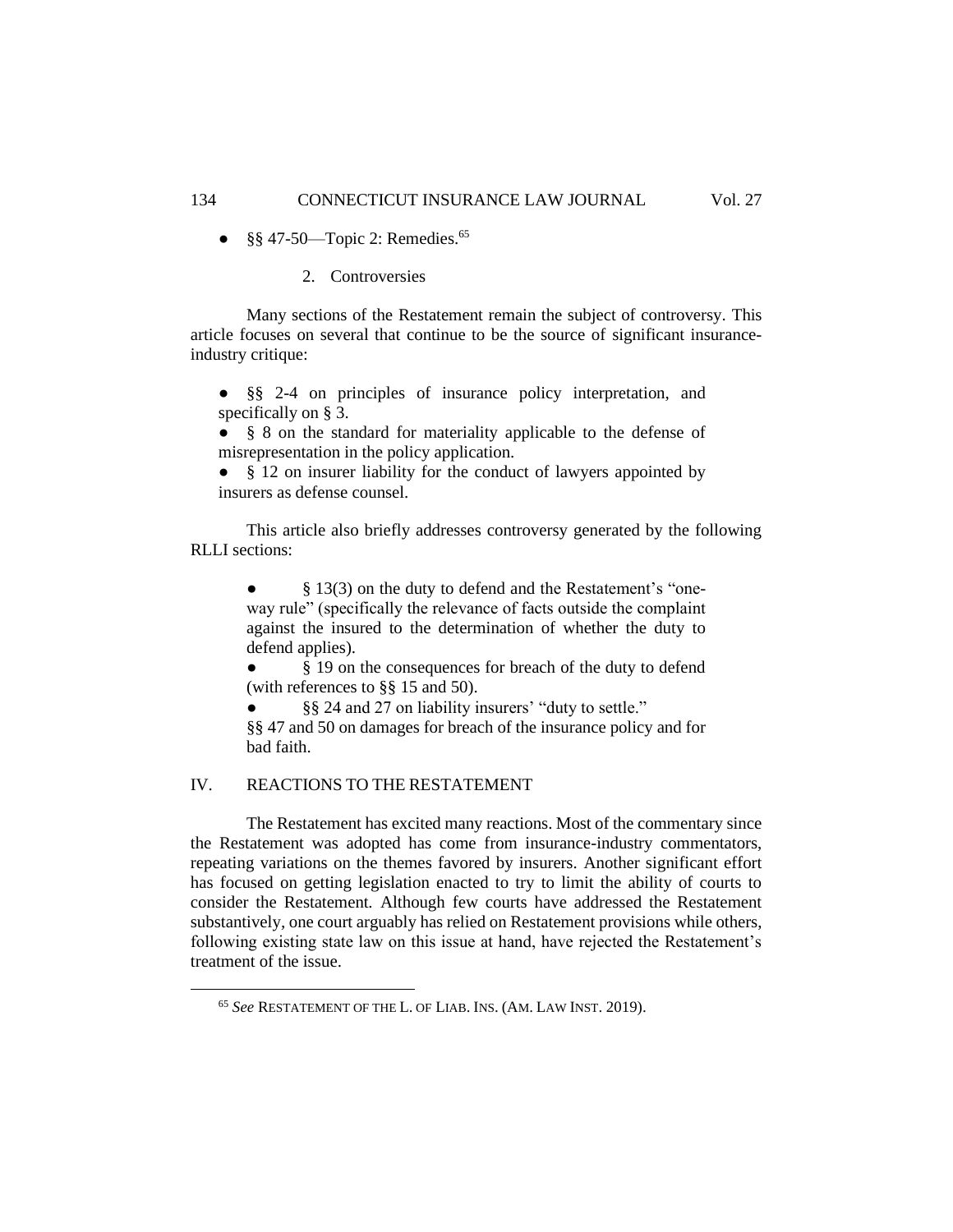## 2020 THE AMERICAN LAW INSTITUTE'S 135 RESTATEMENT OF THE LAW, LIABILITY INSURANCE

Insurance legislation, of course, plays an important role in the regulation of insurance and setting the standards that apply as a general rule (e.g., on claimshandling and settlement standards). However, legislation is not designed to address and resolve disputes about how a specific insurance policy applies to a specific claim or set of facts. In addition, many of the principles used regularly in insurancecoverage practice have developed (and will continue to develop) in the common law, and not from legislation. Indeed, state legislatures have never addressed or resolved all aspects of insurance law—and given the need to consider the facts of individual cases—they could not and, in the future will not, resolve all disputes over insurance. These differences are not, as many insurer representatives argue, a reason that the ALI should never have set out to create the Restatement. Indeed, given the ALI's mission, those differences are the very reason to do so.<sup>66</sup> To preclude development of law that serves the citizens and businesses of a state through a narrow perception of one secondary source like the Restatement seems misguided at the very least. Limiting courts' ability to consider relevant sources also is inconsistent with the bedrock principles in the United States of judicial independence and separation of powers.

Negative consequences could, over time, result from this organized effort to undermine the ALI and the Restatement. As one example, it is useful to consider the effect these efforts could have on the marketability of insurance. As noted above, insurance is a mass-marketed product that can be sold on a mass basis only because it uses standardized policy terms,<sup>67</sup> and, thus, allows for "apples to apples" comparisons among insureds and actuarial analysis.<sup>68</sup> The insurance-buying public, companies and individuals alike, want to know that it will provide needed protection.

Courts have recognized the public's interest in a well-functioning insurance system as it facilitates commerce by spreading risk; by protecting infrastructure and providing resources for people and businesses to recover from disaster and other loss; and by controlling and preventing loss by encouraging "best practices" on

<sup>&</sup>lt;sup>66</sup> Many Restatements, like the RLLI, in truth, address topics involving this same mix of statute and common law, with variations from state to state exist. Examples include the Restatements of Contracts and Torts.

<sup>67</sup> For the Restatement's definition of insurance policy "term," *see* RESTATEMENT OF THE L. OF LIAB. INS. § 1(14) (AM. LAW. INST. 2019).

<sup>68</sup> *See* MASTERS ET AL., *supra* note 41, at Ch. 1, for further examination of the drafting of standardized policy language and its role in the creation of modern insurance markets, with citations to insurance industry analyses and related sources.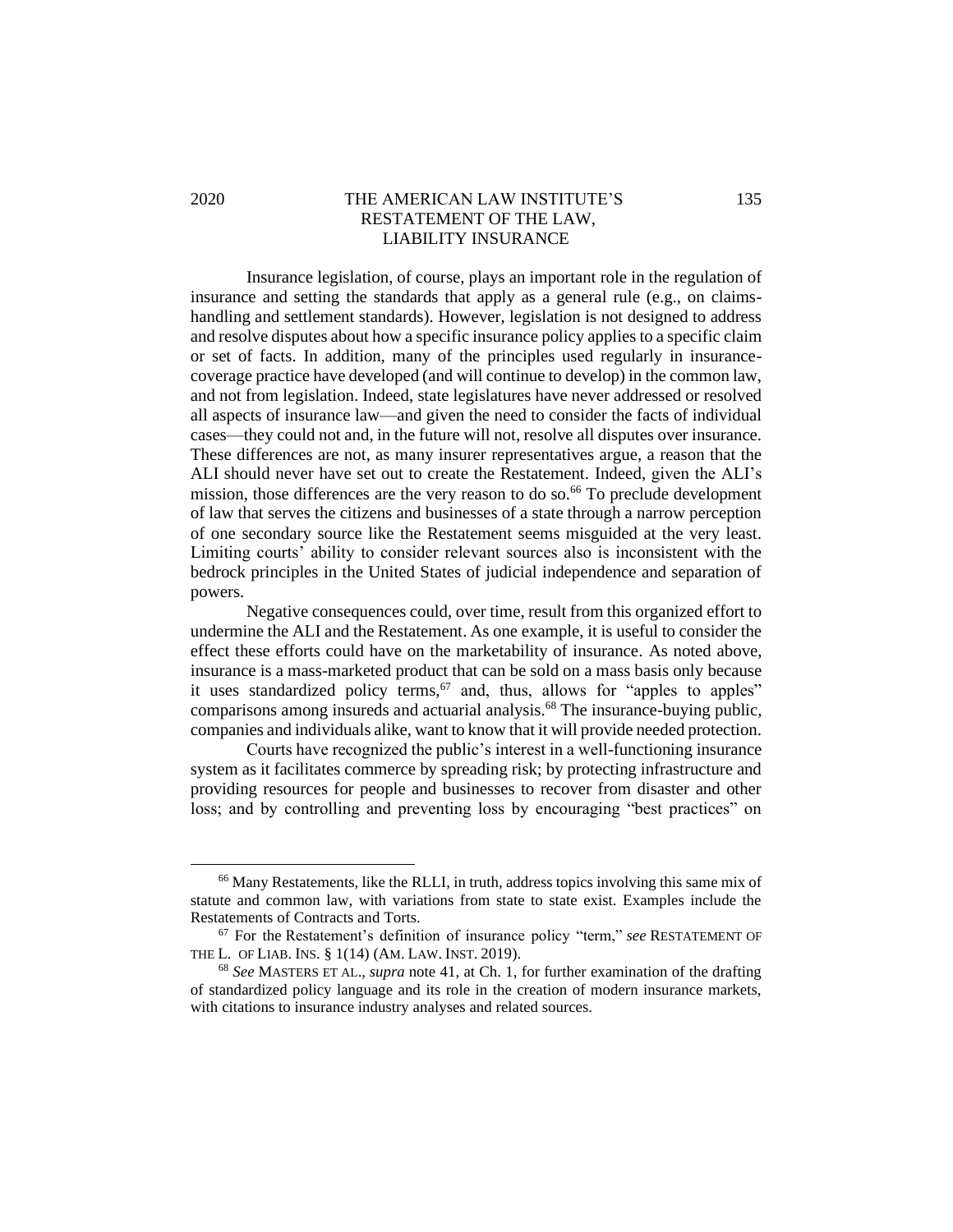disaster recovery and rebuilding and construction.<sup>69</sup> Consistency in application of liability insurance policies promotes the confidence of insurance purchasers, ordinary consumers and businesses alike, in the purchase of liability insurance. In the long-term, that is a positive for insurance purchasers, insurers, and, given the public purpose of insurance of spreading risk and encouraging innovation, Society as a whole.

#### A. ARTICLES AND PUBLISHED CRITIQUES

Internet searches reveal a plethora of articles from insurer industry groups, insurer spokespeople, and insurer counsel attacking the Restatement,<sup>70</sup> and assailing the ALI's purported efforts to "invade" the prerogative of insurance legislation.<sup>71</sup> Few present or acknowledge countervailing perspectives*.* Legislators belonging to NCOIL referred to "overreach" by the ALI and asserted the need for legislation that would "accurately state" the law applicable to liability insurance. As reflected in minutes of NCOIL's Property and Casualty Insurance Committee, a NAMIC representative stated at one of the Committee's meetings that assignment of its

 $69$  For example, insurance underwriting helps encourage companies to invest in systems that prevent and mitigate loss. Insurance incentivizes purchasers to put in place beneficial processes and systems by offering lower rates to purchasers who meet best practices and construction and security standards. In the context of liability insurance, lower rates are often offered to companies with robust cyber security systems and practices.

<sup>70</sup> *E.g*., Patricia McHugh Lambert, *How Will States Respond to The Restatement of the Law, Liability Insurance?*, JDSUPRA (July 8, 2019) https://www.jdsupra.com/legalnews/ how-will-states-respond-to-the-96410/.; O'MEARA LEER WAGNER KOHL, SEVERAL MORE STATES RESPOND TO THE ALI'S RESTATEMENT OF LIABILITY INSURANCE (2019) (as shown on the firm website, although not in articles published in other venues, O'Meara Leer Wagner Kohl represents insurance carriers on insurance coverage issues); Alan Smith, *As an Unelected Legal Organization Attempts to Rewrite Insurance Law, Indiana Legislators are Pushing Back*, RSTREET (Apr. 22, 2019), https://www.rstreet.org/2019/04/22/as-anunelected-legal-organization-attempts-to-rewrite-insurance-law-indiana-legislators-are-

pushing-back/; Kim Markkand, *ALI Shouldn't 'Teach' Insurance Restatement in a Courthouse*, LAW360 (Feb. 11, 2019, 12:44 PM), https://www.law360.com/articles/11278 38/ali-shouldn-t-teach-insurance-restatement-in-a-courthouse; *Why Ohio, supra* note 17.

<sup>71</sup> *See, e.g.*, Press Release, Thomas B. Considine, Nat'l Council Ins. Legislators, *NCOIL CEO Statement on ALI Restatement of Liability Insurance Law* (May 25, 2018) (opening by stating that NCOIL had "been working with the ALI to ensure that legislative prerogatives were respected," and calling the Restatement the "NEWstatement" and "a drafters' wish list," ignoring the extensive participation by insurance company in-house and outside counsel and an AIA liaison in the Restatement's eight-year drafting process).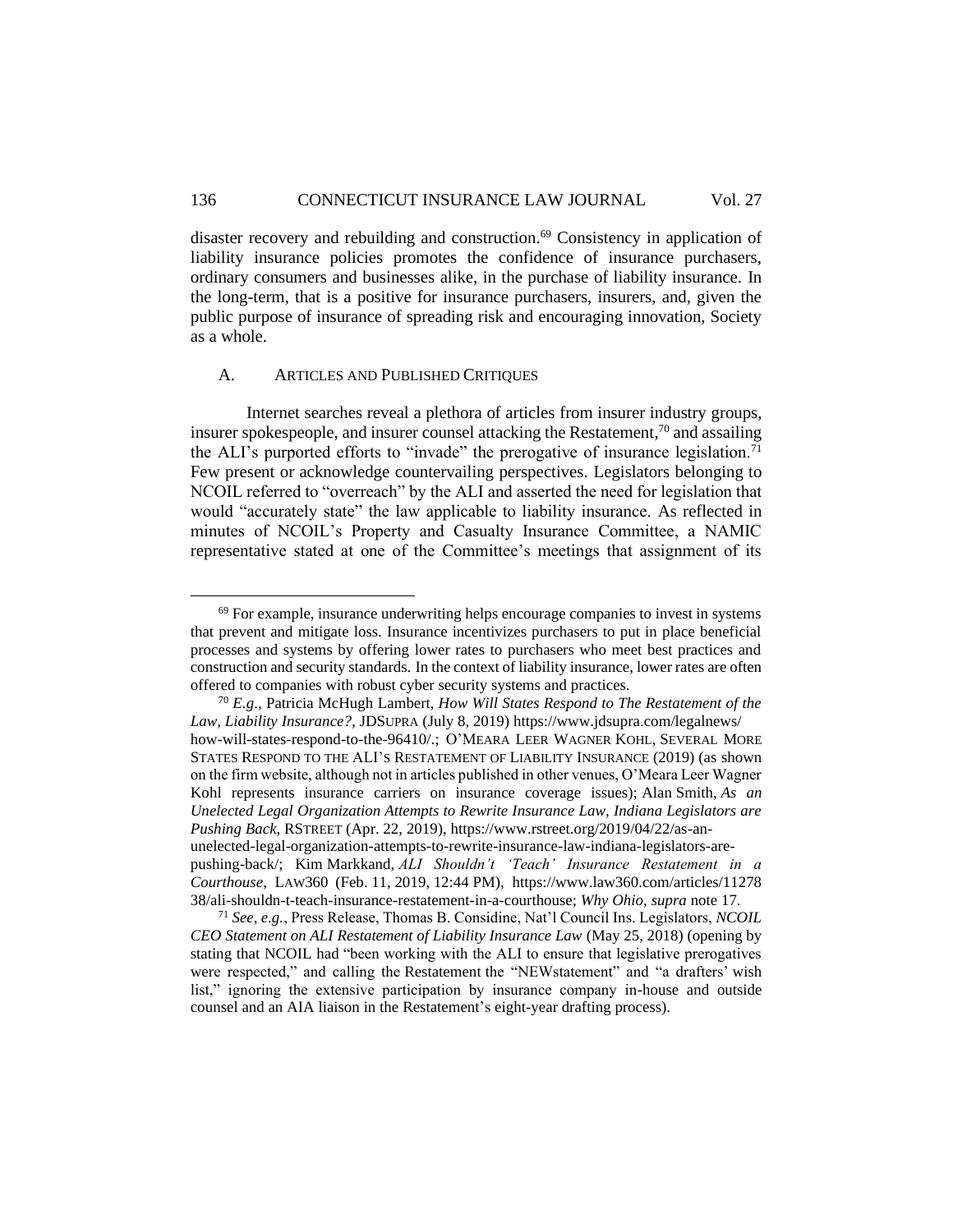## 2020 THE AMERICAN LAW INSTITUTE'S 137 RESTATEMENT OF THE LAW, LIABILITY INSURANCE

proposed legislation to a legislature's Judiciary Committee, rather than the Insurance Committee, would undermine the "intent" of the legislation.<sup>72</sup>

These arguments and efforts ignore that much of the law on insurance is common law, made by courts tasked with resolving disputes over coverage for specific claims. As a Minnesota appellate court explained years before the RLLI began, "Restatements of the Law are persuasive authority only and not binding unless specifically adopted in Minnesota by statute or case law."<sup>73</sup> The court's observation, of course, states a universal truth—courts do not rely on secondary authority when binding law, in court decisions or statutes, exists in the jurisdiction.

Many of the recent critiques of the RLLI published since approval of the RLLI in May 2018 do not acknowledge the many changes made over the years of its drafting, or that many were made at the behest of and based on comments from insurance industry proponents. These critiques sometimes do not disclose the authors' ties to the insurance industry or whether insurance industry clients or groups have paid them for their time in writing such articles.<sup>74</sup> Transparency, of course, is ideal. Further, publications publishing such critiques should insist on disclosure of whether the commentator represents insurers or policyholders, and whether the author is being paid for writing such critiques and by whom. Finally, it is important to note that many criticisms of the RLLI complain about provisions that appeared in Drafts of the RLLI and not the final Restatement. As anyone who has written a brief

<sup>72</sup> Minutes of NCOIL's Property and Casualty Committee (Mar. 17, 2019), http://ncoil .org/wp-content/uploads/2019/04/Nashville-PC-Minutes.pdf (referring to the remarks of Erin Collins, Assistant Vice President, State Affairs, NAMIC).

<sup>&</sup>lt;sup>73</sup> Williamson v. Guentzel, 584 N.W. 2d 20, 24-25 (Minn. Ct. App. 1998) (citing Mahowald v. Minnesota Gas Co., 344 N.W.2d 856, 860 (Minn. 1984)). Other court decisions of course make the same point. *E.g.,* Cramer v. Starr, 375 P.3d 69, 74-75 (2016) (highlighting that the court refused to adopt § 475 of RESTATEMENT (SECOND), TORTS*,* because it was contrary to Arizona statutes and case law).

<sup>74</sup> Some prime movers in the insurance industry have hired law firms to address and make the insurer's or insurance industry's arguments about the RLLI. *See, e.g.,* Mintz Levin Cohn Ferris Glovsky Poppeo, *The Restatement of the Law, Liability Insurance*, https://www.employmentmattersblog.com/industries-practices/case-studies/restatementlaw-liability-insurance (last accessed Feb. 5, 2020) ("We were retained by Liberty Mutual to respond to the ALI's effort to remake the existing law of liability insurance . . . . We have provided extensive legal authority, published articles, and spoken at the ALI Annual Meeting in 2018 in response to draft provisions of the four chapters of the Restatement*.*").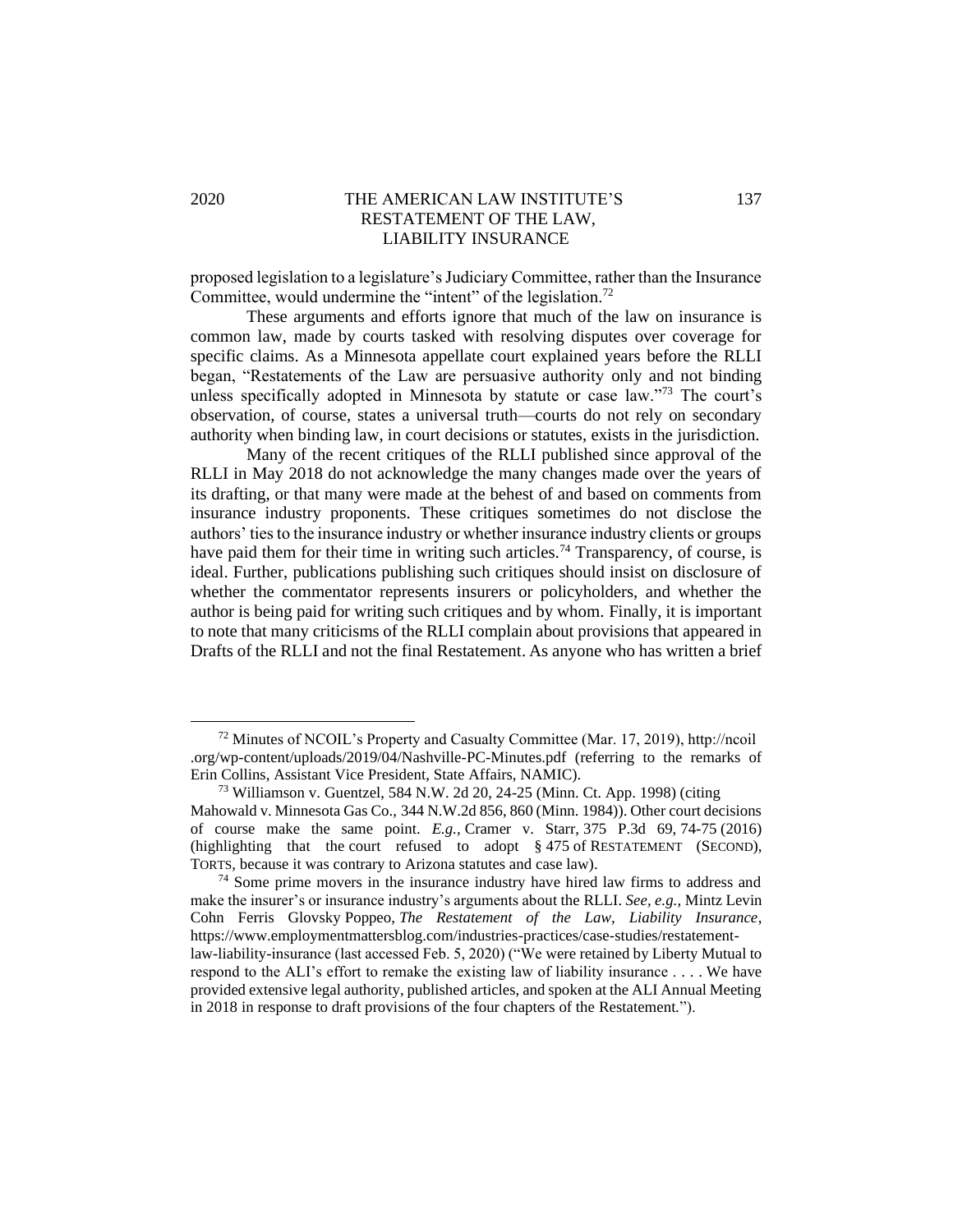can appreciate the final product often bears little resemblance to the early drafts. As Yogi said, "it's ain't over 'til it's over."

#### B. LEGISLATIVE MEASURES RAISED IN REACTION TO THE RESTATEMENT

#### 1. Model Acts or Legislation

Certain insurance industry and legislative groups have focused intently on the RLLI, especially from 2017 to the present.<sup>75</sup> For example, a packet of materials distributed at the March 2019 NCOIL meeting included proposed legislation, drafted by NAMIC, that legislators could introduce in their state legislatures.<sup>76</sup> Interestingly, as shown below, the model legislation evolved and has gone through multiple revisions, in the same way that the RLLI drafts evolved and were revised in response to comments and from further research and work.

#### *a) First Proposed Model Act on the Restatement*

On March 17, 2019, NCOIL circulated a "Model Act Regarding Interpretation of an Insurance Policy," patterned after legislation passed in Tennessee in 2018 (before the final *Restatement* was published) to require application of the "plain meaning rule" to interpretation of insurance policies. NCOIL's Preface to the model language encouraged States to work with "stakeholders and the insurance department to amend the appropriate portion[s] of

<sup>75</sup> Some motions made by insurer representatives in the Spring of 2017 asked that the ALI recommit or "defer" approval of the RLLI, stating in part that insurers were unaware before early 2017 of the effort to create the RLLI. *See* Letter from Thomas B. Considine, CEO, Nat'l Council Ins. Legislators, to Honorable Thomas V. Balmer, Chief Justice, Oregon Supreme Court (Feb. 27, 2018), http://ncoil.org/2018/02/28/ncoil-writes-tostate-chief-judges-urging-action-on-alis-proposed-liability-insurance-restatement/. Another adviser to the RLLI, John G. Buchanan III, submitted a response, identifying the many conferences and articles that had addressed the RLLI before 2017. The argument also ignored the many insurer representatives involved since 2010 in the RLLI (including, as noted above, outside and in-house insurer counsel and the liaison from the AIA). The comments submitted by RLLI adviser John G. Buchanan III on RLLI Proposed Final Draft (Mar. 28, 2017), are on file with the authors.

<sup>76</sup> Letter from Erin Collins, Assistant Vice President of State Affairs, Nat'l Ass'n Mut. Ins. Cos., to Chairman and Members of the Nat'l Council Ins. Legislators (Mar. 14, 2019), http://ncoil.org/wp-content/uploads/2019/03/NAMIC-ALI-testimony-Nashville-EMC-002.pdf.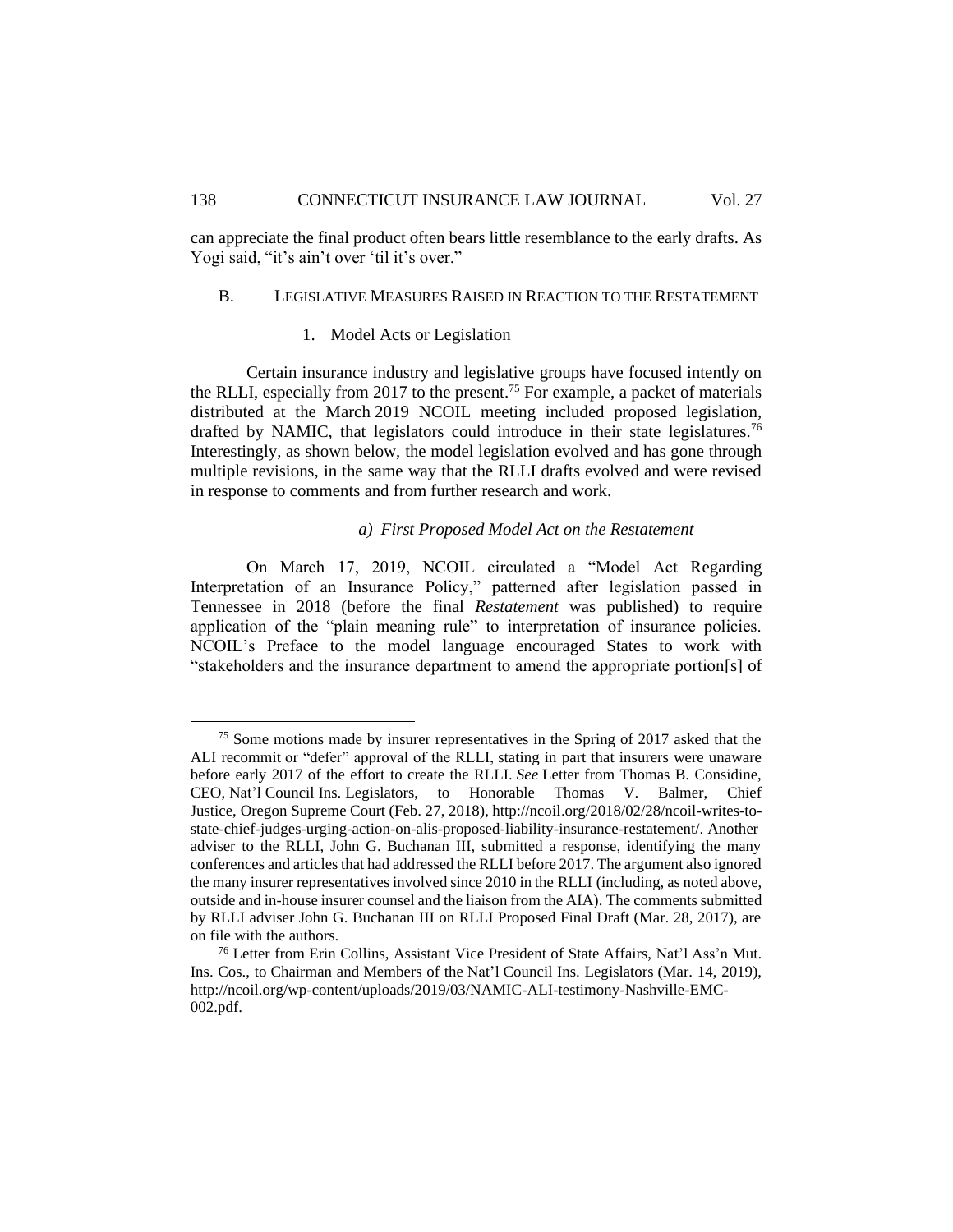## 2020 THE AMERICAN LAW INSTITUTE'S 139 RESTATEMENT OF THE LAW, LIABILITY INSURANCE

[the] insurance code . . . in order to avoid the '*Restatement of the Law, Liability Insurance*' . . . being construed as the state's settled law on this issue."<sup>77</sup>

Most other bills introduced in state legislatures to date are addressed to the RLLI as a whole—all 50 sections and 100-plus individual principles of law. Some of these bills and pieces of legislation state that courts may not consider the RLLI as "an authoritative source." These and similar bills raise the question of whether the legislation serves a reasonable purpose as a fair reaction to them is that they potentially undermine the independence of the courts and the judicial process that creates common law.

This provision also did not acknowledge the Restatement's treatment of the contextual rule of contract interpretation in the Restatement (Second) of Contracts. Indeed, the final version of the Restatement specifically declined to follow the modern, contextual approach to contract interpretation on the ground that "a substantial majority of courts in insurance cases have adopted a plain-meaning rule,"<sup>78</sup> a point that insurer advocates had fought to obtain for years in the RLLI process. Thus, the approach adopted in the Restatement uses an approach that harkens back more to the Restatement (First) of Contracts.

The ALI engaged with NCOIL in a dialogue about their concerns. For example, the ALI's Deputy Director Stephanie Middleton sent a letter to NCOIL's CEO and General Counsel in early April 2019, asking that the letter be shared with NCOIL's Property and Casualty Insurance Committee and the entire NCOIL membership. The letter explained that the ALI had posted NCOIL letters commenting on various provisions of the Restatement on the ALI website "so all ALI members could read them," and brought those comments to the attention of the ALI Council, before the Restatement was approved. The ALI stated that, "in response to many comments, including NCOIL's, ALI decided in May 2017 to take an extra year to review the entire project."<sup>79</sup> The letter set forth the ALI's observation

<sup>77</sup> MODEL ACT REGARDING INTERPRETATION OF AN INS. POL'Y drafting note (NAT'L COUNCIL INS. LEGISLATORS 2019).

<sup>78</sup> RESTATEMENT OF THE L. OF LIAB. INS. § 3, cmt. a (AM. L. INST. 2019).

<sup>79</sup> Letter from Stephanie A. Middleton, Deputy Director, Am. L. Inst., to Thomas B. Considine, CEO, Nat'l Council Ins. Legislators, and William Melofchik, General Counsel, Nat'l Council Ins. Legislators (Apr. 3, 2019), http://ncoil.org/wpcontent/uploads/2019/04/Ltr-to-NCOIL-Apr2019-1.pdf. Motions were made in opposition to this delay but were voted down by a clear majority of the membership present. This decision was made not simply as NCOIL documents indicate "because NCOIL requested it."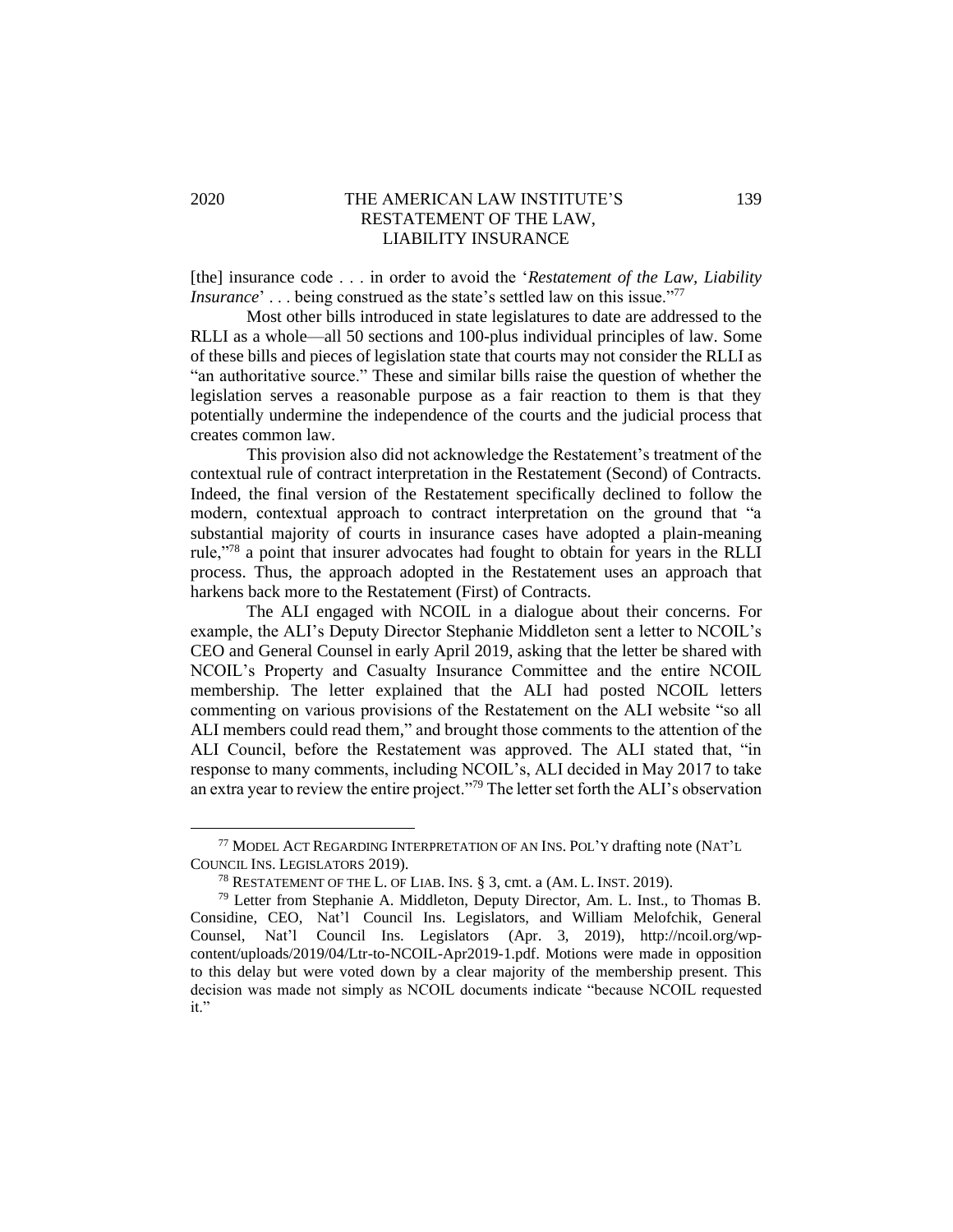that many of the provisions in the final Restatement conformed to changes the insurance industry sought to the Proposed Final Draft of the RLLI, as presented at the 2017 ALI Annual Meeting:

In that final year [after the May 2017 ALI annual meeting] the draft adopted some significant changes that your letters urged: a simple plain-meaning rule; greatly limited insurer liability for negligent selection of counsel; an added catch-all exception to the complaint allegation rules; revised language to make it even clearer that an insurer may discontinue the defense without seeking a declaratory judgment; removal of language that would prevent insurers from asserting coverage defenses in cases of non-bad-faith breach; and removal of language that would require insurers to pay the attorneys' fees of the insured when the insured prevails in a suit against the insurer for non-bad-faith breach.<sup>80</sup>

In addition, as noted above, courts are highly unlikely to consider any secondary source, including a Restatement, authoritative when a state legislature or appellate court (or even trial courts) have spoken on the issue.

### *b) Second Proposed Model Act on the Restatement*

These messages evidently were received at NCOIL. On July 25, 2019, NCOIL approved the following text for a "Model Act Concerning Interpretation of [State] Insurance Laws," (hereafter called the NCOIL 2019 Model Statute):

## **Section 2. Interpretation of [State] Insurance Laws**

A statement of the law in the American Law Institute's *Restatement of the Law, Liability Insurance* does not constitute the law or public policy of this state if the statement of the law is inconsistent or in conflict with:

- 1. The constitution of the United States or of this State;
- 2. A statute of this State;

<sup>80</sup> *Id.*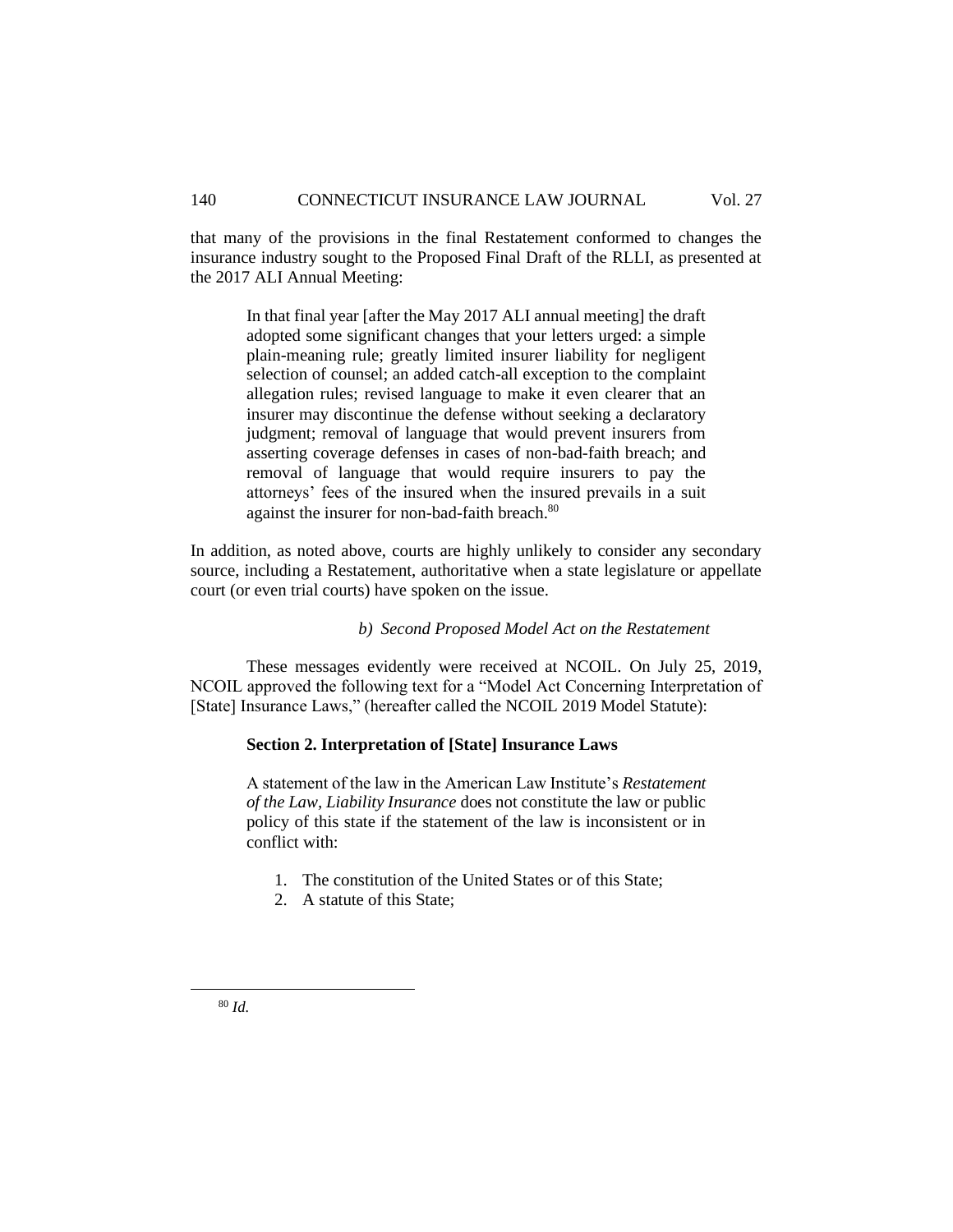## 2020 THE AMERICAN LAW INSTITUTE'S 141 RESTATEMENT OF THE LAW, LIABILITY INSURANCE

- 3. This State's case law precedent; or
- 4. Other common law that may have been adopted by this State<sup>81</sup>

The accompanying Press Release by NCOIL President, Louisiana Senator Dan "Blade" Morrish, stated that NCOIL had been involved with "ALI and their scholars" at multiple NCOIL meetings since May 2017 and thanked ALI for a "consistent and constructive dialogue" over that period of time. The Press Release stated that NCOIL "appreciate[s] the changes made from the initial draft [of the RLLI]."82 It stressed NCOIL's concern with protecting "legislative prerogatives" and, in a twist exalting practicing lawyers like me, categorized us with academics and seemed to ascribe to us powers from which legislators fear they need "protection." Thus, the Press Release stated that NCOIL will "ensure our legislative work is protected from academics that interpret the law into something it is not<sup>783</sup>; and that "[c]ertain select portions [of the RLLI] remain more of an ALI wish list than a statement of the majority rule of current law." Especially given the Restatement's reliance in all but a handful of instances on majority rules, it is fair in the authors' views to say that the in-depth work of the Restatement is not a "wish list." Indeed, as noted above, most provisions in the RLLI are majority rules,  $84$  and

<sup>81</sup> Press Release, Nat'l Council Ins. Legislation, NCOIL Adopts Model Act Concerning Interpretation of State Insurance Laws 3 (July 25, 2019), http://ncoil.org/2019/07/25/ncoiladopts-model-act-concerning-interpretation-of-state-insurance-laws/ (noting that the Property & Casualty Insurance Committee adopted the act in on July 12, 2019 and the Executive Committee on July 13, 2019).

<sup>82</sup> *Id. See also supra* Section III (noting that the drafting process took place over eight years and involved thirty different drafts, which involved a wide range of interested constituencies).

<sup>83</sup> *See* Press Release, Nat'l Council Ins. Legislation, *supra* note 71, at 2.

<sup>84</sup> *See, e.g.,* BAKER AND LOGUE, 24 GEO. MASON L. REV. at 768. As Professors Baker and Logue, the Reporters for the RLLI, state in that article, "All of the rules adopted by the Restatement are grounded in existing case law. In that sense, none of them are new, and certainly none are radical. Most of the rules in the Restatement have in fact been adopted by a majority of the U.S. jurisdictions that have considered them. The Restatement Follows a minority rule in only a few instances and only when the minority rule is better reasoned and will likely lead to better consequences than the alternatives. This is a common practice in ALI Restatement projects." *Id.*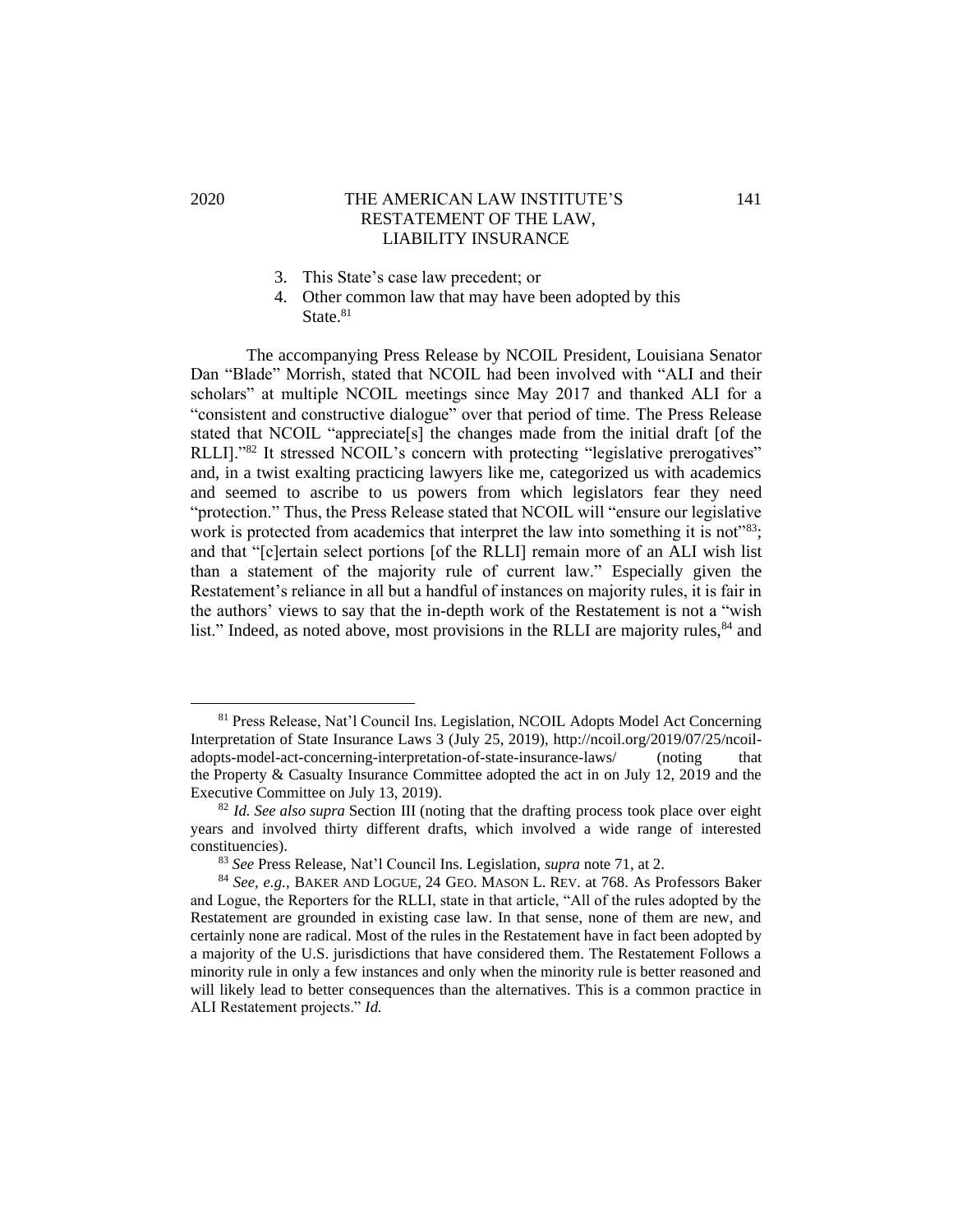it includes or did not accept many provisions that policyholder representatives do not like.<sup>85</sup>

#### 2. Legislative Efforts in Various States

A number of states as of this writing have adopted legislation, either by statute or resolution, on the Restatement. Governors of some states (Iowa, Maine, Nebraska, South Carolina, Texas, and Utah) in 2018 sent letters of disapproval to the ALI.<sup>86</sup> Numerous bills and resolutions on the Restatement were introduced in legislatives sessions for the period 2018–2020. At least one such measure was introduced in the legislative session which began in January 2021.

*The Tally***:** Some of the legislative efforts passed before the RLLI was approved $87$  and provided guidelines for legislation introduced in other states. Other states, particularly since approval of the RLLI in May 2018, have taken the July 2019 Model Act drafted by NCOIL as a base. Some are statutes while others are

<sup>85</sup> *See, e.g.,* RESTATEMENT OF THE L. OF LIAB. INS.: Allocation in Long-Tail Harm Claims Covered by Occurrence-Based Policies § 41 (AM. L. INST. 2019) (ruling that occurrence-based liability insurance policies were subjected to time-on-the-risk pro-rata allocation rather than all sums allocation). Policyholder representatives made motions to revise this Section from "time-on-the-risk pro rata allocation" in 2016 and 2017, and also moved to add the "unavailability exception" to the black letter. Those motions failed. While early drafts of the Restatement set forth "all sums allocation" for long-tail liability, insurers objected vociferously on the ground that pro rata is the majority rule. Policyholders made the point that, in those states that have adopted a rule on allocation in the context of long-tail liability, pro rata has been adopted in a scant majority and then only if one counts all of the different formulations of pro rata. By itself, the form of proration adopted in § 41, time-onthe-risk pro rata allocation, is not a "majority rule." *See* Masters A-C-Ps, *supra* note 47. As other examples, policyholders did not favor the insurance-policy interpretation structure set forth in §§ 3–4 of the Restatement, or certain provisions relating to misrepresentation in §§ 7–9 (*e.g.*, regarding innocent misrepresentations (§ 7, cmt. j); objective standard set forth in § 8; rejection of contribute-to-the-loss approach (§ 9, cmt. b)).

<sup>86</sup> Letter from Governors of South Carolina., Iowa, Maine, Nebraska, Texas, and Utah, to Hon. David F. Levi, President, Am. Law. Inst. (Apr. 6, 2018) (on file with author); s*ee also* Marrkand, *supra* note 13. It seems fair to assume that these Governors had encouragement from the insurance industry.

<sup>87</sup> Ohio was the first State to adopt provisions on the RLLI, enacting them before the final version of the RLLI was available. Tennessee also adopted a statute addressing standards applicable to insurance-policy interpretation, prompted by the advent of the Restatement, but the statute does not reference the RLLI.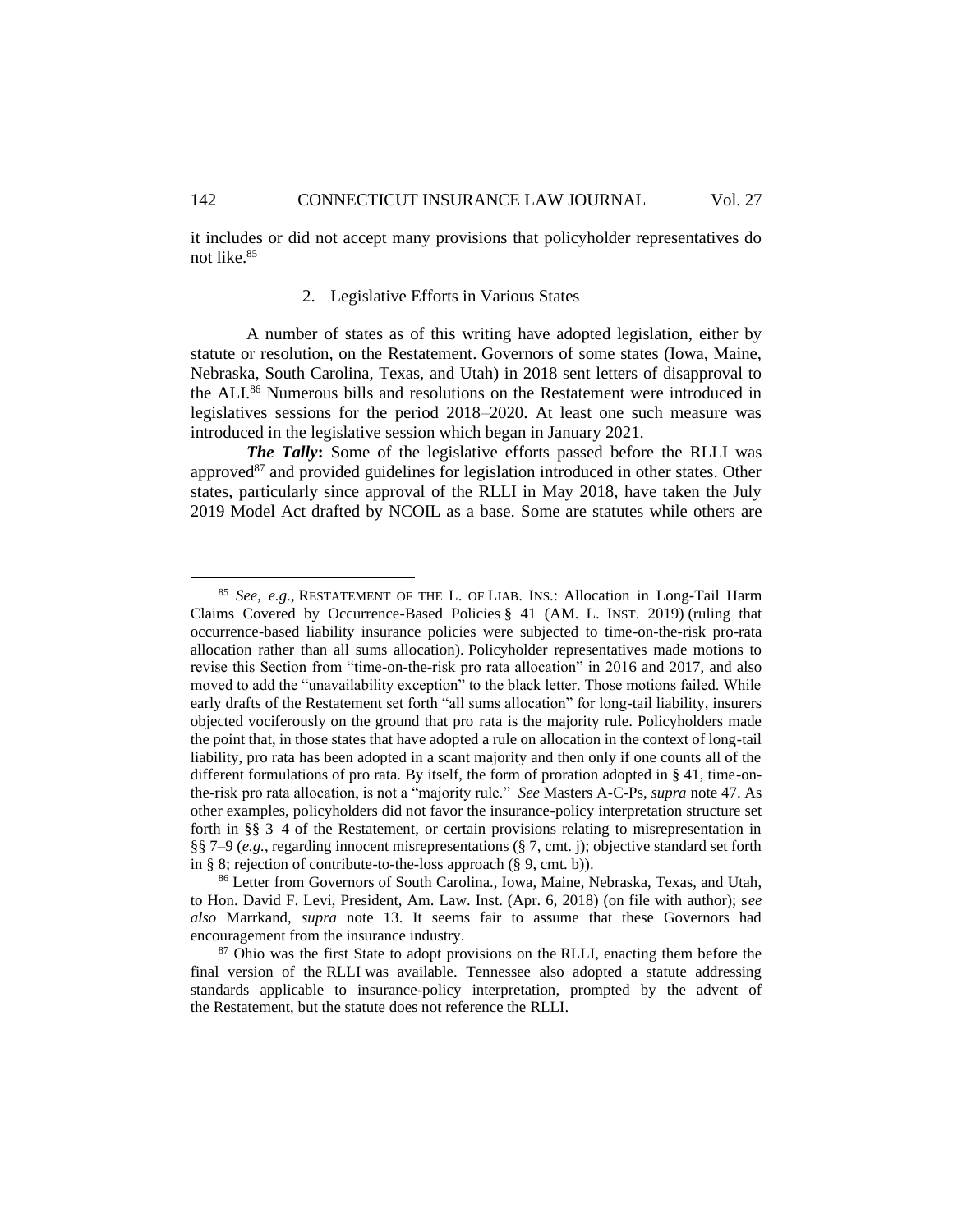## 2020 THE AMERICAN LAW INSTITUTE'S 143 RESTATEMENT OF THE LAW, LIABILITY INSURANCE

resolutions. Acts of course are binding statutory law, while resolutions express "the sentiment or intent of the legislature" or govern the business of the legislature.<sup>88</sup>

Below is a summary of legislative efforts on the Restatement as of this writing (in early-February 2021).

• The codes in the following states now include provisions regarding the Restatement: Ohio, Michigan, Arkansas, North Dakota, Texas, and Utah.<sup>89</sup>

• The following states have adopted resolutions about the Restatement: Kentucky, Indiana, and Louisiana.<sup>90</sup>

Legislators introduced legislation similar to the bills and resolutions adopted by the states above. Some measures were not enacted before legislative sessions from  $2018-2020$  expired.<sup>91</sup> Oklahoma now is entertaining bills introduced in the current (2021) legislative session.

Earlier versions of such legislation sometimes used pejorative or intemperate language in referring to the Restatement and the ALI or use language that reflected ignorance of the history of the ALI and the scholarship that went into the RLLI. "Cooler heads," in such circumstances, appear sometimes to have prevailed. For

<sup>88</sup> *See e.g., Glossary of Legislative Terms*, NAT'L CONF. ST. LEGISLATURES,

https://www.ncsl.org/research/about-state-legislatures/glossary-of-legislative-terms.aspx (last visited Nov. 6, 2020).

<sup>89</sup> OHIO REV. CODE ANN. § 3901.82 (West 2018); TENN. CODE ANN. § 56-7-102 (West 2018); MICH. COMP. L. ANN. § 500.3032 (West 2018); ARK. CODE ANN. § 23-60-112 (West 2019); N.D. CENT. CODE ANN. § 26.1-02-34 (West 2019); TEX. CIV. PRAC. & REM. CODE § 5.001. (West 2019).

 $90$  H.R. Res. 222 (Ky. 2018) (enacted); H.R. Con. Res. 62, 121st Gen. Assemb., 1st Reg. Sess. (Ind. 2019) (enacted); H.R. Res. 86 (Ind. 2019) (enacted); S. Res. 149, Reg. Sess. (La. 2019) (enacted); UTAH CODE ANN. § 31A-22-205.

<sup>91</sup> S.B. 260, 123d Gen. Assembly, 1st Reg. Sess. (S.C. 2018) (introduced); S.B. 368, 84th Leg., Reg. Sess. (W. Va. 2019) (introduced); S.B. 1176, 65th Leg., 1st Reg. Sess. (Idaho 2019) (introduced); S.B. 2303 (Tex. 2019); H.R. Con. Res. No. 58 (Tex. 2019) (Comm. Rept.); H.B. 2106 (Mo. 2020) (refer to Comm.); S.B. 939 (Mo. 2020) (refer to Comm.); S.B. 1692 (Okla. 2020) (passed Sen., withdrawn from Comm.); H.B. 4436 (W. Va. 2020) (refer to Comm.); S.B. 772 (W. Va. 2020) (passed Sen., refer to Comm. in house).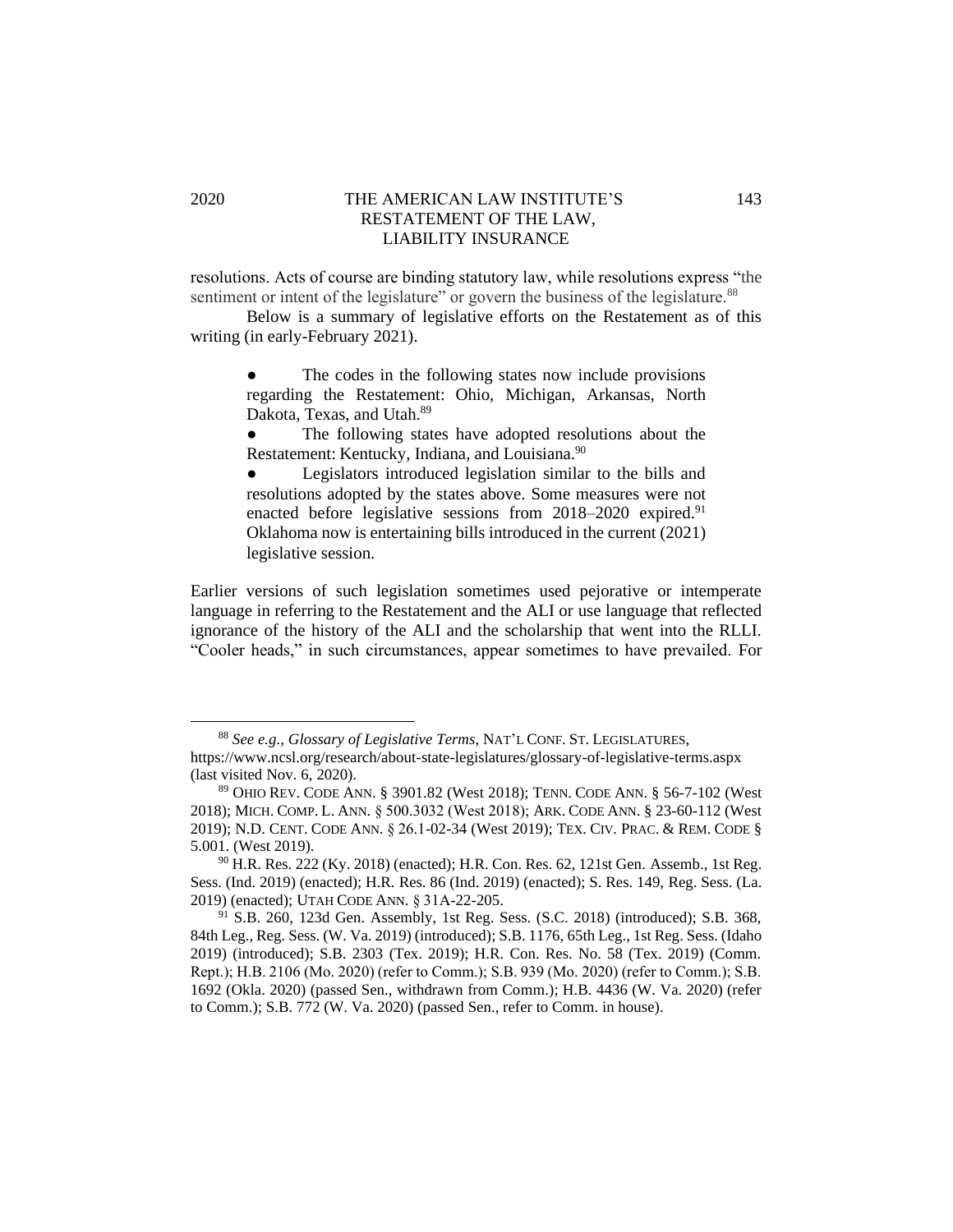example, one resolution proposed in Texas that "condemn[ed]" the Restatement did not pass.<sup>92</sup>

A number of these states adopted this legislation in 2018 and 2019, including Arkansas (by statute),<sup>93</sup> Indiana (by resolution),<sup>94</sup> Louisiana (by resolution),<sup>95</sup> Michigan (by statute),<sup>96</sup> North Dakota (by statute),<sup>97</sup> and Texas (by statute).<sup>98</sup> Kentucky introduced a bill in early 2020 (pre-filed in 2019). A bill on the RLLI introduced in the Idaho legislature in 2019 did not advance.<sup>99</sup> Neither did house and senate bills in Missouri, which expired when the legislature adjourned in Spring 2020.<sup>100</sup> Bills on the RLLI were introduced in ten states in early 2020.<sup>101</sup> Amidst the coronavirus pandemic, many bills introduced in 2020 did not progress and expired at the conclusion of the 2020 legislation session. Oklahoma has reintroduced an identical bill, which pending in the state senate.<sup>102</sup> Other states with prior legislative efforts may follow suit in 2021.

<sup>94</sup> H.R. Cong. Res. 62, 121st Gen. Assemb., Reg. Sess. (Ind. 2019); H.R. Res. 86, 121st Gen. Assemb., Reg. Sess. (Ind. 2019) (the text of both being virtually identical).

<sup>96</sup> MICH. COMP. LAWS ANN. § 500.3032 (West) (passed Dec. 2018; effective Jan. 1, 2020).

 $92$  Tex. Concurrent Res., H.C.R. No.58 (RLLI "is not worth of recognition by the courts as an authoritative source; no, therefore be it RESOLVED That the 86th Legislature of the State of Texas hereby condemn the American Law Institute's 2018 Restatement of the Law of Liability Insurance and discourage courts from relying on the Restatement as an authoritative reference . . . ").

 $93$  2019 Ark. Act 742, S.B. 565, 92nd Gen Assemb., Reg. Sess. (Ark. 2019) (codified as amended at ARK. CODE ANN. § 23-60-112 (West 2019) (effective July 24, 2019)).

<sup>95</sup> S. Res. 149, 2019 Reg. Sess. (La. 2019) (adopted May 30, 2019).

 $97$  H.B. 1142, 66 Leg. Assemb., Reg. Sess. (N.D. 2019) adopted as N.D. CENTURY CODE ANN. § 26.1-02-34 (enacted Mar. 21, 2019).

<sup>98</sup> H.R. Cong. Res. 58, 116th Cong. (2019), adopted as Tex. Cir. Prac. & Rem. Code § 5.001. Texas has entertained other bills relating to the RLLI, including the following bills which did not advance: Tex. S.B. 2303 and Tex. House Con. Res. 2303.

<sup>99</sup> S.B. 1176, 65th Leg., Reg. Sess. (Idaho 2019).

<sup>100</sup> H.B. 2106 98th Gen. Assemb., Reg. Sess. (Mo. 2018); S.B. 939 99th Gen. Assemb., Reg. Sess. (Mo. 2018) (refer. to Comm. Feb. 27, 2020).

<sup>101</sup> H.B. 2644, 2020 44th Leg., 2d Leg. Sess. (Ariz. 2020); H.B. 359, (Fla. 2020); S. Study B. 3014, 88th Gen. Assemb., (Iowa, 2020); Iowa H.B. 513; H.B. 150, Reg. Sess. (Ky. 2020); H. B. 2106, 100th Gen. Assemb., 2nd Reg. Sess. (Mo. 2020) & S.B. 939, 99th Gen. Assemb. 2nd Reg. Sess. (Mo. 2020); Leg. B. 884, 106th Leg., 2d. Sess. (Neb. 2020); S.B. 1692, Reg. Sess. (Okla. 2020); S.B. 1036, 123d Gen. Assemb. (S.C. 2020); H.B. 37, Gen. Assemb. (Utah 2020); H.B. 4436, 116th Cong., (W. Va. 2020); S.B. 772, Reg. Sess. (W.Va. 2020).

<sup>102</sup> S.B. 137 (Okla. 2021) (refer to Comm.).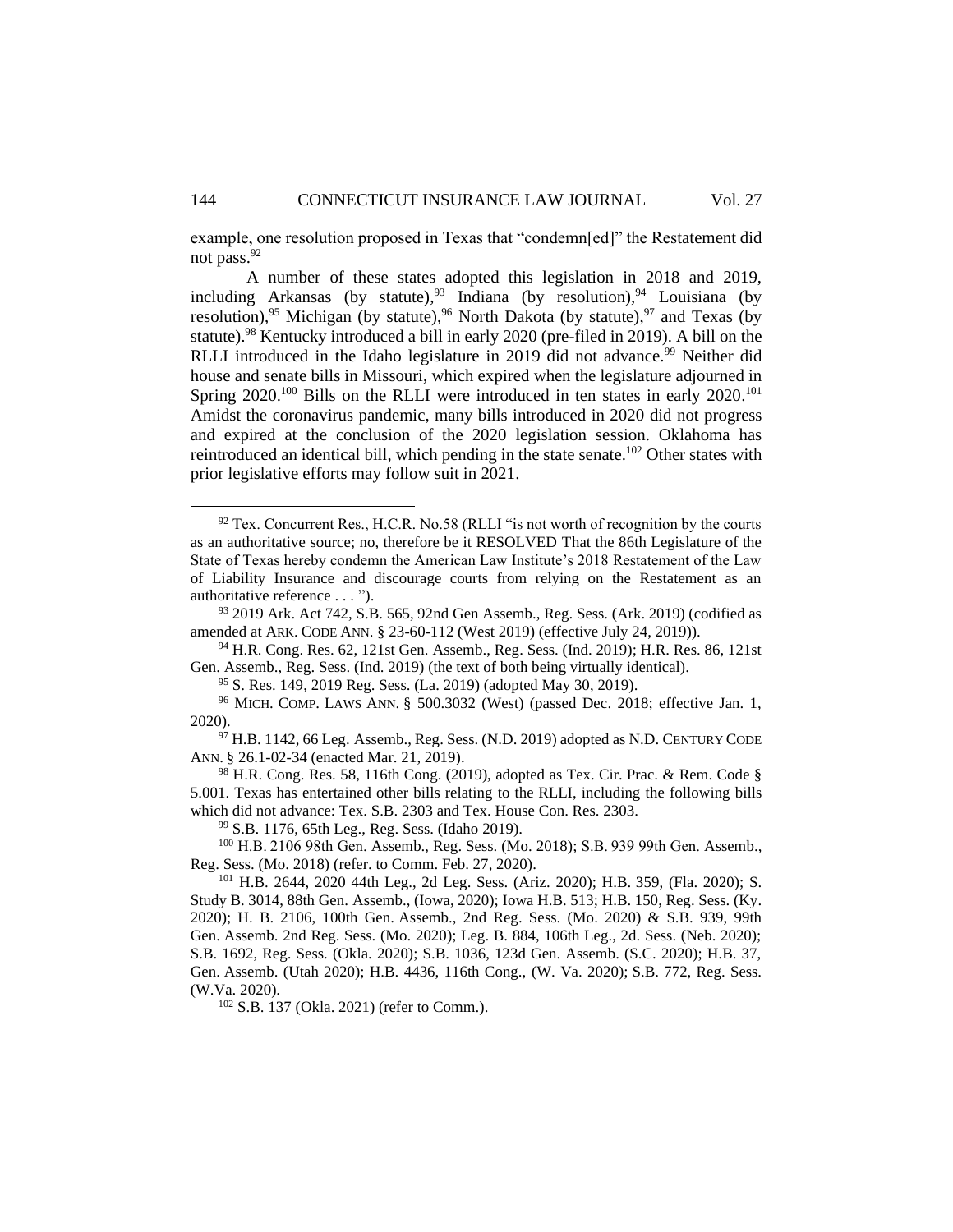## 2020 THE AMERICAN LAW INSTITUTE'S 145 RESTATEMENT OF THE LAW, LIABILITY INSURANCE

*The Substance***:** Statutes, resolutions, and bills addressing the Restatement break into the following rough categories $103$ :

● *"Early Adopter" Statutes*: One of the first statutes to be passed about the RLLI*,* a statute in Ohio takes a broad approach, evidently seeking to limit Ohio courts' consideration of the Restatement on any issue. It does not appear that the legislature engaged in any analysis of the myriad principles of law and comments included in the RLLI; certainly, the one-sentence statute does not address any specific issue. In contrast, a Tennessee statute, also passed in 2018, surgically addresses one issue, policy interpretation, setting the applicable standard on policy interpretation under Tennessee law by statute.

● *Legislation Following the 2019 NCOIL Model Statute*: Statutes, resolutions, and bills following the 2019 NCOIL Model Statute state that the *Restatement* does not comport with the public policy of the state to the extent that the principle is "inconsistent with" or "in conflict with" the law of the state.<sup>104</sup> These statutes seem to state a truism: that Restatements are "not controlling [law]," or that they cannot be applied if there is contrary law (either by statute or common law) in the state. $105$ 

Legislation Expanding on the NCOIL Model Statute, and *Potentially Intruding on Judicial Authority or Separation of Powers*: These statutes, resolutions, or bills include several formulations. Some say that courts in the state "shall not apply a principle"<sup>106</sup> from the RLLI; may not take judicial notice of the RLLI; or even seek to ban use of the RLLI as any kind of

<sup>&</sup>lt;sup>103</sup> This categorization is based on our reading and consideration of legislation passed or pending as of the date of this writing (early-February 2021). Others may categorize the various proposals differently.

<sup>104</sup> S. Study B. 3014 (Iowa 2019) and Iowa H. Study B. 513; S. Res. 149, Reg. Sess. (La. 2019); Leg. B. 884, 106th Leg., 2nd Sess. (Neb. 2020); OHIO REV. CODE ANN. § 3901.82; S. Res. 149, Reg. Sess. (La. 2019); S.B. 1692, 57th Leg., 2d Sess. (Okla. 2020); S.B. 137 58th Leg., 1st Sess. (Okla. 2021); S.B. 1036, 123rd Sess. Gen. Assemb. (S.C. 2020); H.B. No. 37 (Utah 2020); H.B. 4436, Reg. Sess. (W.Va. 2020) and S.B. 772, Reg. Sess. (W.Va. 2020).

<sup>105</sup> *See, e.g.*, Tex. Civ. Prac. & Rem. Code § 5.001.

<sup>106</sup> MICH. COMP. L. § 500.3032 (eff. Jan. 1, 2020).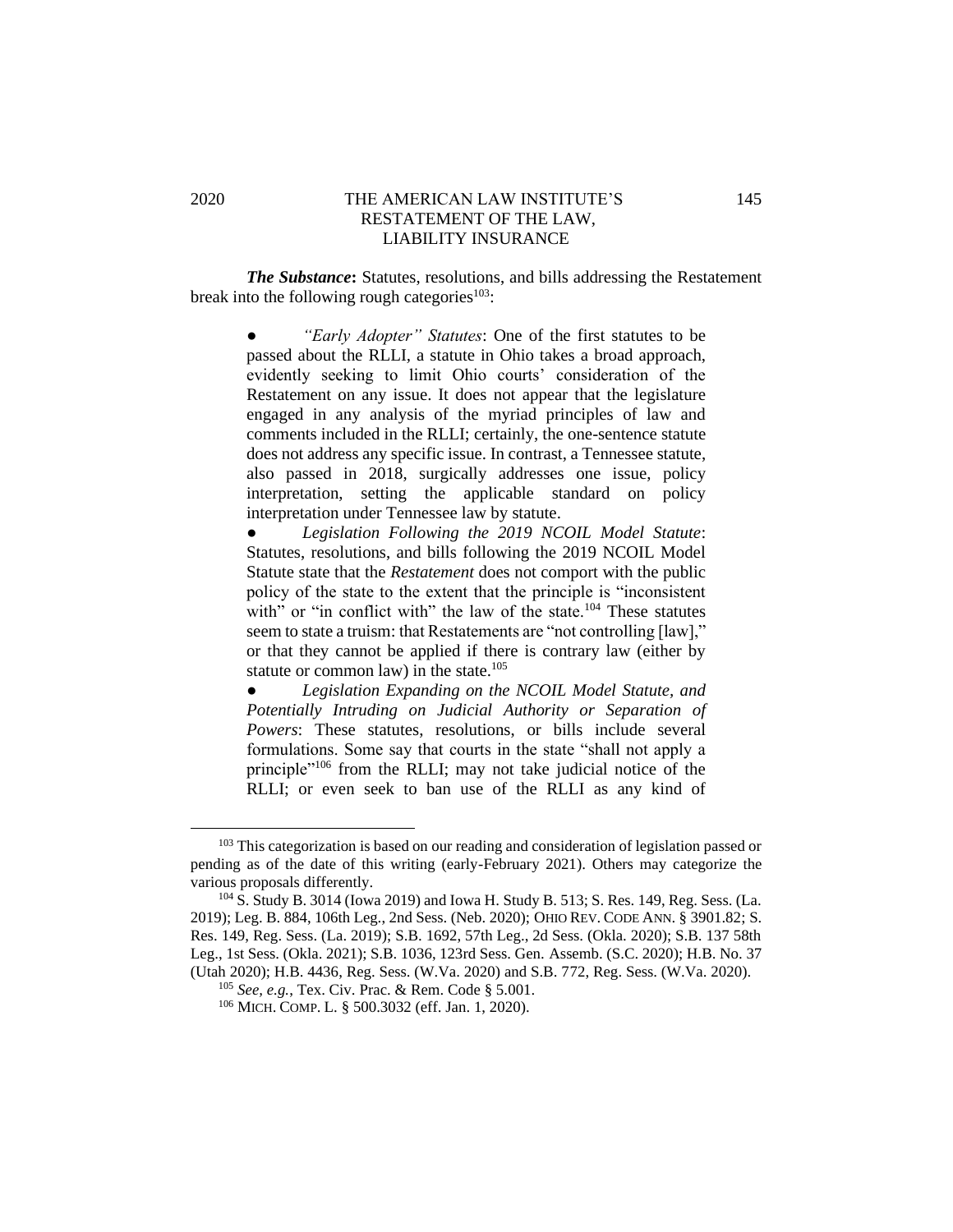"authoritative reference."<sup>107</sup> In a formulation that this article calls "NCOIL+," some say that courts may not rely on the RLLI if the principle at issue is "not otherwise addressed" in state law.<sup>108</sup> These formulations likely will retard the development of the common law. They also threaten to intrude on judicial independence and violate separation of powers concepts.

● *Hybrids*: Hybrids that adopt some or all of the above approaches.<sup>109</sup>

Some legislation discussed below falls into more than one category and is cited then in two or more categories.

*The "Early Adopter" Statutes***:** As noted above, the legislation passed in Tennessee in  $2018$  was very specific<sup>110</sup> and consistent with examples of state legislation adopted on other topics addressed in other Restatements.<sup>111</sup> The Tennessee statute specifically defines how courts are to address insurance policy interpretation under Tennessee law, stating that an insurance policy must be interpreted "fairly and reasonably," giving the policy language its "ordinary meaning." It also states that an insurance policy must be construed "reasonably and logically as a whole," and that rules governing interpretation of insurance policies "are the same as [those applying to] any other contract." This of course is a principle of not just insurance-policy interpretation but general contract interpretation and is supported in the Restatement.<sup>112</sup>

<sup>112</sup> *Id.* For comparison, the text of the RLLI's "black-letter" principle on this point, however, specifically states that very principle: "Except as this Restatement or applicable

<sup>107</sup> H.B. 2106, 100th Gen. Assemb., 2d Reg. Sess. (Mo. 2018) and S.B. 939, 100th Gen. Assemb., 2d Reg. Sess. (Mo. 2018); N.D. CENTURY CODE § 26.1-02-34 (eff. Aug. 1, 2019); H. Res. 222 (Ky. 2018) (passed Mar. 27, 2018).

<sup>108</sup> *See, e.g.*, ARK. CODE ANN. § 23-60-112 (2020).

<sup>109</sup> H.R. Cong. Res. 62, 121st Gen. Assemb., 1st Reg. Sess. (Ind. 2019); H.R. Res. 86, 121st Gen. Assemb., 1st Reg. Sess. (Ind. 2019).

<sup>&</sup>lt;sup>110</sup> TENN. CODE ANN. § 56-7-102 (2020).

<sup>&</sup>lt;sup>111</sup> As one example where a state legislature has passed legislation in response to a specific Restatement provision unrelated to the RLLI*,* Arizona passed legislation to confirm the state's law on four distinct issues of trust law. That legislation was enacted to conform to the principles set forth in the Restatement (Second) of Trusts but not the Restatement (Third) of Trusts with respect to four specific issues (*e.g.*, "The rights and powers of creditors of beneficiaries" and "The duties of trustees to distribute to those to whom a beneficiary owes any duties"). ARIZ. REV. STAT. ANN. § 14-10106 (2020). This "surgical approach" on those issues of trusts law is in contrast to most of the legislation on the RLLI that seeks to reject the entire Restatement without analyzing or addresses any specific issues.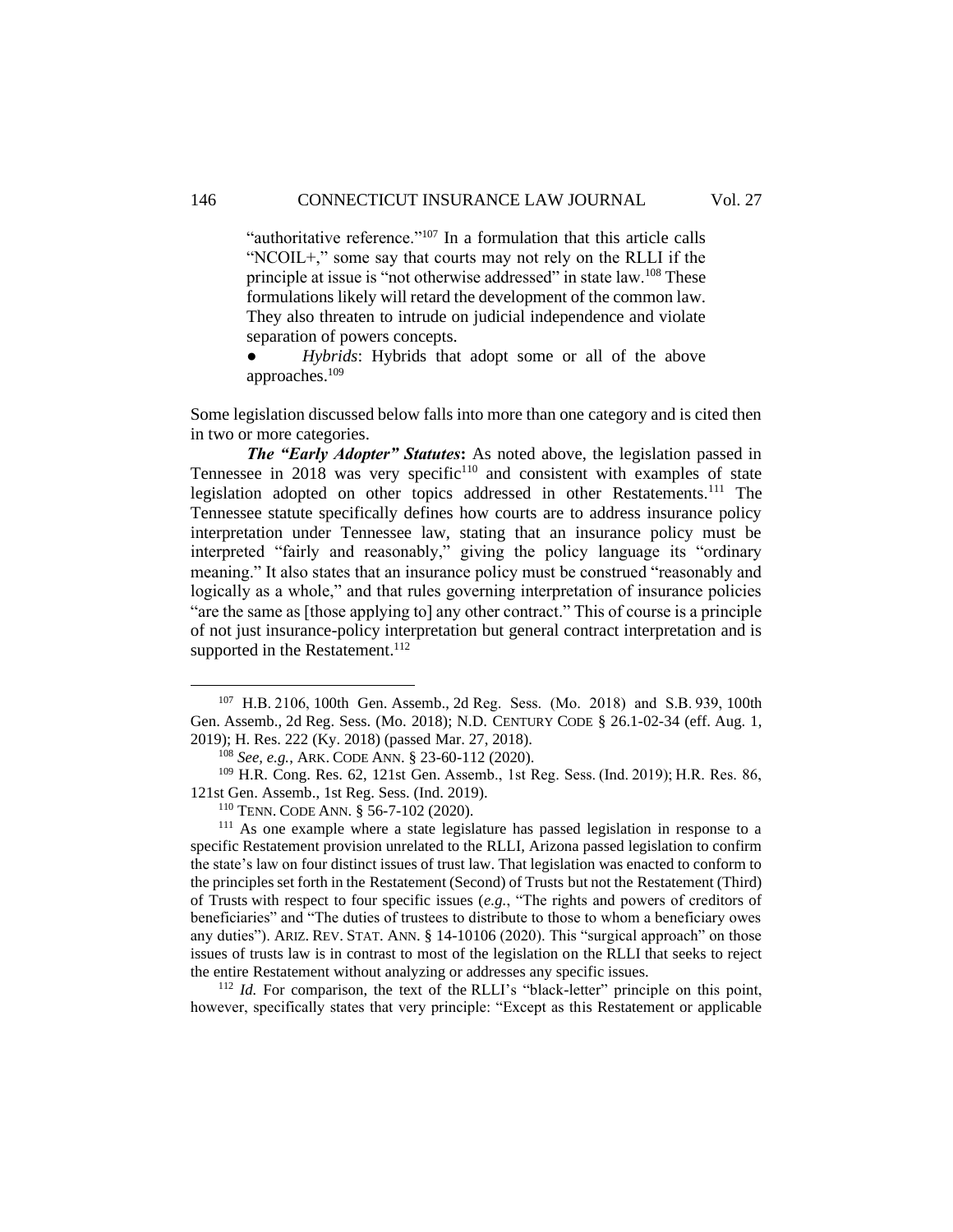## 2020 THE AMERICAN LAW INSTITUTE'S 147 RESTATEMENT OF THE LAW, LIABILITY INSURANCE

The Ohio statute on the RLLI passed the Ohio legislature and was signed by Ohio Governor Kasich in 2018. It was included as a rider, buried in an 11-page statute discussing political subdivisions and regional councils of government. The pertinent sentence in this otherwise irrelevant and lengthy statute states that the RLLI is not "the public policy" of the state and is not subject to judicial notice: "The 'Restatement of the Law, Liability Insurance' that was approved at the 2018 annual meeting of the American Law Institute does not constitute the public policy of this state and is not an appropriate subject of notice."<sup>113</sup>

It does not attempt to address any single issue in the RLLI or distinguish in any way among those of the 100-plus principles in the Restatement*.* Indeed, it is possible that some of the provisions in the RLLI do accord with Ohio public policy (or certainly do not contradict it). As with other RLLI legislation discussed in this section of the article, this broad-brush approach could create confusion and intrude on judicial authority to resolve issues that are unsettled or not addressed in Ohio law.

For one insurance defense firm, the Ohio statute "likely does not go far enough." In what a cynic might consider the insurance-law version of book burning, the firm's commentary worries that the Ohio statute might "not prevent Ohio's appellate courts from looking to or adopting rules set forth in the RLLI as the common law of Ohio."<sup>114</sup>

*Legislation Following the NCOIL 2019 Model Statute***:** After Ohio adopted its statute on the RLLI, NCOIL revised its Model Act, and a number of states have adopted or are considering legislation stating that courts may consult the Restatement unless it is contrary to existing law in the state on the issue.<sup>115</sup> Stated affirmatively, under such legislation, courts may consult or cite the Restatement

law otherwise provides, the *ordinary rules of contract interpretation apply* to the interpretation of liability insurance policies." RESTATEMENT OF THE L. OF LIAB. INS. § 2(3) (AM. L. INST. 2019) (emphasis added).

<sup>113</sup> OHIO REV. CODE ANN. § 3901.82 (2020).

<sup>114</sup> O'Meara, *supra* note 70. The article also does not disclose the firm's insurance defense work or who pays for it.

<sup>&</sup>lt;sup>115</sup> For statutes or resolutions that have passed, see: ARK. CODE ANN. § 23-60-112 (2020); OHIO REV. CODE ANN. § 3901.82 (2020); TEX. CIV. PRAC. & REM. CODE ANN. § 5.001 (2019); H.R. Res. 222, Reg. Sess. (Ky. 2018); S. Res. 149, Reg. Sess. (La. 2019). For pending or previously-introduced legislation following this model, see H.B. 2644, 54th Leg., 2d Reg. Sess. (Ariz. 2020); H.B. 150, Reg. Sess. (Ky. 2020); Legis. B. 884, 106th Leg., 2d Reg. Sess. (Neb. 2020); S.B. 1692, 57th Leg., 2d Reg. Sess. (Okla. 2020); S.B. 137 58th Leg., 1st Sess. (Okla. 2021); S.B. 1036, 123d Gen. Assemb., 2d Reg. Sess. (S.C. 2020).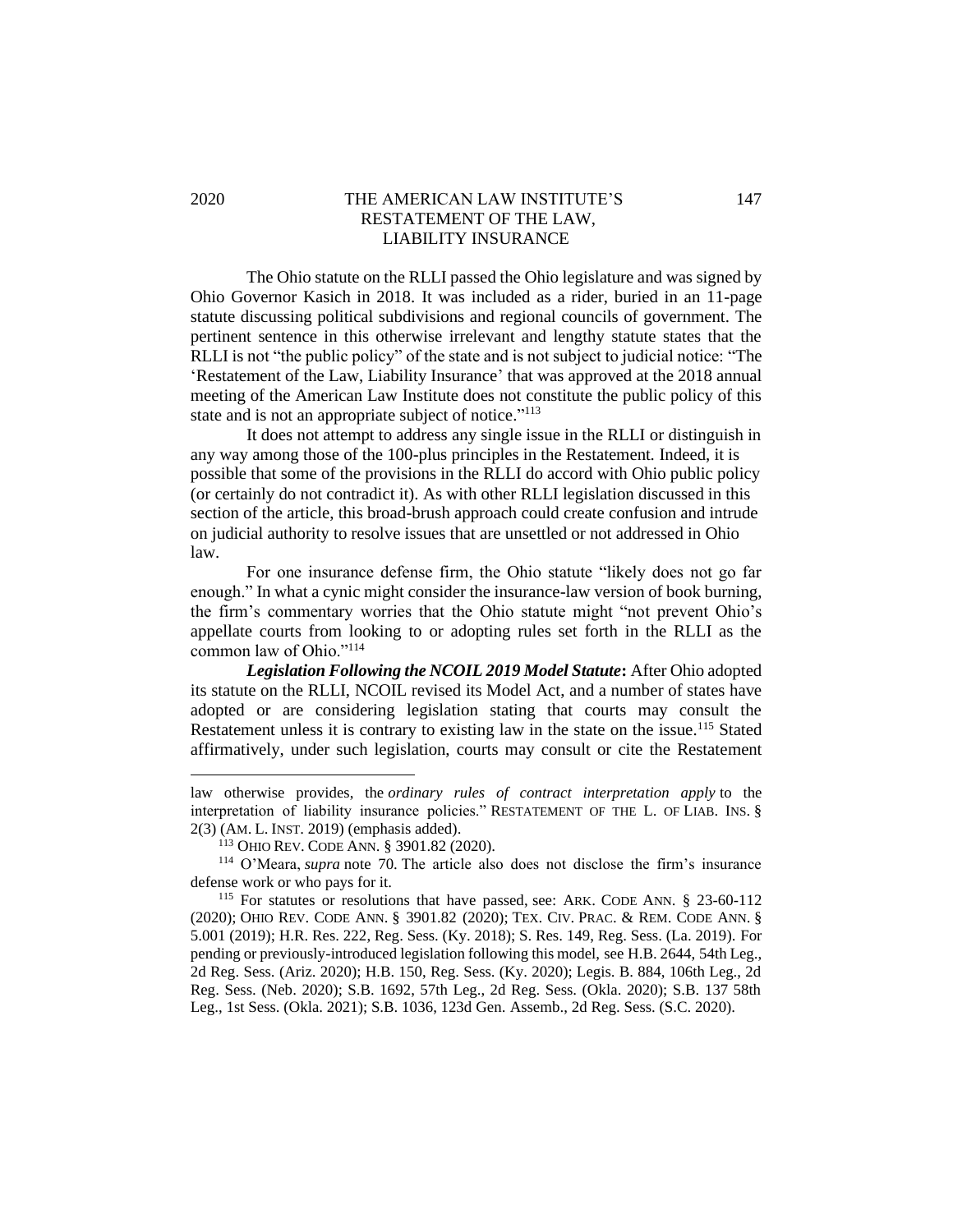when the state does have existing law (by constitution, statute, or case law) on the issue. While it does not seem necessary to pass such legislation, it states an otherwise harmless truism, as courts typically do not look to Restatements on an issue when the legislature or the court of last resort in that state has spoken on an issue.<sup>116</sup>

*Legislation Expanding on the NCOIL Model Statute, and Potentially Intruding on Judicial Authority or Separation of Powers***:** In contrast, other legislation states that the RLLI *is* "not authoritative," or takes the NCOIL 2019 Model Statute and expands its reach to preclude a court from considering the RLLI not only when the law in the state is "inconsistent" with the RLLI but also when the state has no law on the topic or the state has "not otherwise" addressed the principle in question. $117$ 

For example, the North Dakota legislation states that the *Restatement*should not be used "as an authoritative reference regarding interpretation of North Dakota laws, rules, and principles of insurance law."<sup>118</sup> Other states have adopted similar provisions. For example, Michigan's Code now states:

In an action brought in a court in the state, the court shall not apply a principle from the American Law Institute's "*Restatement of the Law, Liability Insurance*" in ruling on an issue in the case unless the principle is clearly expressed in a statute of the state, the common law, or case law precedent of the state. $119$ 

It is unclear what the reference to the "common law" in the Michigan statute means. Does it mean common law generally? Does it mean common law only in Michigan? How does "common law" differ from "case law precedent" in this context? This legislation also raises another interesting question: How does the common law

<sup>116</sup> For authority or commentary making this point, *see* Williamson v. Guentzel, 584 N.W.2d 20, 24-25 (Minn. Ct. App. 1998); Letter of former Arizona Supreme Court Chief Justices, opposing Ariz. House Bill 2644.

<sup>&</sup>lt;sup>117</sup> For statutes and resolutions that have passed, see H.R. Cong. Res. 62, 121st Gen. Assemb., 1st Reg. Sess. (Ind. 2019); H.R. Res. 86, 121st Gen. Assemb., 1st Reg. Sess. (Ind. 2019) (identical to H.R Con. Res. 62); H.R. Res. 222, Reg. Sess. (Ky. 2018); MICH. COMP. LAWS § 500.3032 (2020); N.D. CENT. CODE ANN. § 26.1-02-34 (2020). For previously-introduced legislation following this model, see S. Stud. B. 3014, 88th Gen. Assemb., 2020 Sess. (Iowa 2020); H. Stud. B. 513, 88th Gen. Assemb., 2020 Sess. (Iowa 2020); H.B. 2016, 100th Gen. Assemb., 2d Reg. Sess. (Mo. 2020); S.B. 939, 100th Gen. Assemb., 2d Reg. Sess. (Mo. 2020); H.B. 4436, 84th Leg., Reg. Sess. (W. Va. 2020); S.B. 772, 84th Leg., Reg. Sess. (W. Va. 2020).

<sup>118</sup> N.D. CENTURY CODE § 26.1-02-34 (2019).

<sup>119</sup> MICH. COMP. LAWS ANN. § 500.3032 (2020).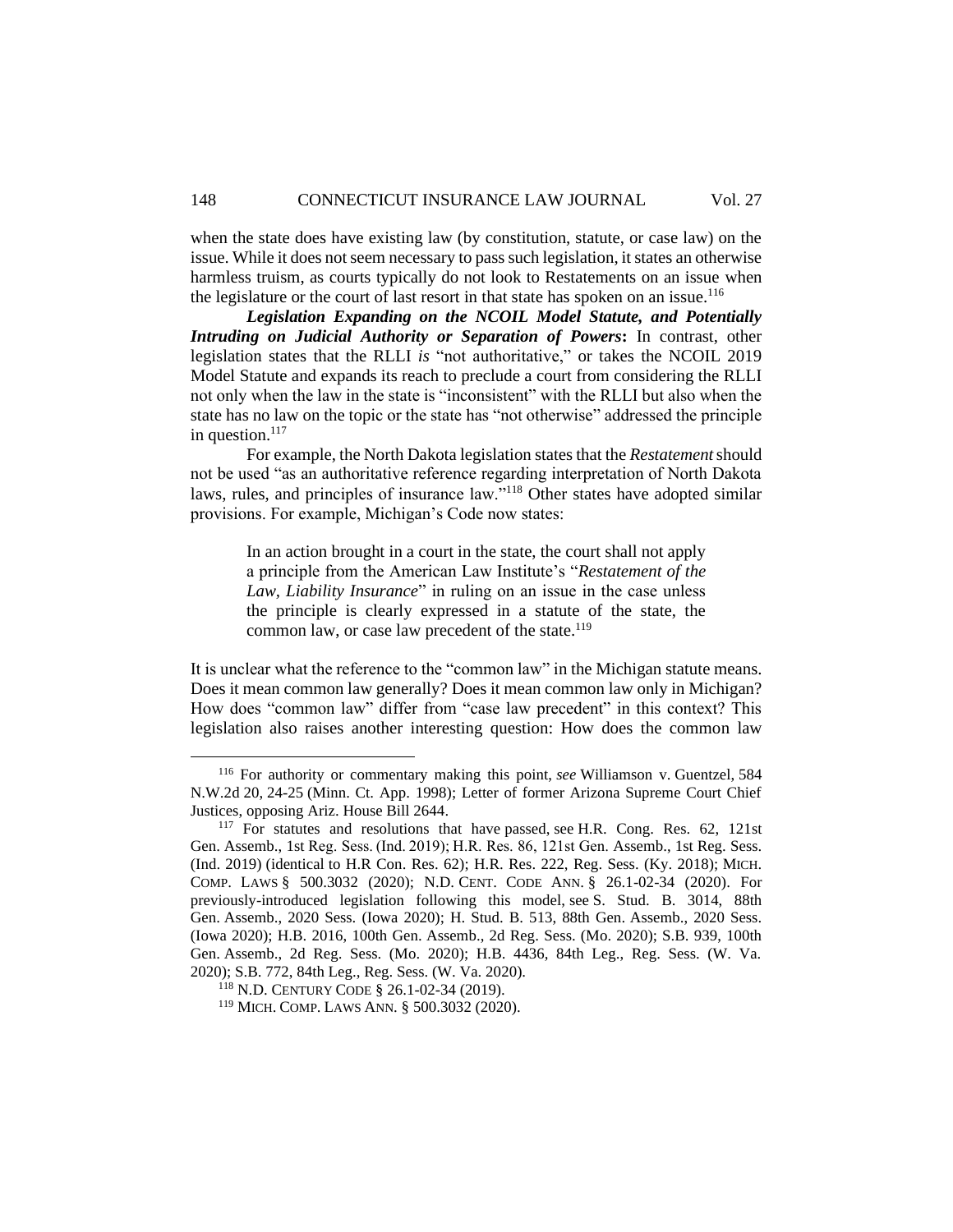## 2020 THE AMERICAN LAW INSTITUTE'S 149 RESTATEMENT OF THE LAW, LIABILITY INSURANCE

advance when the legislature puts this kind of heavy hand on the scale? On the plus side, this statute refers to "an issue in the case" rather than all principles in the RLLI.

The Arkansas statute provides an example of the "NCOIL+ Model," going beyond the NCOIL 2019 formulation that a court may not cite the RLLI when state law is "inconsistent" with it. The Arkansas statute allows a "statement of the law" in the Restatement to be used if it is consistent with or "otherwise is not addressed by" other Arkansas law (or, interestingly, "the common law and statute law of England as adopted" by an Arkansas statute):

A statement of the law in the American Law Institute's *Restatement of the Law, Liability Insurance* does not constitute the public policy of this state if the statement of the law is not consistent or in conflict with, or otherwise not addressed by:

- (1) A statute of the State of Arkansas;
- (2) The common law and statute law of England as adopted in Arkansas under § 1-2-119; or
- (3) Arkansas case law precedent.<sup>120</sup>

It seems obvious that these provisions could retard the development of case law and its application to the particular sets of facts that come up in litigated insurance-coverage disputes. These statutes potentially violate separation of powers by prohibiting judges from looking to the RLLI on issues where that state has no law on-point. In such cases, courts typically consult other relevant law, as well as secondary sources. Legislation on the RLLI potentially precludes courts from consulting a respected secondary source, possibly leading to less optimal results in the development of the common law.

These provisions, given their blunderbuss approach, also may create confusion in the courts, causing a potential for delay in resolution of cases. It also must be asked: Does a legislature in proposing such legislation mean to stop the judicial branch from citing a secondary source that supports an established principle of state law just because it is discussed in the Restatement?

*Legislation Referring Not Only Restatements – But Also Other Secondary Authority***:** A bill introduced in early 2020 in Florida states that not only is the

<sup>120</sup> ARK. CODE ANN. § 23-60-112 (2019).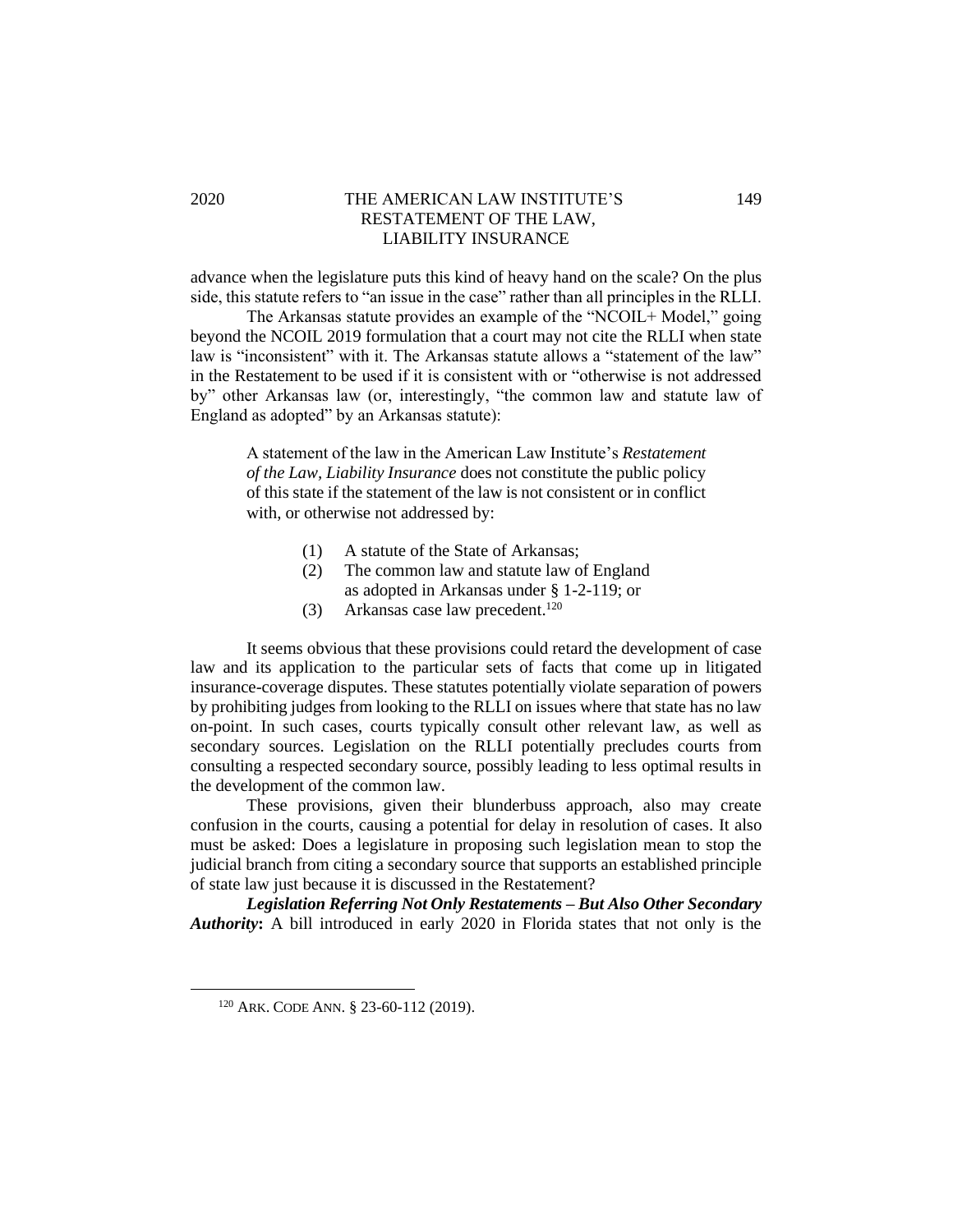Restatement off-limits to courts but also any secondary source relating to liability insurance as well:

(10) A secondary legal authority does not constitute the law or public policy of this state if its statement of the law relating to liability insurance is in conflict with:... [to be inserted]<sup>121</sup>

Again, this provision states the truism that courts do not adopt a secondary source as law or use it to override the law adopted by the jurisdiction's legislature or, with common law, the jurisdiction's highest or other authoritative courts. However, courts of all levels, up to the United States Supreme Court, routinely consult and cite secondary sources in an area where relevant law, either by case law or statute, does not exist or is unsettled. What lawyer or judge has not cited or consulted secondary authority, including learned treatises, law review articles (often written by law students and not lawyers), and, yes, Restatements, when faced with an issue where the law is not developed?

*Hybrids***:** The "hybrids" adopt a variety of the approaches discussed above.<sup>122</sup> A resolution passed by the Indiana House of Representatives in 2019 stated a version of the "public policy prohibition" and also adopted guidance to the courts that they should not consider the RLLI authoritative:

[RESOLVED] that the *Restatement of the Law, Liability Insurance* that was approved that the 2018 annual meeting of the American Law Institute does not reflect the determination of the state of Indiana's public policy, is not a faithful statement of existing law of the state of Indiana, is not an appropriate subject of notice, and should not be afforded recognition by courts as an authoritative reference regarding established rules and principles of insurance  $law.<sup>123</sup>$ 

<sup>121</sup> Fla. B. No. PCS for H.B. 359, Amendment No. 2a (offered by Rep. Diamond). *See also* Ky. Res. 150 (pending), as discussed below.

 $122$  For a "hybrid" legislation that passed, see H.R. Con. Res. 62, 121st Gen. Assemb., 1st Reg. Sess. (Ind. 2019) and H. Res. 86 (which are identical). For pending "hybrid legislation," see H.B. 150 (Ky.); H.B. 2106, 100th Gen. Assemb., 2d Reg. Sess. (Mo.), and S.B. 939, 100th Gen. Assemb., 2d Reg. Sess.; H.B. 4436, Reg. Sess. (W. Va. 2020) and S.B. 772, Reg. Sess. (W. Va. 2020).

 $123$  H. Cong. Res. No. 62 (Ind. 2019). The O'Meara article, published in April 2019, notes that this resolution was introduced by Representative Matt Lehman, a member of NCOIL and its Property and Casualty Insurance Committee "which is currently exploring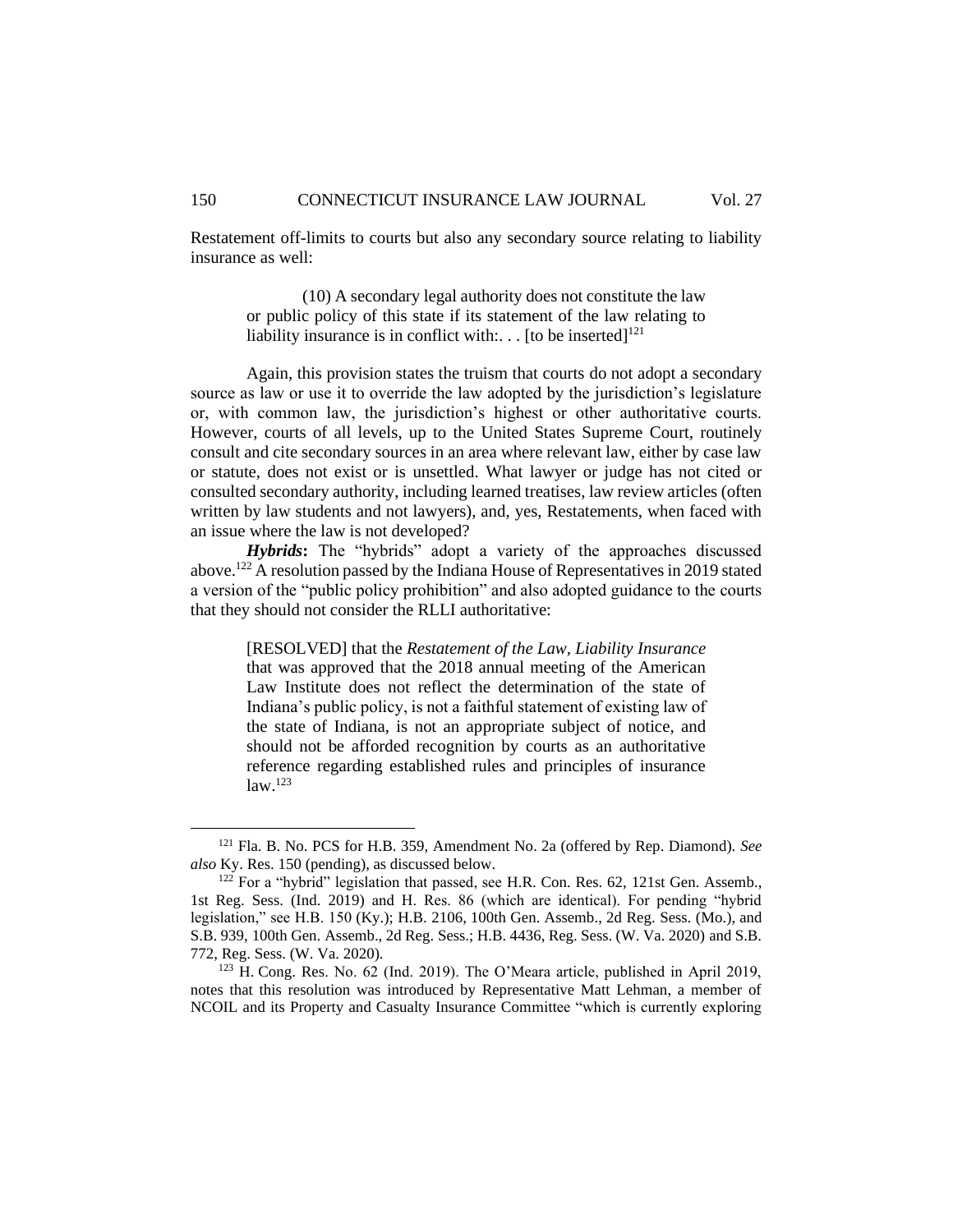## 2020 THE AMERICAN LAW INSTITUTE'S 151 RESTATEMENT OF THE LAW, LIABILITY INSURANCE

The Indiana resolution does not preclude reliance on the RLLI with regard to issues on which Indiana state courts have not spoken. It also does not, however, make any distinction between or among any of the more than 100 legal principles discussed in the RLLI or try to analyze whether the Restatement includes principles that accord with existing Indiana law. In such situations, courts commonly cite secondary authority that further supports existing law or the principle handed down in the instant case. Is it sensible to preclude use of the RLLI in such a situation?

A bill currently pending in Kentucky includes the "not authoritative" language, but after consultation, was amended to allow courts to refer to the RLLI to the extent that it may be "informative" or "persuasive." As amended and reported out to the House of Representatives, the bill stated: A statement or restatement of the law in any legal treatise, scholarly publication, textbook, or other explanatory text shall not constitute the law or public policy of the Commonwealth of Kentucky. No Kentucky court shall treat any such publication or text as controlling authority.<sup>124</sup>

However, the bill was amended on the floor of the House to state that courts may "use" secondary sources when there is no controlling state authority:

A statement or restatement of the law in any legal treatise, scholarly publication, textbook, or other explanatory text shall not constitute the law or public policy of the Commonwealth of Kentucky. No Kentucky court shall treat any such publication or text as controlling authority, *however a court may use such publication or text as an informative or persuasive source*. 125

*Commentary*: Policyholders and other stakeholders, either generally or as a group, generally have not been consulted about these legislative efforts. It is not apparent that efforts have been generally made for the legislatures or other government officials to obtain a balanced perspective on the ALI and its process, the Restatement; the effect of such legislation on insurance markets; or judicial independence and separation of powers.

These bills tend to be submitted to the legislatures' committees overseeing insurance and not to the legislatures' Judiciary Committees where they might have

ways to respond to the *RLLI*, including through the development of guidance and model legislation." O'Meara, *supra* note 70.

 $124$  H. B. 150 (Ky. 2020) (as reported out of the Judiciary Committee).

 $125$  H. Res. 150 (Ky. 2020) (as passed by the House) (emphasis added to show addition made during debate).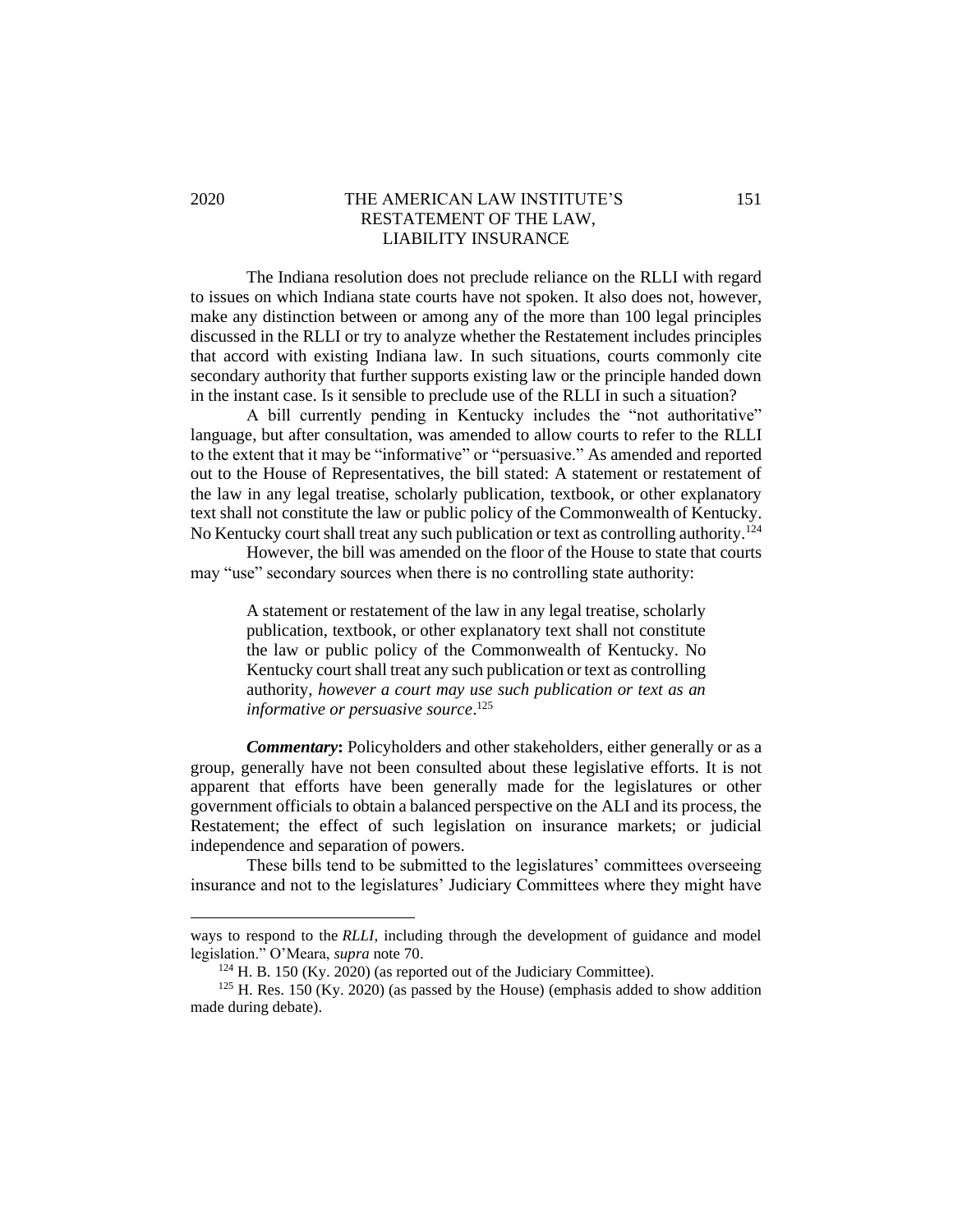been vetted by lawyers (as at least one interested and experienced constituency). Indeed, as noted above, NAMIC cautioned that submission of the legislation to the legislature's Judiciary Committee would kill the "intent" of such bills.

As these efforts have come to light and attracted attention outside of legislatures considering the measures, other interested constituencies have expressed concerns and opposition to passage. For example, three former Chief Justices of the Arizona Supreme Court submitted a statement opposing Arizona House Bill 2644, calling it "unnecessary, confusing, and misguided":

The Justices argue it is unnecessary, pointing out that, consistent with the practice of courts generally, Arizona courts consult Restatements only when "there is no Arizona statute or case law" on the issue at hand. At that point, they "may consult a Restatement to see whether it describes a sound and sensible approach or rule and to see what courts in other states" may have ruled.

• They argue that passage of the proposed legislation risks "causing confusion in litigation because it is unclear whether a court may apply a rule that comports with the Restatement, so long as it does not cite the book."

They explain that the legislation is misguided because, "[w]here the legislature has not enacted substantive law to address certain matters, in the realm of insurance and other matters, courts of necessity resolve the issues through the common law process."<sup>126</sup>

The letter concludes by stating a point made earlier in this article: that such legislation runs afoul of a key doctrine undergirding our system of government, the separation of powers:

[T]he bill, by singling out one legal resource and directing courts not to refer to it, or to disregard it and not cite it, flouts the separation of powers between the judicial and legislative branches. Where Arizona law has not already settled an issue, we should want our

<sup>126</sup> *Letter of former Arizona Supreme Court Justices*, *supra* note 7 (arguing that the proposed legislation is unnecessary and cites to Cramer v. Starr, 375 P.3d 69, 75 (Ariz. 2016), in which the Arizona Supreme Court refused to apply a section of the Restatement (Second), Torts finding it to be contrary to Arizona law).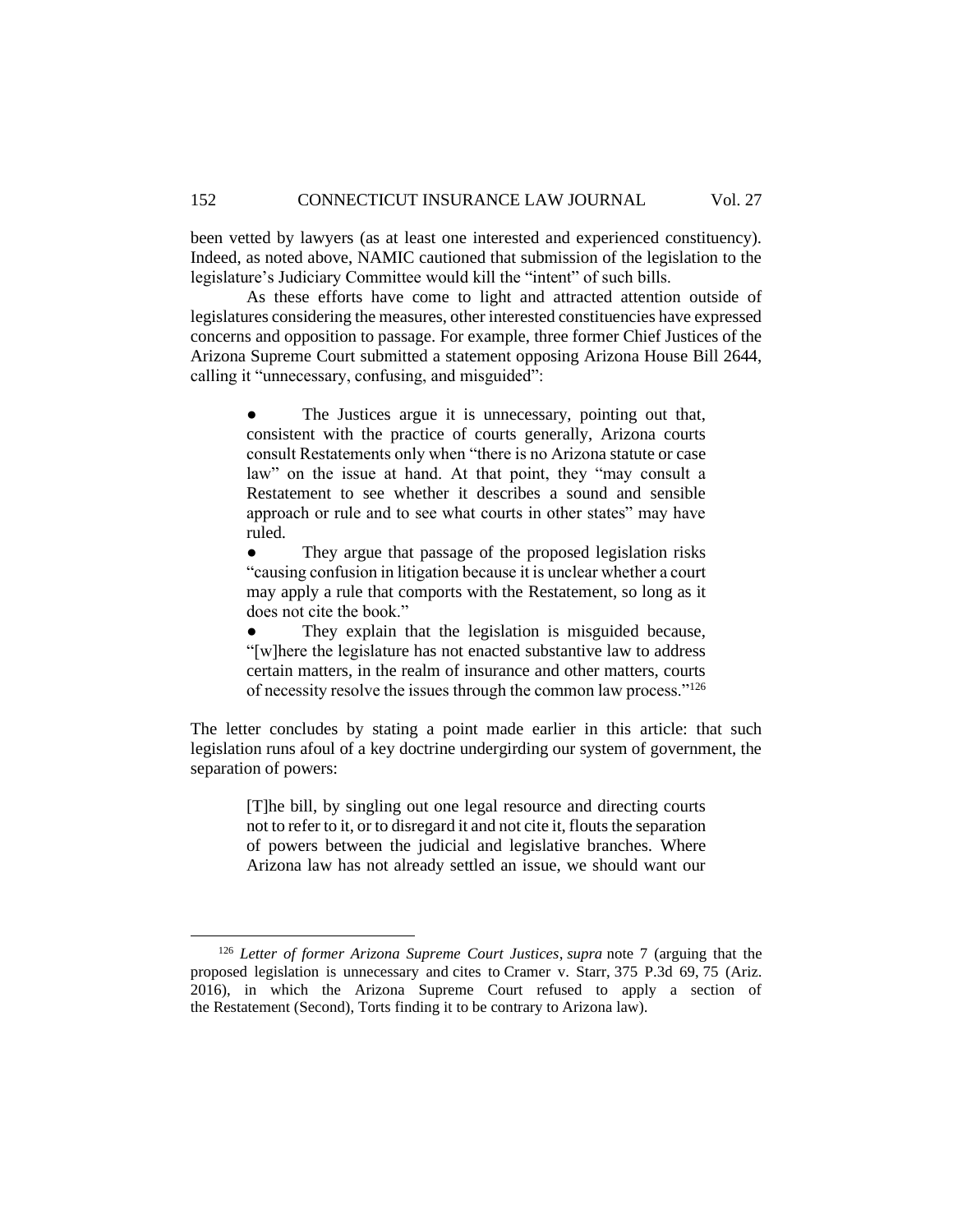## 2020 THE AMERICAN LAW INSTITUTE'S 153 RESTATEMENT OF THE LAW, LIABILITY INSURANCE

courts to inform themselves by consulting pertinent legal resources.<sup>127</sup>

#### Can that logic be assailed?

Testimony to the Nebraska legislature during its consideration of legislation about the RLLI argues, in addition to points raised in the letter by the former Arizona Supreme Court Chief Justices, that the legislation sweeps too broadly. That testimony argued that the legislation failed to undertake meaningful analysis of, or make any distinction among, the many principles addressed in the Restatement:

There are some 10–110 different statements of law governing liability insurance in the restatement. Does [Nebraska bill] LB 884 mean that this Legislature has carefully considered each one, compared it to existing Nebraska law, and rejected each of those that are inconsistent? And what of the restatement rules that are not inconsistent or in conflict with current Nebraska law[?] Has the legislature, by implication, adopted all of these as Nebraska law even where Nebraska has not yet addressed the issue?<sup>128</sup>

<sup>127</sup> *Id. See* Letter from David F. Levi, President, ALI, to Hon. Roger Hanshaw, Speaker, W. Va. House of Delegates, and Hon. John Shott, Chair, Judiciary Committee, W.Va. House of Delegates (Jan. 20, 2020) ("[I]n singling out the work of The American Law Institute and, most specifically, in prohibiting West Virginia judge from using the Insurance *Restatement* as a resource, even when faced with a legal issue on which there is an absence of West Virginia statute or precedent—House Bill 4436 does a disservice to the judges and people of West Virginia by depriving them of a resource that represents the time and effort of many lawyers, judges, and academics from our membership, which includes West Virginia members.").

<sup>128</sup> *Hearing on LB 884 Before the Judiciary Committee*, 106th Leg., 2nd Sess. 28 (Neb. 2020) (statement of Harvey S. Perlman, Professor of Law). The Minutes of the December 7, 2018 meeting of NCOIL's Property & Casualty Insurance Committee do identify certain provisions that NCOIL staff believe "deviate[] from certain statutory law." Such provisions included the "plain meaning rule" (RLLI § 3), § 12 on insurer liability, and a "provision relat[ing] to interpretations of an insurance policy that involves principles of contract law." The Minutes refer to "8 remaining issues within the *Restatement* that were problematic," making a total, by this author's addition, of 11 that NCOIL found "problematic." The reference to the plain meaning rule as being a subject of statutory law, at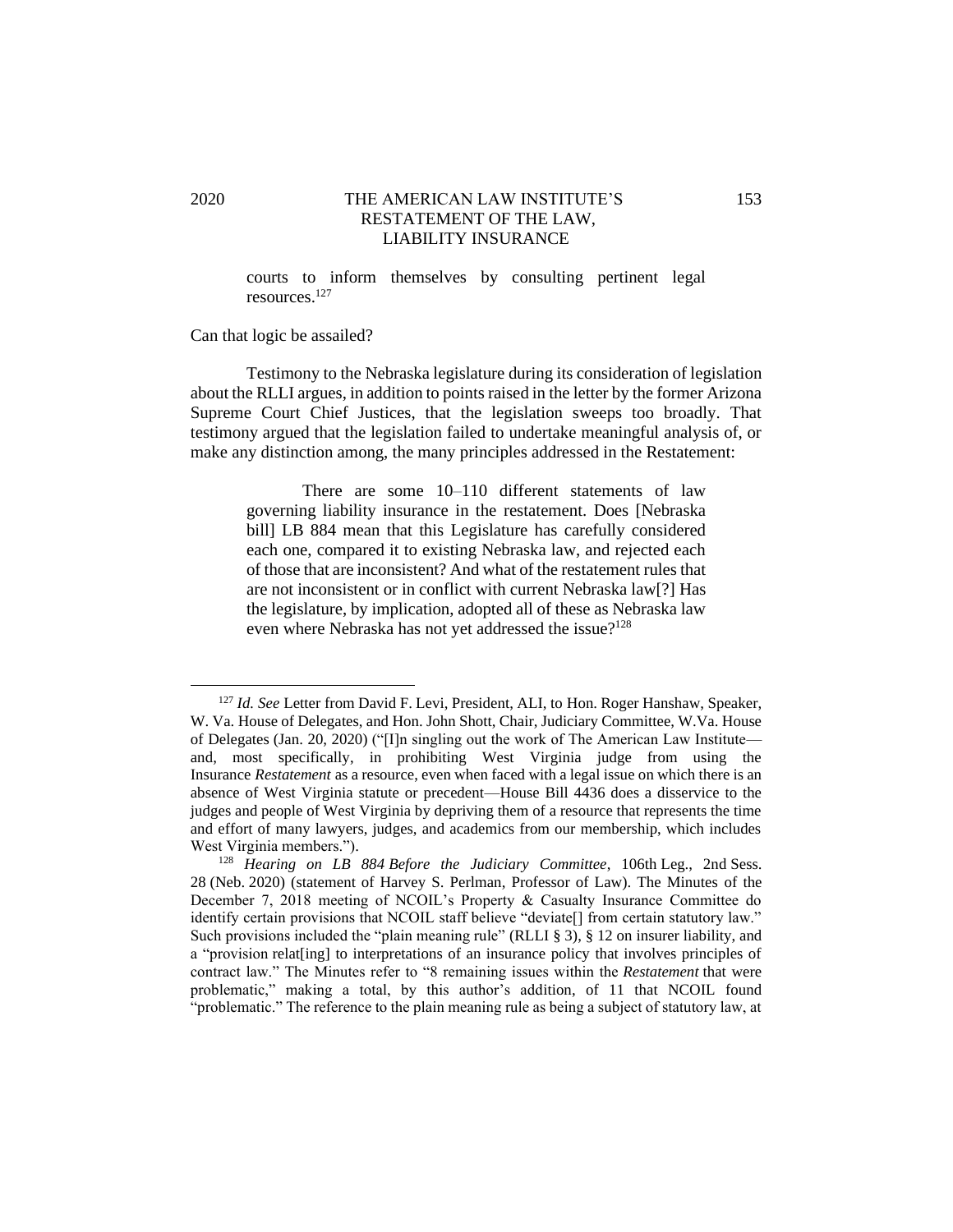#### 154 CONNECTICUT INSURANCE LAW JOURNAL Vol. 27

#### C. COURT CASES IN WHICH THE RESTATEMENT HAS BEEN CITED

Few courts to date have cited the Restatement, and fewer can be said to have adopted the position explicated in the RLLI or specifically followed its reasoning. Contrary to the fears expressed by legislators and insurance-industry representatives, the sky is not falling: Courts citing the Restatement have refused to blindly follow the RLLI provisions cited to them, engaging (as frankly one would expect) in an analysis of applicable case law and other authorities in the state. Most decisions thus far citing the Restatement acknowledge its status as a secondary source and not law itself. Some courts cite it as additional support for a principle supported by governing law; or for a general, but not dispositive, point.<sup>129</sup> Thus, a reading of such decisions shows that, thus far at least, the insurance industry's fears that the Restatement will somehow distort the common law, in blind support for policyholders and unfairly to their detriment, are overblown.

least without more explanation, is odd given that these rules, like general rules of contract interpretation often are common law. They also point out that, using NCOIL's own count on provisions in controversy, 99 provisions in the RLLI did not raise concern for insurers.

<sup>129</sup> *See, e.g.,* Travelers Indem. Co. v. Mitchell, 925 F.3d 236, 241 (5th Cir. 2019) (citing RLLI § 33, cmt. b, as one of many sources of support on the concept of harm-based of triggers of coverage); OTRA, LLC v. Am. Safety Indem. Co., No. 3:20-CV-01063-SB, 2020 WL 6828738, at \*1 n.1 (D. Or. Nov. 20, 2020) (citing RLLI § 13, cmt. a); Stepney, LLC v. Nautilus Ins. Co., No. 3:19CV720 (AWT), 2020 WL 7630791, at \*3 (D. Conn. Dec. 22, 2020) (citing RLLI § 1); Century Sur. Co. v. Andrew, 432 P.3d 180, 184 n.4, 186 (Nev. 2018) (quoting § 13 cmt. c and citing § 48); Cannon Elec. v. Ace Prop. & Cas. Co*.,* No. BC 290354, slip op. at 17 (Cal. Super. Ct. Jan. 9, 2019) (citing RLLI § 23(1)(a)); Marcus v. Allied World Ins. Co., 384 F. Supp. 3d 115, 122–23, 126 n.22 (D. Me. 2019) (citing § 32, cmt e and § 21, cmt a); Country Mut. Ins. Co. v. Martinez, No. CV-17-02974-PHX-ROS, 2019 WL 1787313, at \*13 n.15 (D. Ariz. Apr. 24, 2019) (citing § 12); Akorn, Inc. v. Fresenius Kabi AG, No. 2018-0300-JTL, 2018 WL 4719347, at \*59 n.619 (Del. Ch. Oct. 1, 2018) (quoting RLLI § 32, cmt e); Bedivere Ins. Co. v. Blue Cross and Blue Shield of Kan., Inc., No. 18-2371-DDC-JPO, 2020 WL 5819612, at \*8 (D. Kan. Sept. 30, 2020) (citing § 20 & cmt. b); Montrose Chem. Corp. v. Superior Ct. of L.A. Cty., 460 P.3d 1201, 1204 (Cal. 2020) (quoting § 39, cmt. d), *modified,* 2020 Cal. LEXIS 3442 (Cal. 2020). In a series of cases in 2019, one judge cited § 13 on the basic rules on the duty to defend, finding no dispute in the law: Webcor Constr. LP v. Zurich Am. Ins. Co.*,* 372 F. Supp. 3d 1061, 1070 (N.D. Cal. 2019) (Gonzalez Rogers, J.); Conway v. Northfield Ins. Co., 399 F. Supp. 3d 950, 959 (N.D. Cal. 2019) (Gonzalez Rogers, J.); Mesa Underwriters Spec. Ins. Co. v. Blackboard Ins. Spec. Co.*,* 400 F. Supp. 3d 928, 936 (N.D. Cal. 2019) (Gonzalez Rogers, J.) (insurer vs. insurer dispute); Scottsdale Ins. Co. v. Darke, No. 19-cv-02225-YGR, 2019 WL 6251241, at \*3 (N.D. Cal. Nov. 22, 2019) (Gonzalez Rogers, J.).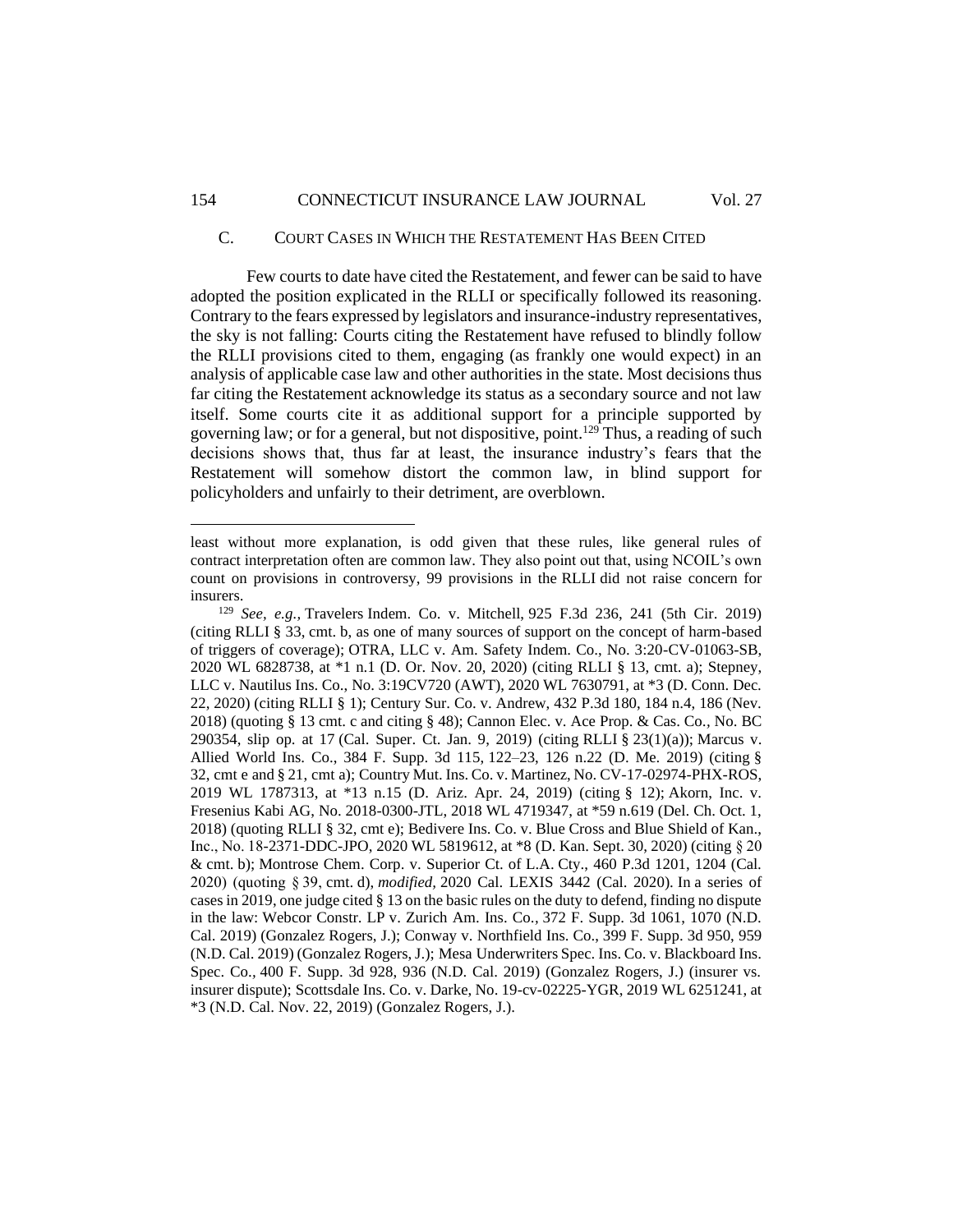## 2020 THE AMERICAN LAW INSTITUTE'S 155 RESTATEMENT OF THE LAW, LIABILITY INSURANCE

In a twist odd to these lawyers at least, it is generally understood and our experience confirms that a number of major insurers, including AIG and, not surprisingly, Liberty Mutual, have instructed the lawyers they retain not to cite the Restatement—even on issues where the Restatement supports the insurer's position.<sup>130</sup>

*Decisions Relying on or Citing the RLLI with Approval***:** A number of cases decided since the final approval of the RLLI have cited the Restatement as part of a larger analysis of applicable law.

Only one case to this point can be said to have followed the *Restatement* although the decision also analyzes multiple other authorities, cases, and secondary authorities to support the result. In *Sapienza v. Liberty Mutual Insurance Co.,*<sup>131</sup> a federal court in South Dakota reaffirmed the reasoning in an earlier decision which had adopted  $\S$  12(2) of the RLLI, the provision stating that a liability insurer "is subject to liability for the harm caused by the negligent act or omission" of counsel hired by the insurer to defend its policyholder.<sup>132</sup>

In the initial suit, the Sapienzas alleged that defense counsel hired by Liberty Mutual had provided an inadequate defense. Finding no South Dakota law on the issue, the federal court considering the issue decided that it had to "attempt to predict" how the Supreme Court of South Dakota would decide that the issue. The court referred to "a draft of the *Restatement*" <sup>133</sup> and concluded:

<sup>130</sup> For example, insurers in *Sapienza* (discussed below) did not affirmatively cite favorable Restatement provisions. 389 F. Supp. 3d 648 (D.S.D. 2019). In a case pending in the Montana Supreme Court, the insurer brief challenging rulings below did not cite § 41 of the RLLI even though that section supports the position of the insurer, National Indemnity, on allocation. *See* Appellant/Cross-Appellee National Indemnity Company's Opening Brief, Nat'l Indem. Co. v. Montana, No. DA 19-0533 (Mont. Mar. 2, 2020).

<sup>131</sup> Sapienza v. Liberty Mut. Fire Ins. Co., 389 F. Supp. 3d 648 (D.S.D. 2019); Sapienza v. Liberty Mut. Fire Ins. Co., No. 3:18-CV-03015-RAL, 2019 WL 5206289 (D.S.D. Oct. 16, 2019).

<sup>&</sup>lt;sup>132</sup> This provision states in full: "An insurer is subject to liability for the harm caused by the negligent act or omission of counsel provided by the insurer to defend a legal action when the insurer directs to the conduct of the counsel with respect to the negligent act or omission in a manner that overrides the duty of the counsel to exercise independent judgment." RESTATEMENT OF THE L. OF LIAB. INS. § 12(2) (AM. L. INST. Draft Apr. 13, 2018).

<sup>133</sup> RESTATEMENT OF L. LIAB. INS. (AM. L. INST. Proposed Final Draft Apr. 13, 2018) ((this reference is to Proposed Final Draft No. 2 of the RLLI, approved in May 2018, and,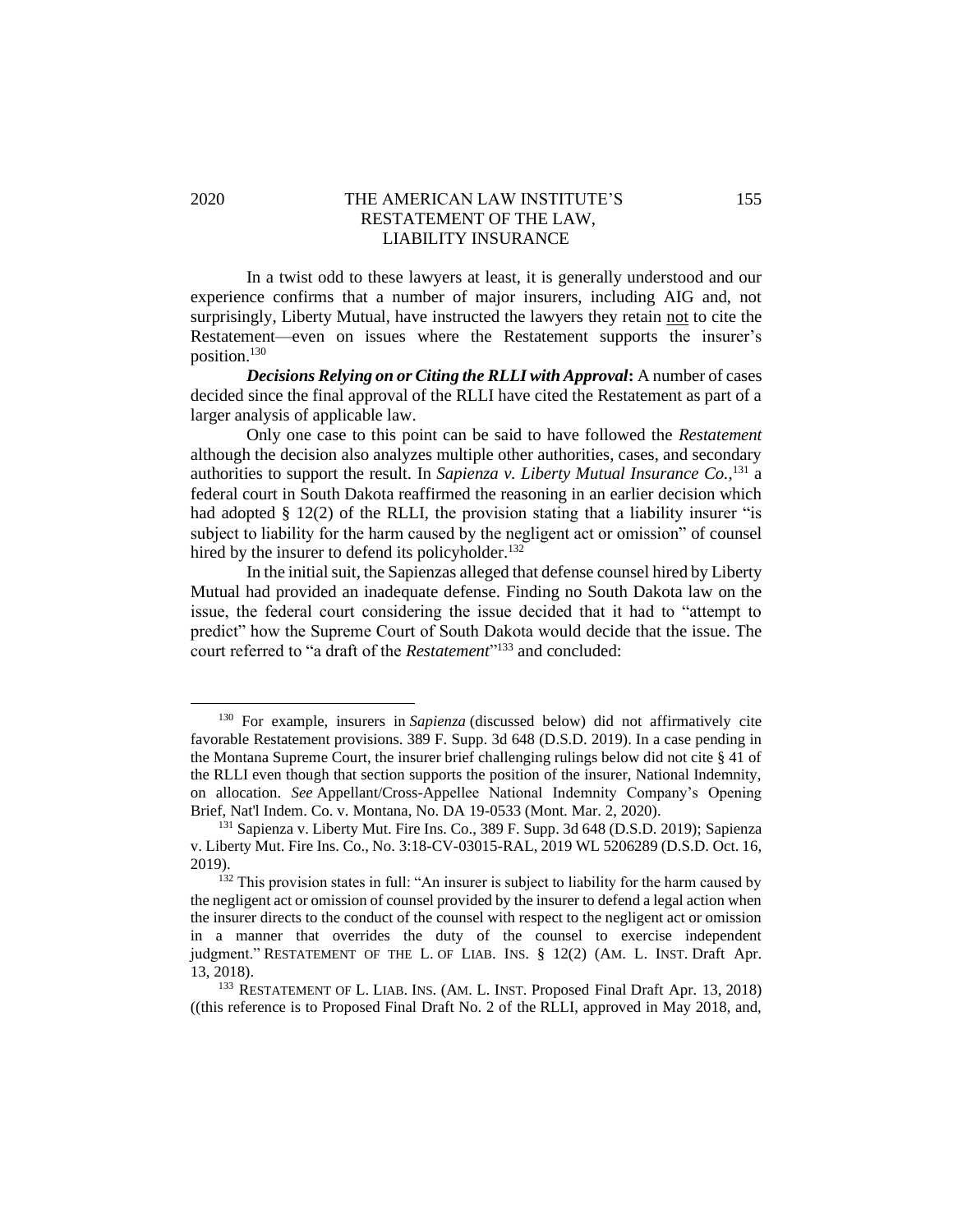Because the draft *Restatement* follows the well-reasoned majority rule and because the Supreme Court of South Dakota has found the *Restatements* "persuasive in many instances," this court predicts that the Supreme Court of South Dakota would adopt the *Restatement*'s position on insurer liability for an improper defense.<sup>134</sup>

After quoting § 12 from Proposed Final Draft No. 2 of the RLLI presented at the 2018 ALI Annual Meeting, the court continued to analyze law on the issue.<sup>135</sup> The court noted that the Restatement had rejected "the rule applied by a minority of states that insurers are vicariously liable for all malpractice by defense counsel they hire."<sup>136</sup> The court surveyed case law in other states, discussing both the majority and the minority rules on the issue and noted that, "to be liable under section 12, then, the insurer itself must have engaged in some misconduct."<sup>137</sup> The court concluded that Liberty Mutual could be liable for alleged malpractice by the defense counsel it hired to the extent that the insurer had affirmatively directed the defense, overriding the defense counsel's independent professional judgment.<sup>138</sup>

In applying those principles to the facts at bar, the court specifically rejected the plaintiffs' argument that the insurer could be vicariously liable for errors by defense counsel. The court noted that, although earlier drafts of the RLLI had accepted this theory, the final version of the Restatement had rejected that minority rule, opting instead to follow the majority rule which would place liability on an insurer only to the extent that it had explicitly directed actions taken by the lawyers

given passage of a "Boskey Motion," thus subject to final revisions "of a conforming nature" and to address comments and changes agreed to at the 2018 Annual Meeting).

<sup>134</sup> Sapienza I*,* 389 F. Supp*.* 3d at 653–54 (*citing* Chem-Age Indus., Inc. v. Glover, 652 N.W.2d 756, 770 (S.D. 2002); Hendrix v. Schulte, 736 N.W.2d 845, 848–49 (S.D. 2007) (applying Restatement); Wildeboer v. S.D. Junior Chamber of Commerce, 561 N.W.2d 666, 674 n.10 (S.D. 1997) (dissent, stating "This court frequently consults and employs the *Restatements*."); Beau Townsend Ford Lincoln, Inc. v. Don Hinds Ford, Inc., 759 F. Appx. 348, 353 (6th Cir. 2018) ("we may look to an applicable *Restatement* . . . for guidance when there is no controlling state law on point [and] the state has indicated that it considers the *Restatements* to be persuasive authority." (brackets in original))).

<sup>135</sup> Sapienza I, 389 F. Supp. 3d at 654 (*citing* Revised Proposed Final Draft No. 2 of *Restatement* (dated Sept. 8, 2018); George M. Cohen, *Liability of Insurers for Defense Counsel Malpractice,* 68 RUTGERS L. REV. 119, 125 n.37 (2015)).

<sup>136</sup> Sapienza *I*, 389 F. Supp. 3d at 655–56.

<sup>137</sup> *Id*. at 654. Some commentators discussing the decisions in *Sapienza* fail to mention the court's extensive analysis of case law on the issue.

<sup>138</sup> 389 F. Supp. 3d at 654.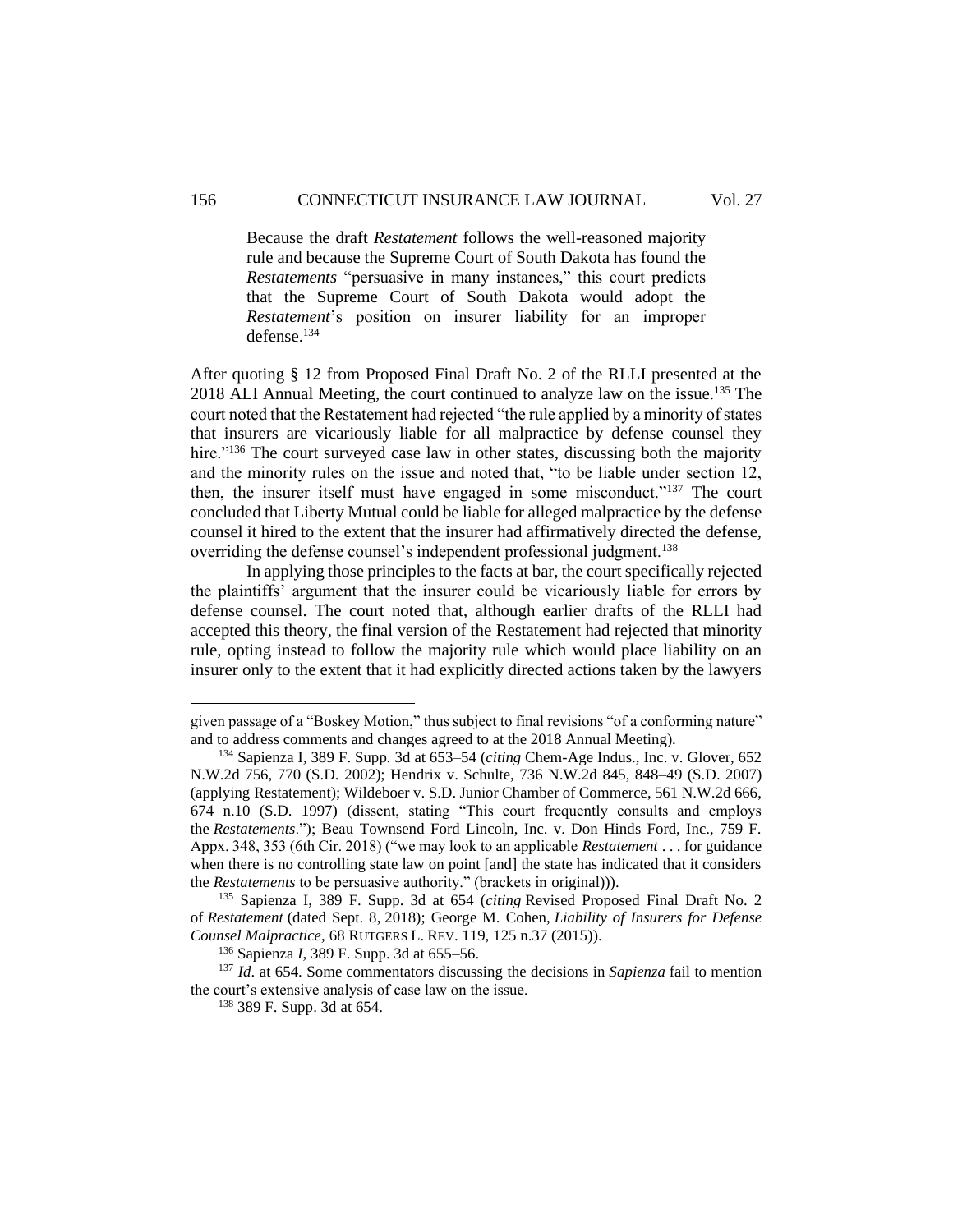## 2020 THE AMERICAN LAW INSTITUTE'S 157 RESTATEMENT OF THE LAW, LIABILITY INSURANCE

it hired. However, the court in *Sapienza I* denied the insurer's motion to dismiss on this issue, giving the plaintiffs leave to amend their complaint to allege additional facts in support of a claim that Liberty Mutual had directed the counsel's actions, in large part because the plaintiffs "may not have contemplated in the absence of settled South Dakota precedent" that the court would apply "the most recent draft of  $\S$  12 of the *Restatement* to dismiss their breach of the duty to defend claim."<sup>139</sup>

In *Sapienza II*, addressing Liberty Mutual's opposition to the plaintiffs' motion to amend their complaint, the court noted that the Restatement had been finalized. Quoting Restatement § 12 in full, given the absence of South Dakota law on the issue, the court concluded that, " $[t]$ o be liable under § 12, then, the insurer itself must have engaged in some misconduct."<sup>140</sup> This was the position that insurers argued for, vigorously, during adviser and MCG meetings, in comments and motions, and on the floor of the ALI at its Annual Meetings.

Perversely it seems, Liberty Mutual in *Sapienza II* argued "that the Supreme Court of South Dakota would not adopt § 12(2) because the American Law Institute created the section 'out of a complete absence of precedent.'"<sup>141</sup> The court, however, concluded "that is simply not true," citing numerous cases from around the country that have applied the principles adopted in the black letter of RLLI  $\S 12$ .<sup>142</sup> The court therefore predicted, after analyzing the law from other states and secondary

<sup>139</sup> *Id.* at 656.

<sup>140</sup> 2019 WL 5206289, at \*4. As in *Sapienza I,* the court in *Sapienza II* explained, "§ 12 rejected the rule applied by a minority of states that insurers are vicariously liable for all malpractice by defense counsel they hire." *Id.*

<sup>&</sup>lt;sup>141</sup> *Id.* (quoting Liberty Mutual's brief). Liberty Mutual made this argument despite the fact that the RLLI supported its position.

 $142$  2019 WL 5206289, at  $*4$ . The cases cited include one case decided after the RLLI was adopted, and four that were decided years before its adoption (some resolved before the RLLI was even a "twinkle in anyone's eye"): Progressive N.W. Ins. Co. v. Gant, No. 15-9267-JAR-KGG, 2016 WL 4430669, at \*4 (D. Kan. Aug. 22, 2016) ("*Gant I"*); Hackman v. W. Agric. Ins. Co.*,* 275 P.3d 73 (Table), 2012 WL 1524060, at \*16 (Kan. Ct. App. Apr. 27, 2012) (per curiam); Ingersoll-Rand Equip. Corp. v. Transp. Ins. Co., 963 F. Supp. 452, 455 (M.D. Pa. 1997); *Gibson v. Casto*, 504 S.E.2d 705, 708 (Ga. Ct. App. 1998); *Mentor Chiropractic Ctr.*, *Inc. v. State Farm Fire & Cas. Co.*, 744 N.E.2d 207, 211 n.3 (Ohio Ct. App. 2000); *Trau-Med of Am., Inc. v. Allstate Ins. Co.,* [71 S.W.3d 691, 697](http://www.westlaw.com/Link/Document/FullText?findType=Y&serNum=2002204362&pubNum=0004644&originatingDoc=I1e8896f0f08711e9be36860eb2f983f8&refType=RP&fi=co_pp_sp_4644_697&originationContext=document&vr=3.0&rs=cblt1.0&transitionType=DocumentItem&contextData=(sc.UserEnteredCitation)#co_pp_sp_4644_697)  [\(Tenn. 2002\).](http://www.westlaw.com/Link/Document/FullText?findType=Y&serNum=2002204362&pubNum=0004644&originatingDoc=I1e8896f0f08711e9be36860eb2f983f8&refType=RP&fi=co_pp_sp_4644_697&originationContext=document&vr=3.0&rs=cblt1.0&transitionType=DocumentItem&contextData=(sc.UserEnteredCitation)#co_pp_sp_4644_697) The *Sapienza* court also cited another secondary authority on point: Robert E. Keeton, Alan Widiss & James M. Fischer, *Insurance Law: A Guide to Fundamental Principles, Legal Doctrines, and Commercial Practices* § 8.7 (2d ed. 2016) (discussing case law on insurer liability for defense counsel misconduct).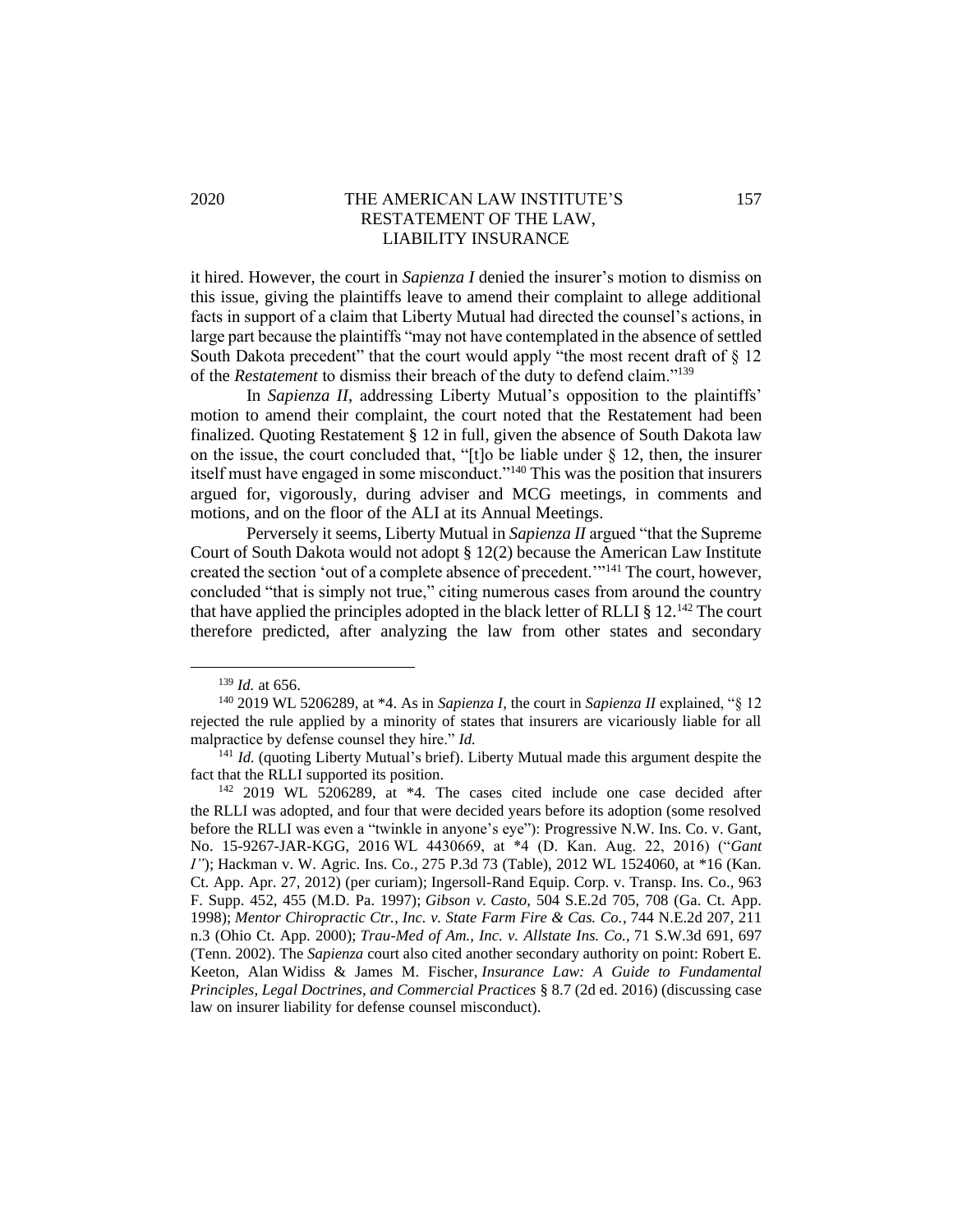authorities (in addition to the RLLI), that the South Dakota Supreme Court would follow the "majority rule" on this issue, as set forth in  $\S$  12:

[RLLI] Section 12(2) follows the majority rule that insurers are not vicariously liable for defense counsel's errors while at the same time recognizing that insurers can be liable for their own misconduct. Liberty Mutual has not made a convincing argument for why the Supreme Court of South Dakota would protect an insurer from liability in the rare instance when the insurer is able to override counsel's independent professional judgment and thereby harm the insured.<sup>143</sup>

Applying this standard, the court concluded that the Sapienzas' amended complaint pleaded facts sufficient to survive a motion to dismiss.<sup>144</sup>

Some courts have cited the RLLI as one of many sources on the issue at bar.<sup>145</sup> For example, a federal court in late 2018 quoted, but did not rely on, § 39 of the RLLI to support its application of a "cause test," not the "effects test," on the issue of number of occurrences.<sup>146</sup> Applying Oklahoma law, the court concluded that Oklahoma state courts had adopted the cause test; and cited the RLLI as additional support for the application of the cause test—which of course is the majority rule<sup> $147$ </sup>—on this issue.

<sup>143</sup> 2019 WL 5206289, at \*4 (citing ALLAN D. WINDT, INSURANCE CLAIMS & DISPUTES: REPRESENTATION OF INSURANCE COMPANIES & INSUREDS § 4.42 (6th ed. rev. Apr. 2019) ("If counsel breaches a duty to the insured, either at the company's request or with the company's knowledge and consent, the insurer should be held accountable . . . ." (footnotes omitted)).

<sup>144</sup> 2019 WL 5206289, at \*5. Another federal court opinion, decided in April 2019 and now on appeal, appears to endorse the majority rule in § 12(1) on insurer liability for the acts of defense counsel in those situations where the insurer, not counsel, is directing the defense. Country Mut. Ins. Co. v. Martinez*,* No. CV-17-02794-PHX-ROS, 2019 WL 1787313, at \*13 (D. Ariz. Apr. 24 2019), *appeal docketed,* No. 19-16095 (9th Cir. May 28, 2019).

<sup>145</sup> Some courts have cited the RLLI, noting that it accords with governing law. *See, e.g.*, Twin City Fire Ins. Co. v. Hartman, Simons & Wood, LLP, No. 1:13-CV-1608-SCI, 2017 WL 11497779, at \*6 (N.D. Ga. Feb. 28, 2017) (citing RLLI § 25, Tentative Draft No. 1 (2016), noting that the RLLI rule accords with Georgia's voluntary-payment doctrine).

<sup>146</sup> Nat'l Cas. Co. v. W. Express Ins., 356 F. Supp. 3d 1288, 1299 (W.D. Okla. 2018).

<sup>147</sup> *See, e.g.,* RESTATEMENT OF THE L. OF LIAB. INS. § 38, cmt. c. (AM. L. INST. 2019); *See also* the in-depth discussion of the cause test, and other tests, that courts apply to this highly fact-intensive issue, in MASTERS ET AL., *supra* note 41, § 9.03[A].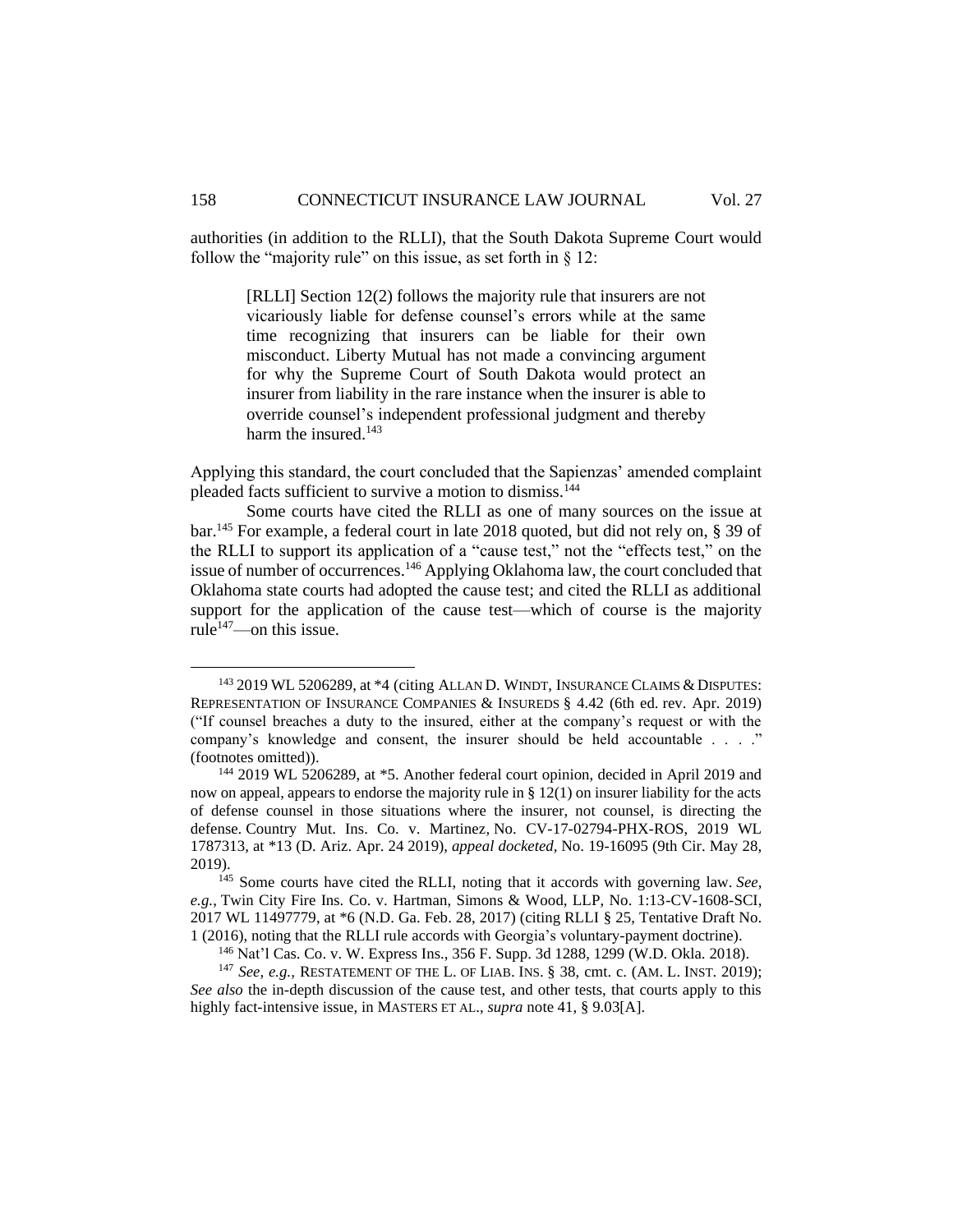## 2020 THE AMERICAN LAW INSTITUTE'S 159 RESTATEMENT OF THE LAW, LIABILITY INSURANCE

Several cases as of this writing in early-February 2021 also have cited the RLLI. The Tenth Circuit in *Progressive Northwestern Insurance Co. v. Gant*<sup>148</sup> cited § 12 on numerous occasions, recognizing the "general rule," in Kansas and otherwise, that an insurer is not subject to direct vicarious liability for the professional malpractice of defense counsel; and noting that a Kansas appellate court had ruled "consistent with [the] view" in § 12 in declining to impose vicarious liability in this manner.<sup>149</sup> *Port Authority of N.Y. & N.J. v. Brickman Group*<sup>150</sup> cited RLLI § 22(2)(a) as one of a number of sources showing a trend toward applying duty-to-defend rules in order to determine whether an insurer may obtain reimbursement of defense costs. The United States District Court for the District of Hawaii, citing RLLI § 21, acknowledged a split in the relevant case law. After analyzing relevant court opinions, the court concluded that § 21 and decisions addressing the insurer's right to recoup defense costs "had little bearing on the question before the court."<sup>151</sup> In ruling for insurers, a California state court noted that their seemingly nonsensical antipathy toward the Restatement (and, it seems, the ALI generally): "[a]lthough Defendant Insurers see fit to denigrate the integrity of the American Law Institute's modern Restatements, the final draft of the [RLLI] supports Defendant Insurers' position."<sup>152</sup> One dissent relied on the Restatement.<sup>153</sup>

*Decisions Refusing to Rely Upon the Restatement***:** Some cases have dismissed citations to the Restatement on the ground that the final version of the Restatement had not been published at the time of decision.<sup>154</sup> Others—consistent with the practice by courts over the course of the authors' careers—have refused to

<sup>&</sup>lt;sup>148</sup> Progressive Northwestern Ins. Co. v. Gant, 957 F.3d 1144 (10th Cir. 2020).

<sup>149</sup> *Id.* at 155 (citing Hackman v. W. Agr. Ins. Co., No. 104786, 2012 WL 1524060 (Kan. Ct. App. Apr. 27, 2012)).

<sup>150</sup> Port Authority of N.Y. & N.J. v. Brickman Group, Index No. 451213/17, 2019 WL 6749520, at \*21–22 (N.Y. App. Div. Dec. 12, 2019) (citing RLLI § 22(2)(a)); *see also* Evanston Ins. Co. v. Desert State Life Mgt., No. CIV-18-0654 JB/KK, 2020 WL 249023, at \*1098 (D.N.M. Jan. 16, 2020) (citing RLLI §§ 32, 34).

<sup>151</sup> GGA, Inc. v. Kiewit Infrastructure W. Co., No. 18-00110-JMS-WRP, 2020 WL 369643, at \*26 (D. Haw. Jan. 22, 2020).

<sup>152</sup> City of L.A. v. Certain Underwriters at Lloyds, London, Case No. BC588876 (Cal. Super. Ct. Jan. 2020) (Kuhl, J.) (citing § 20) (L.A. v. Lloyds).

<sup>153</sup> Nadkos, Inc. v. Preferred Contractors Ins. Co. Risk Retention Group, LLC, 132 N.E.2d 568, 580, 584 (N.Y. 2019) (Wilson, J. dissenting).

<sup>154</sup> Progressive Nw. Ins. Co. v. Gant, No. 15-9267-JAR-KGG, 2018 WL 4600716 (D. Kan. Sept. 24, 2018) (Gant II); Catlin Spec. Ins. Co. v. CBL & Assoc. Prop., Inc., No. N16C-07-166 PRW CCLD, 2018 WL 3805868 (Del. Super. Ct. Oct. 17, 2017).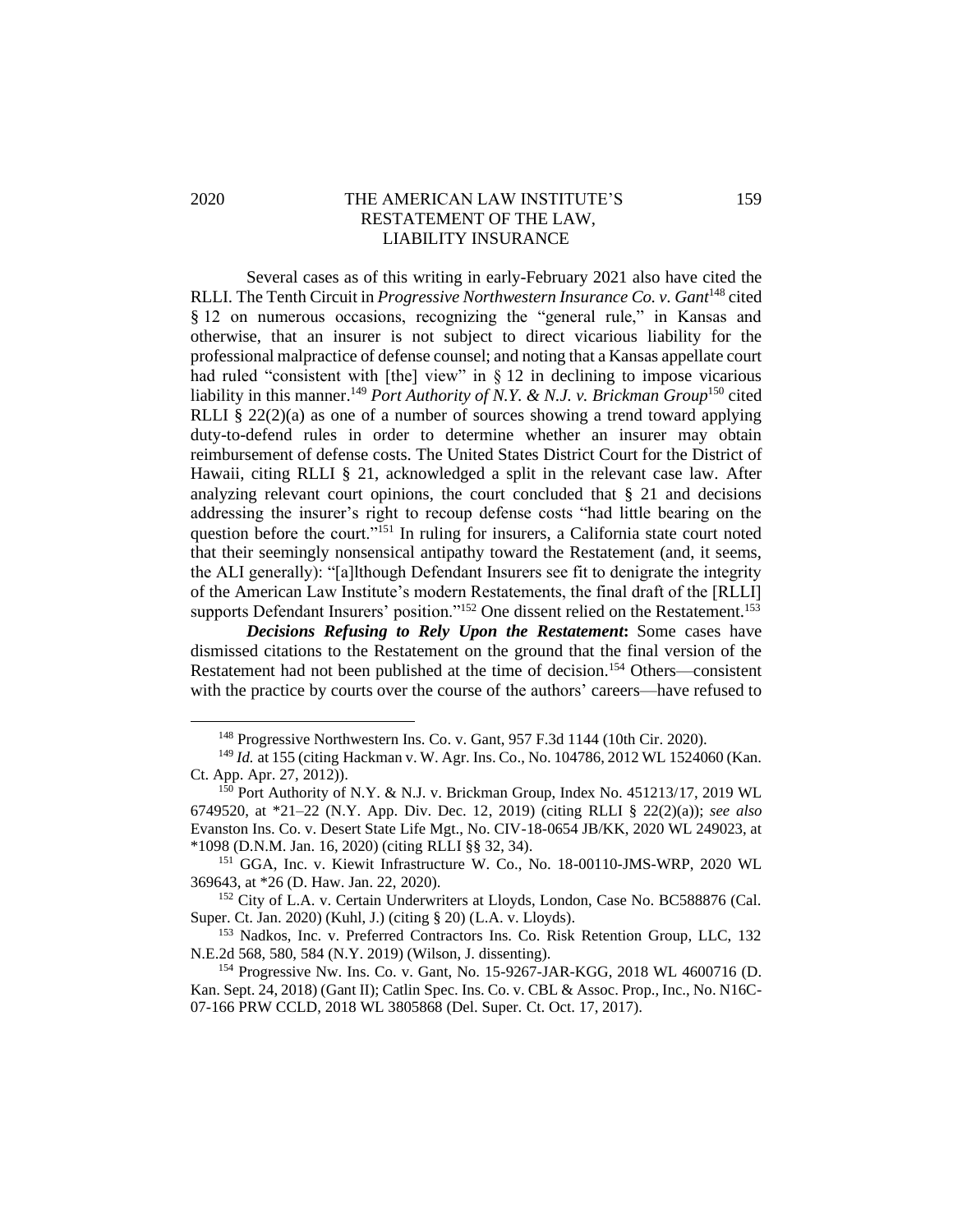follow the Restatement when governing law is contrary to the principle for which the Restatement is cited.

For example, a decision by a federal court in Kansas refused to follow Restatement provisions on insurer liability for the negligence of insurer defense counsel for both of these reasons.<sup>155</sup> First, the court found, in the fall of 2018 before the Restatement volume was released, that, though approved, the final version of the Restatement had not yet been published.<sup>156</sup> More significantly, the court refused to rely on a substantive Restatement provision that the policyholder cited because Kansas courts had not adopted the principles proposed in that section.<sup>157</sup> More recently, a federal court in Wisconsin cited the RLLI § 21 as evidence of "the controversy" surrounding the question of insurer recoupment of defense costs for uncovered claims. <sup>158</sup> The court ultimately rejected the insurer's views, however, based on governing Wisconsin law (and federal precedent within the state), notwithstanding the fact that the cited RLLI provision supported the court's conclusion.<sup>159</sup>

*Decisions Using the Restatement to Support the Insurer Positions***:** Some decisions have used the Restatement to support the positions favored by insurers. A Delaware trial court in *Catlin Specialty Insurance Co. v. CBL Associates Properties, Inc.*,<sup>160</sup> agreed with an earlier federal court's predictions on how the Tennessee Supreme Court would decide the issue of whether a liability insurer has the right to seek "recoupment" of defense costs paid to insured. Concluding that the Tennessee

<sup>&</sup>lt;sup>155</sup> Gant II, 2018 WL 4600716, at \*12.

<sup>&</sup>lt;sup>156</sup> *Id.* at \*12–13. The Restatement was published in late September 2019.

<sup>157</sup> *Id*. at \*12 ("[T]his Court is not . . . inclined to use a nonbinding *Restatement* as a means to overturn . . . or expand Kansas law.") (citing RLLI  $\S$  12).

<sup>158</sup> Hayes v. Wisconsin & S. R.R., LLC, No. 18-CV-923, 2021 WL 199343, at \*3 (E.D. Wis. Jan. 20, 2021) (comparing RLLI § 21 (default rule is not recoupment of defense costs) with RESTATEMENT OF THE L. 3D, RESTITUTION AND UNJUST ENRICHMENT § 35 (favoring reimbursement)).

<sup>&</sup>lt;sup>159</sup> *Id.* at \*6 ("[T]he court concludes that, if presented with the question, the Wisconsin Supreme Court would likely hold that under Wisconsin law an insurer may not, by way of a claim of unjust enrichment, seek to recover from its insured the costs it expended defending a claim for which the insurance policy did not provide coverage."); *accord* RLLI § 21 ("Unless otherwise stated in the insurance policy or otherwise agreed to by the insured, an insurer may not obtain recoupment of defense costs from the insured, even when it is subsequently determined that the insurer did not have a duty to defend or pay defense costs.").

<sup>160</sup> No. N16C-07-166 PRW CCLD, 2018 WL 3805868 (Del. Super. Ct. Aug. 9, 2018) (Catlin).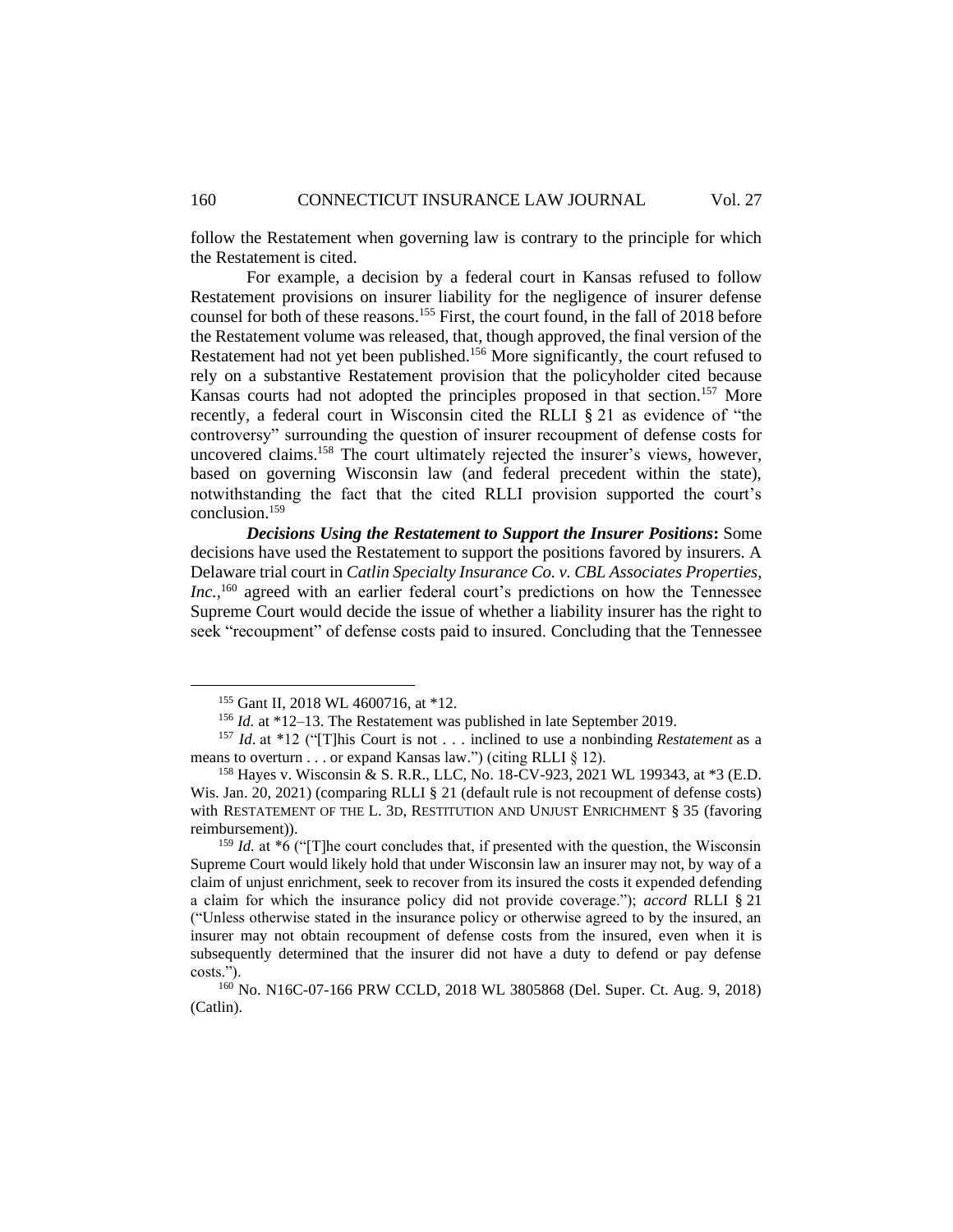## 2020 THE AMERICAN LAW INSTITUTE'S 161 RESTATEMENT OF THE LAW, LIABILITY INSURANCE

high court would not follow the black-letter rule stated in the RLLI on this issue, the court refused to follow  $\S 21$ .<sup>161</sup>

As stated above, a California trial court noted the insurers' interesting advocacy tactic in "denigrat[ing]" the RLLI even though the relevant section actually supported their position.<sup>162</sup>

*Decisions Citing but Not Relying Upon the Restatement***:** Most of the decisions citing the Restatement to date have used the Restatement to explain an insurance policy term or concept; or as one of many authorities, but not as the primary authority for the court's ultimate decision.<sup>163</sup> In a case reflecting a concern raised in the testimony in January 2020 to the Nebraska legislature and discussed above, the Nevada Supreme Court adopted a rule stated in the RLLI*,* citing but relying on the Restatement in reaching that result. The court in *Century Surety Co. v. Andrew*<sup>164</sup> held that an "insured may recover any damages consequential to the insurer's breach of its duty to defend," concluding that the insurer's liability was not capped at the policy limits even in the absence of bad faith.<sup>165</sup>

<sup>164</sup> 432 P.3d 180 (Nev. 2018).

<sup>165</sup> *Id.* at 186. This case is also cited in RESTATEMENT OF THE L. OF LIAB. INS. § 48 cmt. d (AM. LAW INST. 2019).

<sup>161</sup> *Id.* at \*2–3.

 $162$  L.A. v. Lloyds, slip op. at 23.

<sup>163</sup> *See* cases cited *supra* note 129. Several decisions cited to drafts of the RLLI in years before it was approved. *See, e.g.*, Outdoor Venture Corp. v. Phila. Indem. Co., No. 6:16-cv-182-KKC, 2018 WL 4656400, at \*18 (E.D. Ky. Sept. 27, 2018) (noting insured's citation of RESTATEMENT OF THE L. OF LIAB. INS. § 16 (AM. L. INST., Tentative Draft No. 1, 2016)); Selective Ins. Co. of Am. v. Smiley Body Shop, Inc., 260 F. Supp. 3d 1023, 1033 (S.D. Ind. 2017) (citing favorably and quoting from RESTATEMENT OF THE L. OF LIAB. INS. § 21 (AM. L. INST., Discussion Draft, 2015)); Nooter Corp. v. Allianz Underwriters Ins. Co., 536 S.W.3d 251, 272 (Mo. Ct. App. 2017) (quoting RESTATEMENT OF THE L. OF LIAB. INS. § 44 cmt. j (AM. L. INST., Tentative Draft No. 1, 2016); Mid-Continent Cas. Co. v. Petrol. Sols., Inc. No. 4:09-0422, 2017 WL 2964933, at \*6 (S.D. Tex. July 12, 2017) (Atlas, J.) (citing and quoting RESTATEMENT OF THE L. OF LIAB. INS. § 29 cmt. b (AM. L. INST., Tentative Draft No. 1, 2016).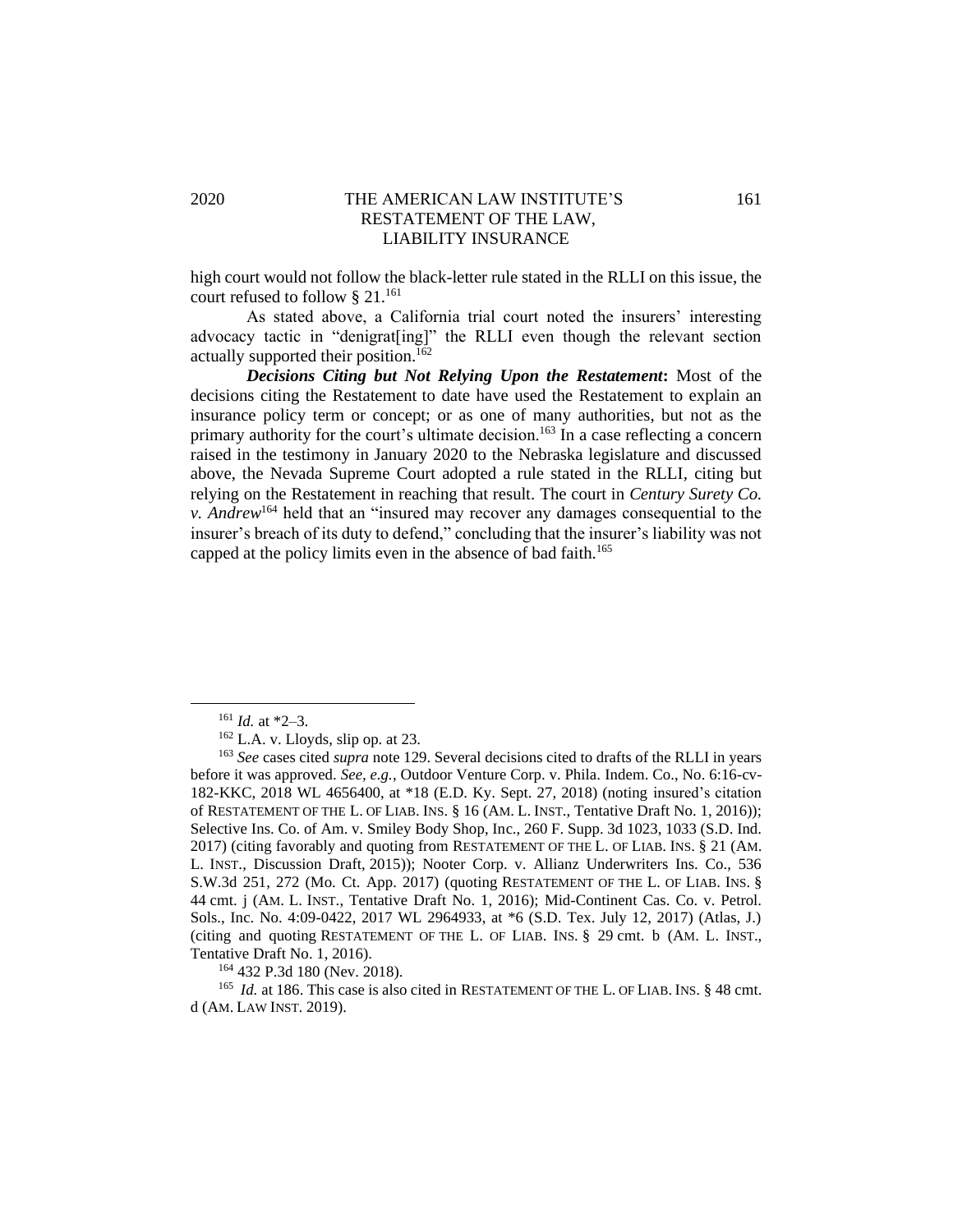## 162 CONNECTICUT INSURANCE LAW JOURNAL Vol. 27

## V. SECTIONS OF THE RESTATEMENT GENERATING CONTROVERSY

#### A. OVERVIEW

As with any work of such depth and scholarship, the Restatement was revised extensively during the eight years of drafting. Of course, that is the nature of the ALI's 90+ year-old dialectical process. Many of the changes were made in response to comments from insurance industry advocates. As with any project of this scope, including input from so many different stakeholders, everyone has provisions with which they disagree. This reaction reflects the myriad, complex issues that arise in insurance-coverage disputes. In fact, it would be surprising if there were no controversy with the RLLI. This section discusses issues that generated, and seem now to continue to generate, the most controversy.

In opposing these rules, insurer advocates have argued that the Restatement rules will increase costs that will be passed onto other policyholders in the form of higher premiums.<sup>166</sup> Despite repeated requests for support during the RLLI drafting process, no empirical evidence was introduced to support such assertions. We have seen little evidence of this alleged correlation between liberal interpretation rules and premium costs. Indeed, one could say that ensuring that the insurance protection promised at the point of purchase is available at the point of claim could increase confidence and maintain or improve sales of insurance. Even assuming that such rules increase costs, it is reasonable to presume that insurers factored the effect of those rules—which have been around for decades—into premiums years ago.

#### B. MANDATORY VERSUS DEFAULT RULES

Most of the rules in the Restatement are mandatory rules, i.e., rules that cannot be changed by agreement of the parties. Despite the common-sense nature of this distinction and the fact that many kinds of liability insurance (especially homeowners liability, automobile liability, and CGL insurance) are standard-form or boilerplate contracts, typically sold without any review or negotiation of substantive contract terms at the time of purchase, this distinction, as with so much of the Restatement, was met with resistance largely from insurance-industry representatives.

According to the Restatement, designating mandatory rules helps ensure fairness and consistency in interpretation and application of the substantive standard-form policy terms used in modern liability insurance policies. This is a

<sup>166</sup> *See e.g.*, Barker, *The American Law Institute* Principles of the Law of Liability Insurance*: Part II—Selected Comments from an Insurer Perspective*, *supra* note 63, at 4.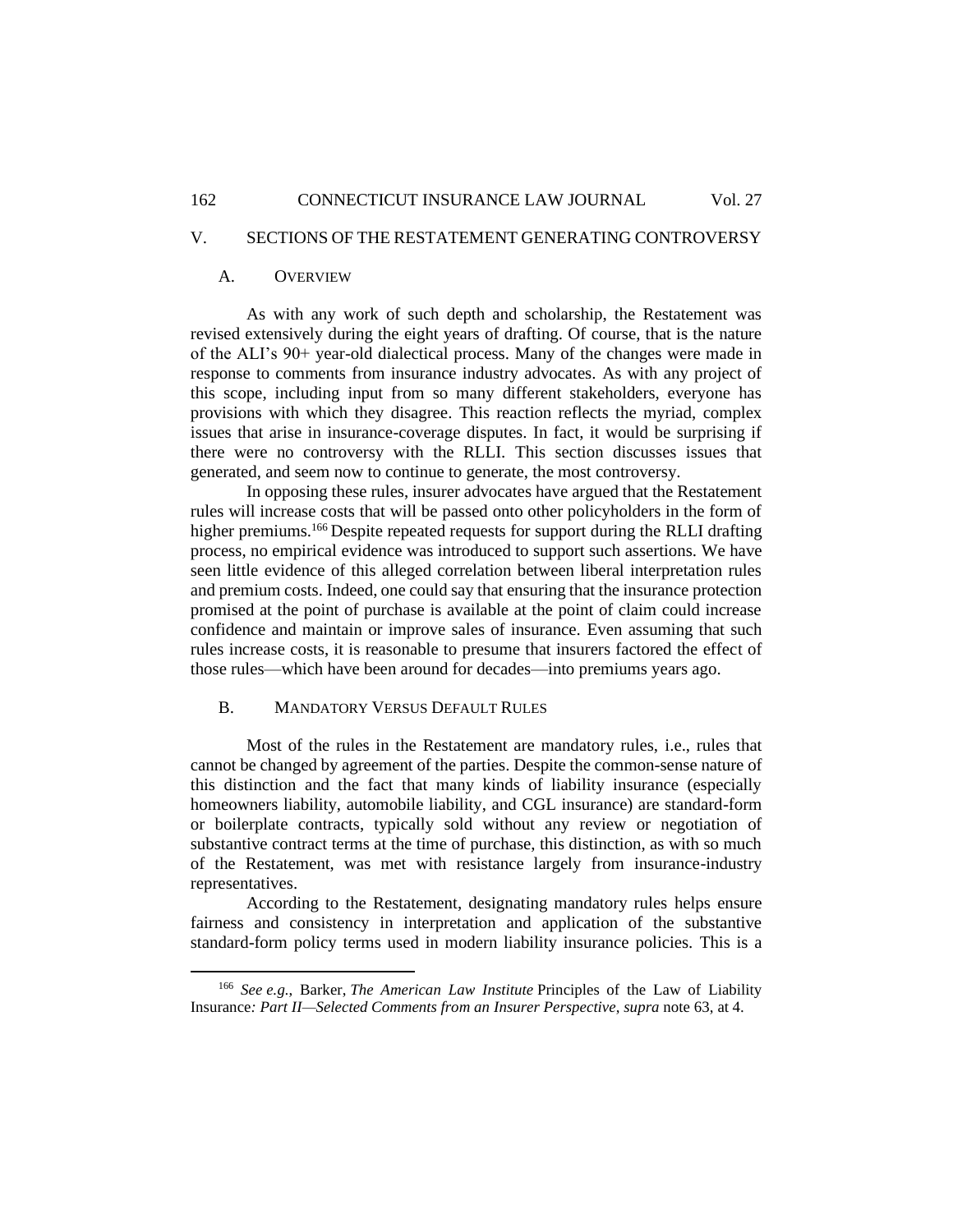## 2020 THE AMERICAN LAW INSTITUTE'S 163 RESTATEMENT OF THE LAW, LIABILITY INSURANCE

logical approach because insuring agreements and provisions for liability insurance of necessity must be standardized, use standard concepts and terms, and thus constitute contracts of adhesion.<sup>167</sup> In addition, while the Restatement addresses liability insurance, the rules of policy interpretation have the potential to spill over to disputes about first-party property (also heavily standardized and regulated) and other types of insurance.

Under the Restatement, default rules apply only if the substantive insurance policy term or terms at issue in a dispute have been negotiated jointly by the parties (insurer and policyholder) and are not in regular usage in the insurance markets. This rule is important to ensure uniform rules on policy terms and reduce litigation, stated goals of the Restatement*,* <sup>168</sup> and a necessary underpinning of the mass-marketing of insurance.

## C. SECTION 3, PLAIN MEANING RULE, AND RELATED PRINCIPLES

The initial formulation of this Section, which proposed a "presumption of plain meaning" that could be rebutted with the introduction of extrinsic evidence, generated as much controversy as any of the sections in the Restatement process. Earlier drafts of the Restatement sought to reach a middle ground between a strict approach to interpretation<sup>169</sup> and a highly contextual approach.<sup>170</sup> Preliminary Draft No. 1, for example, stated a rebuttable presumption that the plain meaning should

<sup>167</sup> *See* discussion in MASTERS ET AL., *supra* note 41, § 1.01[A]. *See also* RESTATEMENT OF THE L. OF LIAB. INS. § 2 cmt. d.

<sup>168</sup> *E.g.*, RESTATEMENT OF THE L. OF LIAB. INS. § 2 cmt. d.

<sup>169</sup> *E.g.*, RESTATEMENT (FIRST) OF CONTRACTS (AM. L. INST. 1932).

<sup>&</sup>lt;sup>170</sup> *E.g.*, RESTATEMENT (SECOND) CONTRACTS. The Comments identify the objectives of insurance-policy interpretation also, as follows:

<sup>•</sup> "effecting the dominant protective purpose of insurance;

facilitating the resolution of insurance-coverage disputes and the payment of covered claims;

encouraging the accurate marketing of insurance policies; and

<sup>•</sup> providing clear guidance on the meaning of insurance policy terms in order to promote, among other benefits, fair and efficient insurance pricing, underwriting, and claim management."

RESTATEMENT OF THE L. OF LIAB. INS. § 2, cmt. c. (*Objectives of legal insurance interpretation*).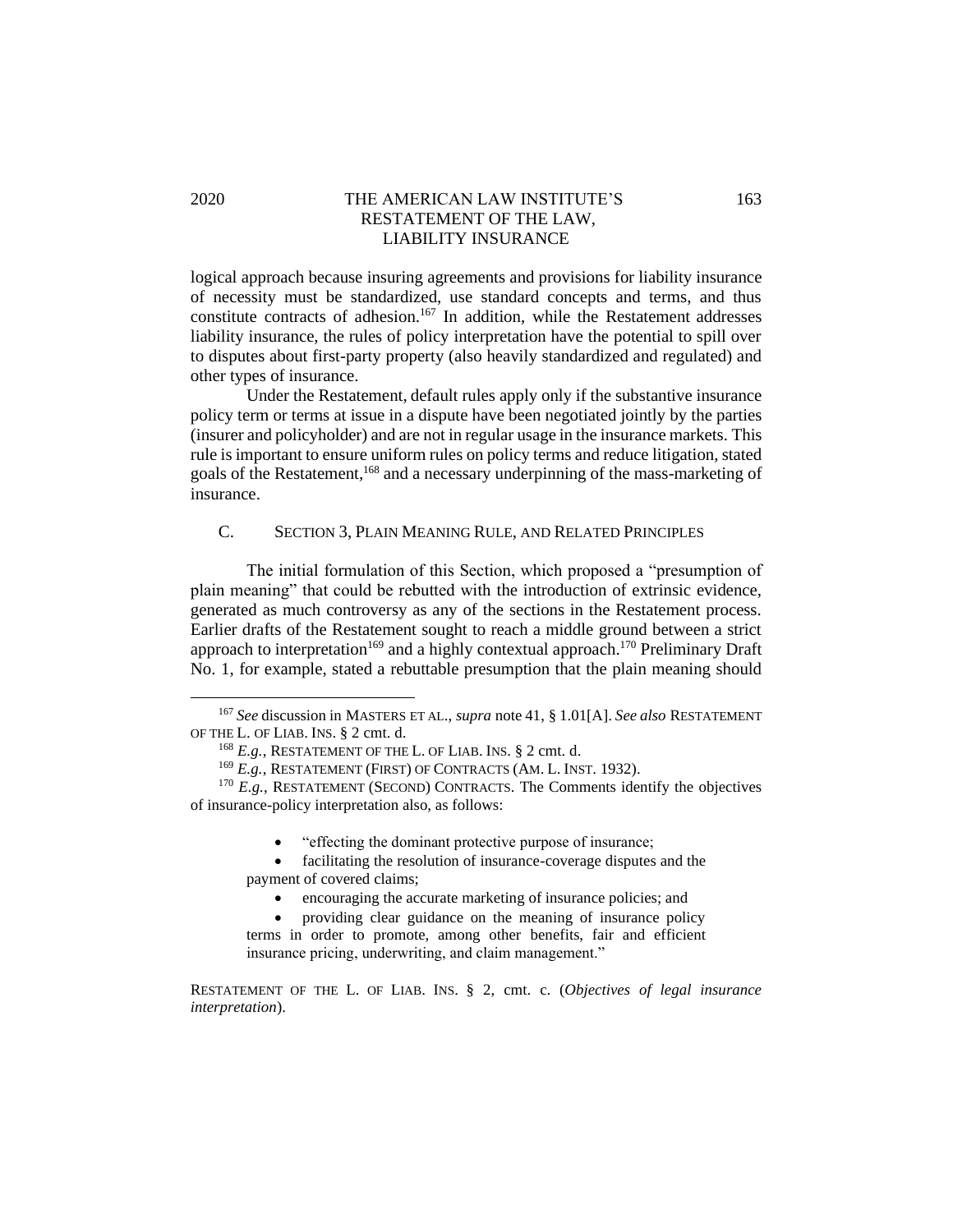apply unless "the court determines that a reasonable person would clearly give the term a different meaning in light of the extrinsic evidence."<sup>171</sup> The presumption could be displaced if a court concluded that extrinsic evidence revealed an alternative meaning that "reasonable persons in the policyholder's position would give to the term under the circumstances and that the plain meaning is, in this sense, a less reasonable meaning."<sup>172</sup> Contrary to some of the more "emotional" descriptions of the approach, it focused from the outset, on insurance-policy plain meaning."<sup>173</sup>

In the end, the Restatement eliminated the "rebuttal presumption" concept and demoted the evidence point from the black-letter to a comment making use of such evidence permissive. This is a sensible approach, and one that courts in the authors' experience generally employ after review of applicable law.

#### 1. Provisions of the Final Restatement

Section 3(2) defines "plain meaning" as the "single meaning to which the language of the term is reasonably susceptible when applied to the fax of the claim at issue in the context of the entire insurance policy."<sup>174</sup> This Section adopts principles that are widely accepted in both insurance-policy and contract interpretation. For example, this Section brings into play the reasonableness of terms used and makes clear that meaning should be considered as the terms are used in the insurance policy as a whole. The Section further makes clear that provisions that do not have a plain meaning as defined in subsection two are ambiguous and interpreted in as provided in § 4. Although insurers continue to complain about these sections, one could argue that the principles of policy interpretation adopted in the Restatement are less favorable to policyholders than those coming out of a strict adoption of the Restatement (Second), Contract's contextual approach. This argument could be made in some quarters even though  $\S 2$  of the RLLI specifically states that, "[e]xcept as this *Restatement* or other applicable law otherwise provides,

<sup>&</sup>lt;sup>171</sup> *See, e.g.*, RESTATEMENT OF THE L. OF LIAB. INS. § 3(2) (Preliminary Draft, No. 1, Mar. 2, 2015).

<sup>172</sup> *See, e.g.*, *id*. at § 3 cmt. c. (*Rebuttable presumption*).

<sup>173</sup> *See, e.g.*, BARRY R. OSTRAGER & THOMAS N. NEWMAN, HANDBOOK OF INSURANCE COVERAGE DISPUTES § 1.01 (Elisa Alcabes & Karen Cestari, eds., 19th ed. 2019); JEFFREY W. STEMPEL, LAW OF INSURANCE CONTRACT DISPUTES § 4.04 (2d ed. 1999 & Supp. 2005); *accord* MASTERS ET AL., *supra* note 41, at § 2.03.

<sup>&</sup>lt;sup>174</sup> RESTATEMENT OF THE L. OF LIAB. INS. § 3(2).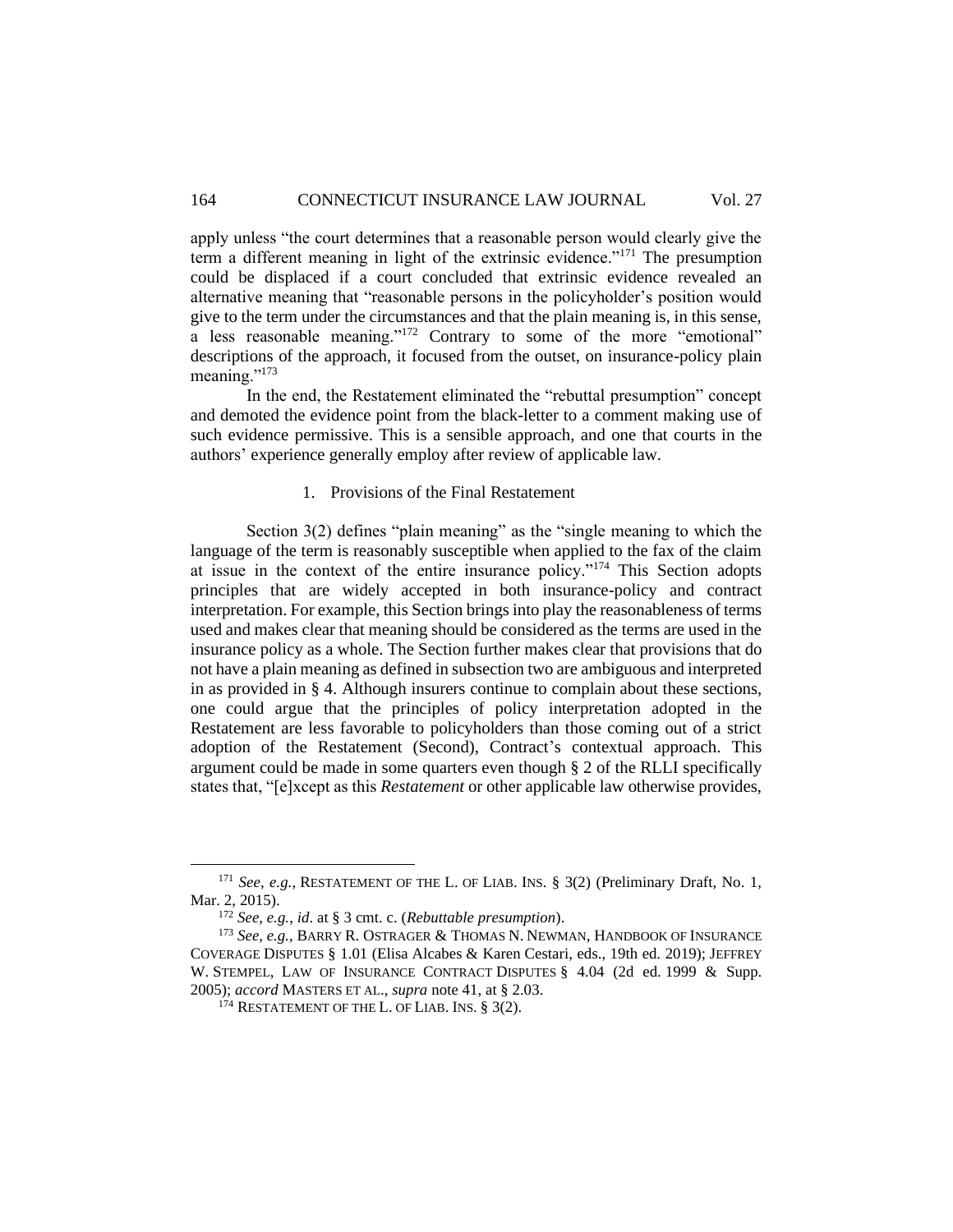## 2020 THE AMERICAN LAW INSTITUTE'S 165 RESTATEMENT OF THE LAW, LIABILITY INSURANCE

the ordinary rules of contract interpretation apply to the interpretation of liability insurance policies."<sup>175</sup>

Given the substantial revisions to these provisions until the final adoption of the RLLI, it is unclear what is generating the continuing antipathy by the insurance industry to this Section. It may arise from comments that discuss custom, practice, and usage evidence, discussed below.

2. Comment c. Custom, Practice, and Usage

Comment c. explains:

Some courts that follow a plain–meaning rule also consider custom, practice, and usage when determining the plain meaning of insurance policies entered into between parties who can reasonably be expected to have transacted with knowledge of the custom, practice, or usage. The plain–meaning rule adopted in this Section follows this approach, which recognizes that informed insurance– market participants conduct their business in light of custom, practice, and usage in the insurance market and in the trade or business being insured.<sup>176</sup>

Consistent with generally accepted contract-interpretation principles, the Comment focuses on the objective meaning of the relevant insurance policy terms in the relevant market as distinguished from the subjective intent of a party. Comment c. defines dictionaries, court decisions, statutes and regulations, and secondary legal authority, such as treatises and law–review articles, as external sources of meaning that courts can always consult when determining the plain meaning of insurance policy terms.<sup>177</sup> In a further nod to insurance-company preferences, as widely expressed particularly throughout the final years of the RLLI drafting, a Comment to § 3 states:

Consideration of custom, practice, and usage at the plain– meaning stage does not, however, open the door to extrinsic evidence of the parties' specific or subjective intent or

 $175$  *Id.* at § 2(3).

<sup>176</sup> *Id*. at § 3 cmt. c. *(Custom, practice, and usage*)*.*

<sup>177</sup> *Id.* at cmt. b. (*Generally accepted sources of plain meaning*)*.*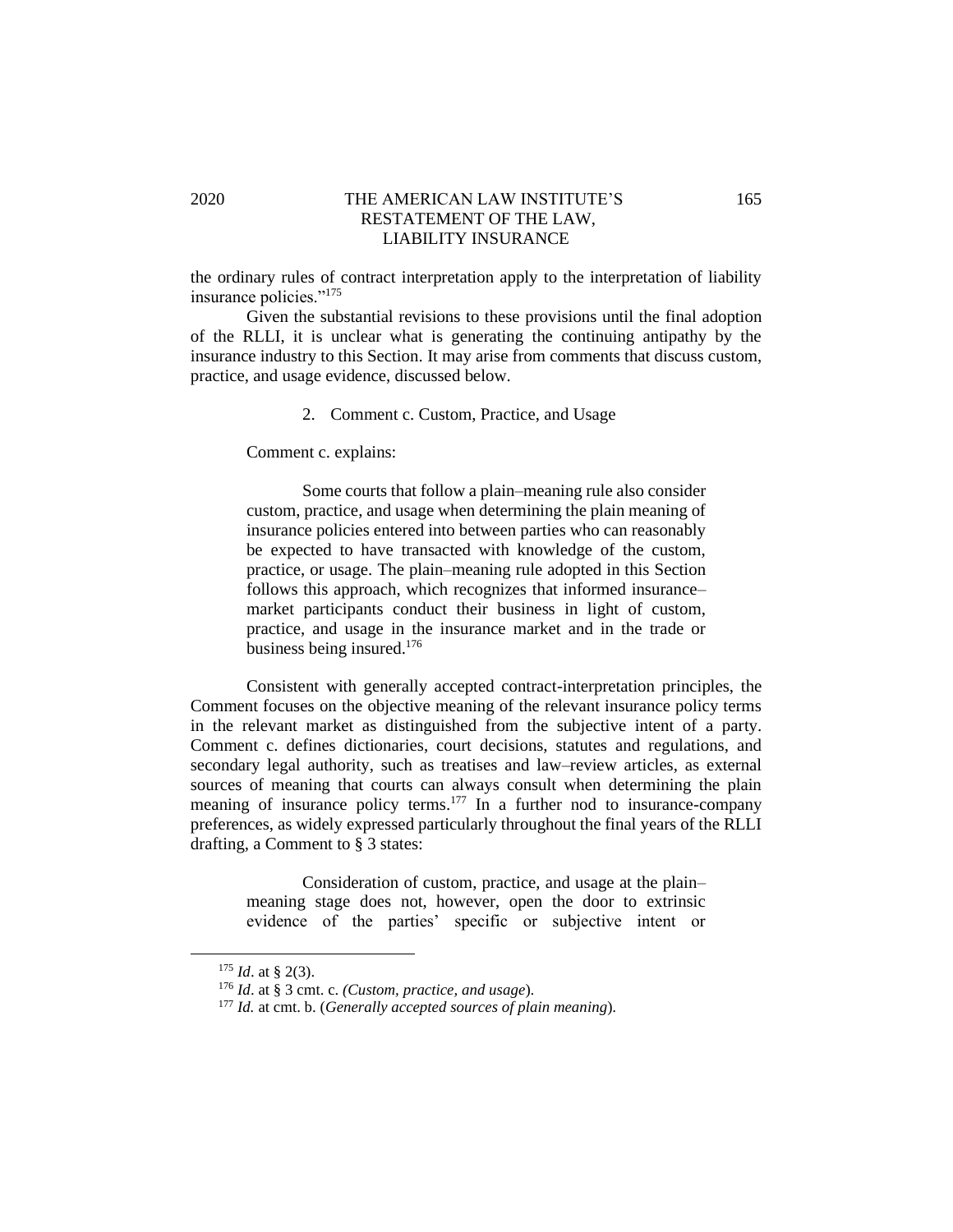understanding regarding the insurance policy, such as drafting history, course of dealing, or pre-contractual negotiations. Rather, custom, practice, and usage refer only to aspects of the insurance market or the trade or business being insured that are so widely known as to form a shared backdrop against which an insurance policy is reasonably understood to have been written and executed.<sup>178</sup>

These sources of evidence, under the Restatement's formulation, come into play only if insurance-policy terms are considered ambiguous in the context of the facts of the claim at issue. We have seen no insurance-industry company commentaries that mention that the Restatement does not adopt the reasonableexpectations doctrine, a doctrine that is widely accepted<sup>179</sup> but reviled by insurers, and specifically rejects<sup>180</sup> the "latent ambiguity rule" applied in some states,<sup>181</sup> another doctrine that insurance companies oppose.

The controversy may also arise from the fact that the Restatement adopts the generally accepted rule, applied in most jurisdictions with regard to insurance policies and contracts alike, that a contract term is ambiguous "if there is more than one meaning to which the language of the term is reasonably susceptible when applied to the facts of the claim at issue in the context of the entire insurance policy." $182$  In that situation, the term is construed against the party that supplied it. $183$ Antipathy to this almost universal rule should not be a ground, expressed or otherwise, for supporting (or opposing) the RLLI (or the ALI).

#### 3. Standard-Form Terms and "Sophisticated Policyholders"

Section 1, which defines terms used in the Restatement and is not part of Topic 1 of Chapter 1 addressing policy interpretation, includes a definition crucial to application of the principles of policy interpretation. Section 1(13) defines "standard-form term" as: a . . . term [that] appears in, or is taken from, an insurance

<sup>178</sup> *Id.* cmt. c. *(Custom, practice, and usage).*

<sup>179</sup> *See, e.g.,* MASTERS ET AL., *supra* note 41, at § 2.05.

<sup>180</sup> RESTATEMENT OF THE L. OF LIAB. INS. § 4, cmt. b. (*Using external sources of meaning to determine whether a term is ambiguous*) (AM. L. INST. 2019).

<sup>181</sup> *See* MASTERS ET AL.*, supra* note 41, in Ch. 2 generally, and § 2.05 specifically for a discussion of ambiguity and "latent ambiguity."

 $182$  RESTATEMENT OF THE L. OF LIAB. INS.  $\S$  4(1) (AM. L. INST. 2019).

 $183$  *Id.* § 4(2).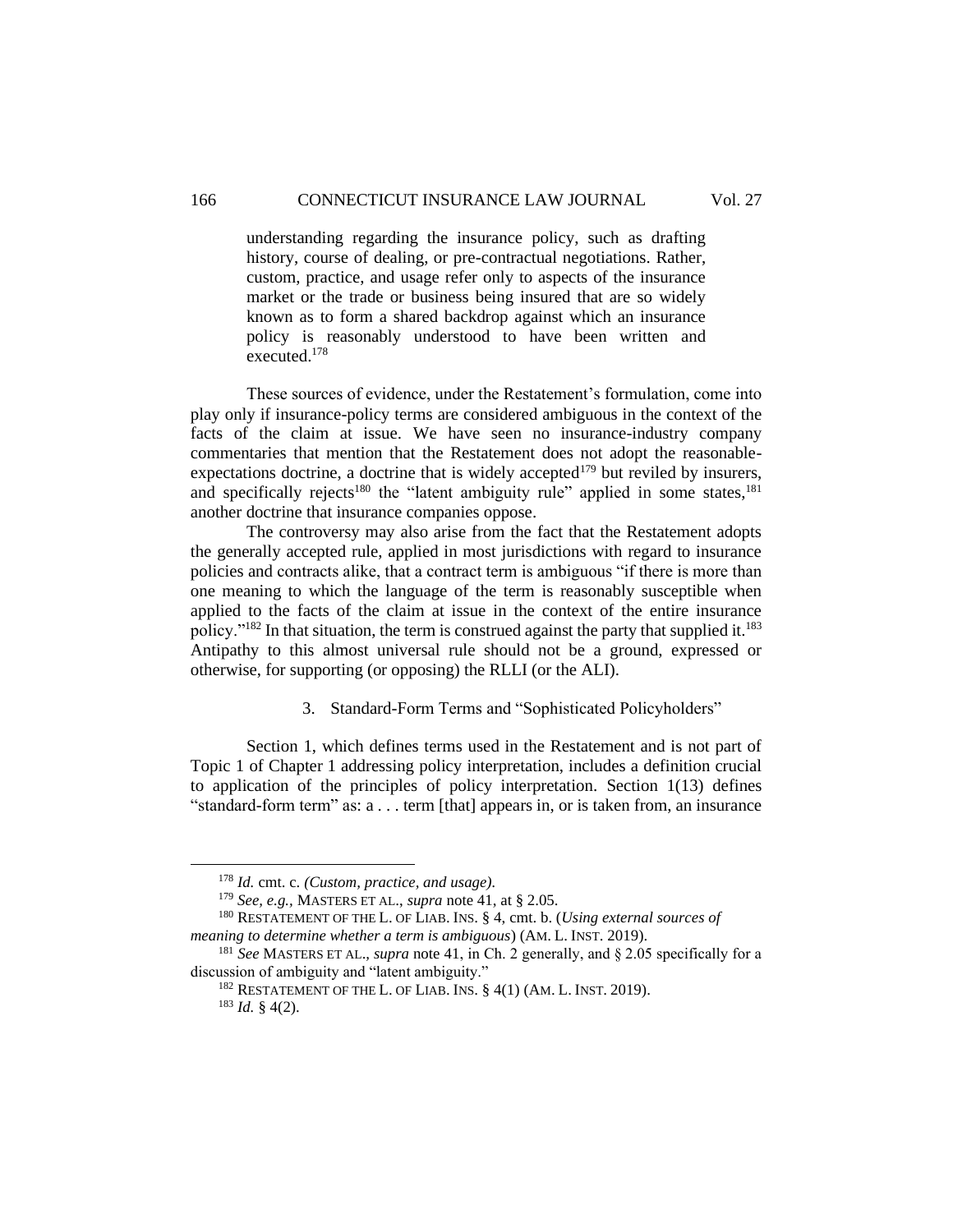## 2020 THE AMERICAN LAW INSTITUTE'S 167 RESTATEMENT OF THE LAW, LIABILITY INSURANCE

policy form (including an endorsement) that an insurer makes available for a nonpredetermined number of transactions in the insurance market.

The Comments provide further gloss, stating:

any term that is not specifically negotiated by the parties for inclusion in the insurance policy at issue is a standard-form term. A term contained in an insurance policy form approved for use by and insurance regulatory authority for any insurer is a standard-form term, unless the circumstances clearly indicate the contrary.<sup>184</sup>

This provision is key to the application of the "ambiguity rule" in  $\S$  4, construing terms that are ambiguous against the party supplying the term. Insurers and the insurance industry largely control the terms that go into a standard-form policy. The Restatement eschews "the mechanical application" of *contra proferentem*, <sup>185</sup> stating that the RLLI formation gives insurers the opportunity to use extrinsic evidence to demonstrate to the court that the coverage-promoting interpretation of an ambiguous term is unreasonable in the circumstances . . . ." 186 The § 1(13) definition helps ensure that policyholders are protected from the effects of ambiguous contract language into which they had no input.<sup>187</sup>

68 RUTGERS U.L. REV. 371 (2015), presented at Rutgers Law School Symposium on the *Restatement* (Feb. 27, 2015) (*citing* Mark Rahdert, *Reasonable Expectations Reconsidered*, 18 CONN. L. REV. 323, 329 (1986) (Rahdert) ("As numerous commentators beginning with Patterson, Kessler and Llewellyn have noted, *there is no mutual assent to most terms of an insurance policy*. Policy language is standardized and mass produced. It, or language very similar to it, appears in nearly every policy of like kind offered by underwriters. The purchaser of the policy probably has no opportunity to read the policy language before purchase. And even when read, the import of much of the technical language used would, in most circumstances, escape notice. *Beyond that, in the unlikely event that the potential insured could both read and understand the policy before purchase, he or she would be powerless to negotiate any change*. In other words, in most cases the insurance

<sup>184</sup> RESTATEMENT OF THE L. OF LIAB. INS. § 1 cmt. i. The fact is that most types of liability insurance use the same concepts and terms from one policy form to another (and from one kind of liability insurance to another). The RLLI acknowledges this feature of liability insurance in provisions that recognize the use of the same or similar concepts and terms from one policy form, and one kind of insurance, to another.

<sup>185</sup> RESTATEMENT OF THE L. OF LIAB. INS. § 4 cmt. f.

<sup>186</sup> *Id.*

<sup>187</sup> *E.g.*, Mark Geistfeld, *Interpreting the Rules of Insurance Contract Interpretation,*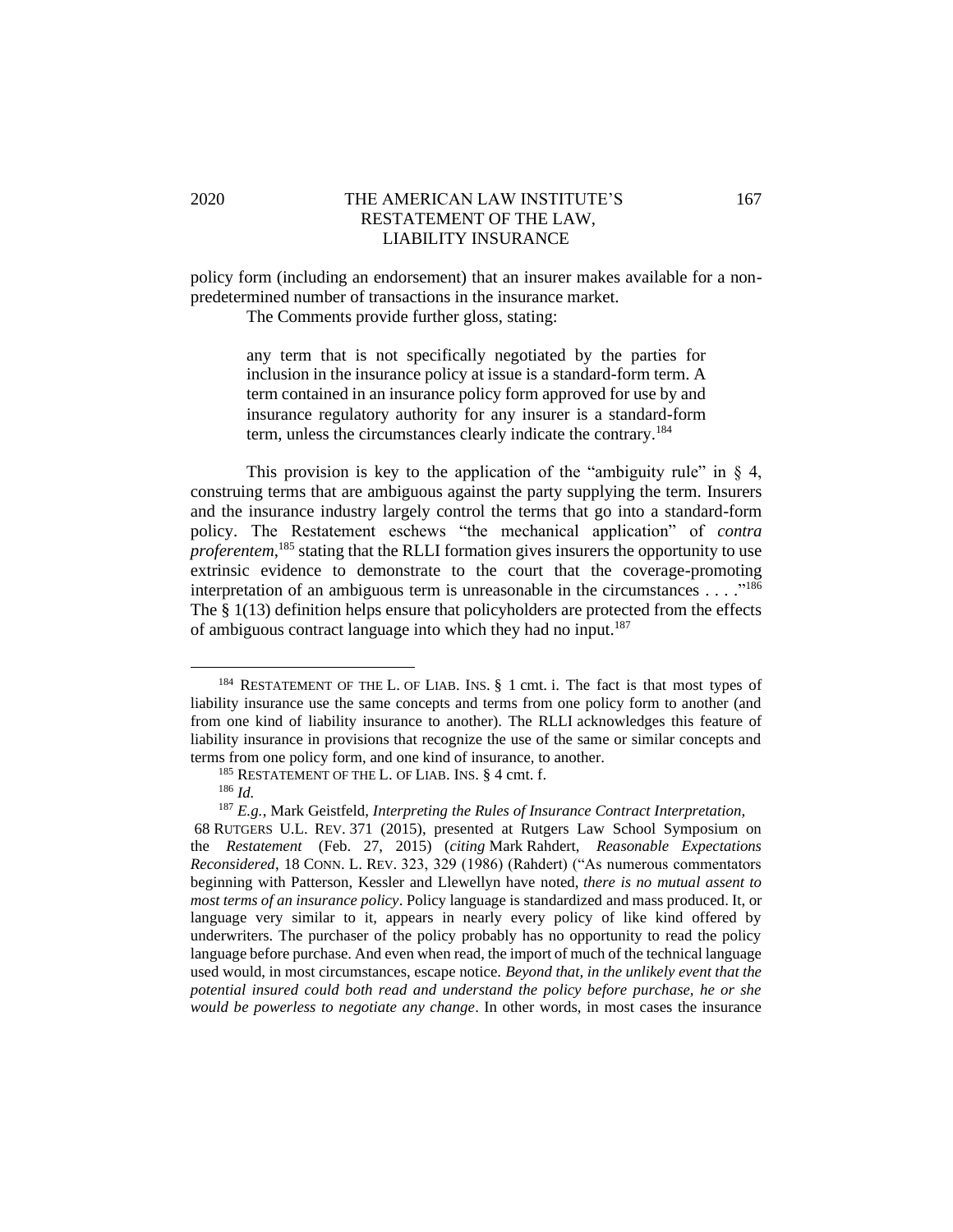## 168 CONNECTICUT INSURANCE LAW JOURNAL Vol. 27

In another nod to the fact that many key forms of liability insurance are regulated and subject to approval by state insurance commissions, the Restatement rejects a "sophisticated–policyholder exception" to principles of policy interpretation. The Comments in § 4 state that the rejection of this exception places the responsibility for residual ambiguity on the party that provided the policy language, thereby creating an incentive to draft terms that are as clear as possible.<sup>188</sup> In addition, as commentators have noted, it is difficult to define what constitutes a "sophisticated policyholder."<sup>189</sup>

#### D. SECTION 8 (AND RELATED SECTIONS, §§ 7–9): MISREPRESENTATION

Controversy surrounded the sections on misrepresentation, §§ 7–9, throughout the drafting process. This controversy is not surprising given the significance of misrepresentation as a defense to coverage. Unlike many other coverage defenses, a successful defense of misrepresentation allows the insurer to avoid coverage, effecting a forfeiture of the insured's contract rights.<sup>190</sup> In part for this reason, insurers often use misrepresentation as a defense to coverage. Despite significant revisions over the life of the Restatement, and earlier during the years that the project was denominated as a Principles project, insurers and industry groups continue to attack these rules, particularly the materiality requirement defined in § 8. However, contrary to generalized protestation one often hears about the RLLI*,* the final Restatement includes many provisions insurers support (and supported).

policy is the classic example of the 'adhesion' contract." (emphasis added))). *See also* MASTERS ET AL.*, supra* note 41, in Ch. 2 generally, and § 2.01 at 2–3 specifically for a discussion of Rahdert and other principles applicable to insurance-policy interpretation.

<sup>&</sup>lt;sup>188</sup> RESTATEMENT OF THE L. OF LIAB. INS. § 4, cmt. d.

<sup>189</sup> *E.g.* John K. DeMugno, *The American Law Institute's Restatement, Law of Liability Insurance: A Final Update*, 30 No. 6 CAL. INS. L. & REG. REP. NL 1 (July 2018). *Cf.* discussion of "cost-benefit analysis" in RESTATEMENT OF THE L. OF LIAB. INS. § 3 cmt. c, *with* discussion of "sophisticated policyholder exception" in RESTATEMENT OF THE L. OF LIAB. INS. § 4, cmt. h.

<sup>&</sup>lt;sup>190</sup> In addition, this inherently fact-based inquiry typically is decided as a jury question, delaying a policyholder's recovery until the often discovery-intensive litigation over such an issue has concluded and the issue has been tried to the finder of fact. For a discussion of misrepresentation as a coverage defense, see MASTERS ET AL., *supra* note 41, §§ 19.02 and 19.02A.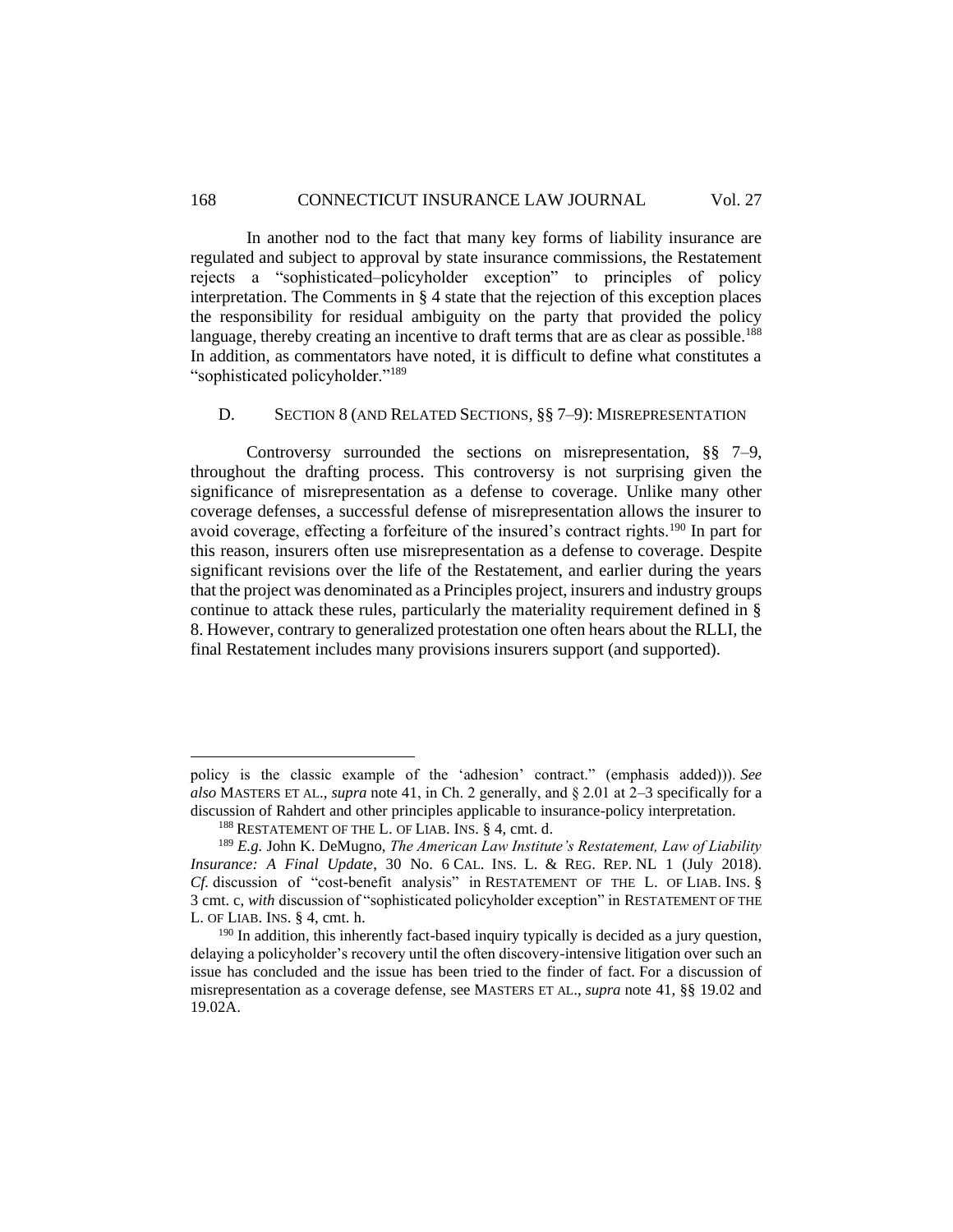## 2020 THE AMERICAN LAW INSTITUTE'S 169 RESTATEMENT OF THE LAW, LIABILITY INSURANCE

#### 1. The Materiality Standard

Under § 7, a liability insurer may rescind an insurance policy if:

(a) The misrepresentation was material as defined in § 8; and

(b) The insurer reasonably relied on the misrepresentation in issuing or renewing the policy  $\dots$ <sup>191</sup>

Section 8 defines a misrepresentation as material "only if, but for the misrepresentation, a reasonable insurer in this insurer's position would not have issued the policy or would have issued the policy *only under substantially different terms*."<sup>192</sup> The Restatement states that a claim of misrepresentation does not block the insurer's duty to defend.<sup>193</sup> The Comments make clear that the insurer bears the burden to prove materiality as defined in  $\S 8^{194}$ 

Insurers complain that the "substantially different" part of this test is not supported either by case law or, in those states that have adopted a statutory standard, by statute. The Restatement, however, recognizes these differences. For example, the Comments explain that "[c]ourts have used a wide variety of verbal formulations to express the requirement encapsulated in this section by the phrase 'substantially different terms."<sup>195</sup> In addition, while not stating a position of the ALI, the Reporters' Note to this Section shows consideration of the law on this issue, citing and explaining standards adopted in various state statutes and cases.<sup>196</sup> The Comments continue by stating that this formulation helps avoid forfeiture of coverage in situations when "a fact having only an insubstantial effect on policy terms is not of sufficient objective relevance to the risk being insured."<sup>197</sup>

<sup>&</sup>lt;sup>191</sup> RESTATEMENT OF THE L. OF LIAB. INS.  $\frac{8}{9}$  7(2)(a)–(b).

<sup>192</sup> *Id.* § 8 (emphasis added).

<sup>&</sup>lt;sup>193</sup> RESTATEMENT OF THE L. OF LIAB. INS.  $\frac{8}{3}$  7(2). Neither the black letter nor the Comments make clear, however, that misrepresentation and other fact-based defenses to coverage do not obviate the duty to defend under the generally accepted "potential for coverage standard stated," "four-corner," and "eight-corner" rules and related law. *See, e.g*., MASTERS ET AL., *supra* note 41, § 3.12[A].

<sup>194</sup> *See, e.g.,* RESTATEMENT OF THE L. OF LIAB. INS. § 8, cmts. c & e.

<sup>195</sup> *Id.* § 8, cmt. e.

<sup>196</sup> *Id.* § 8, Reporters' Note.

<sup>197</sup> *Id.* § 8, cmt. e.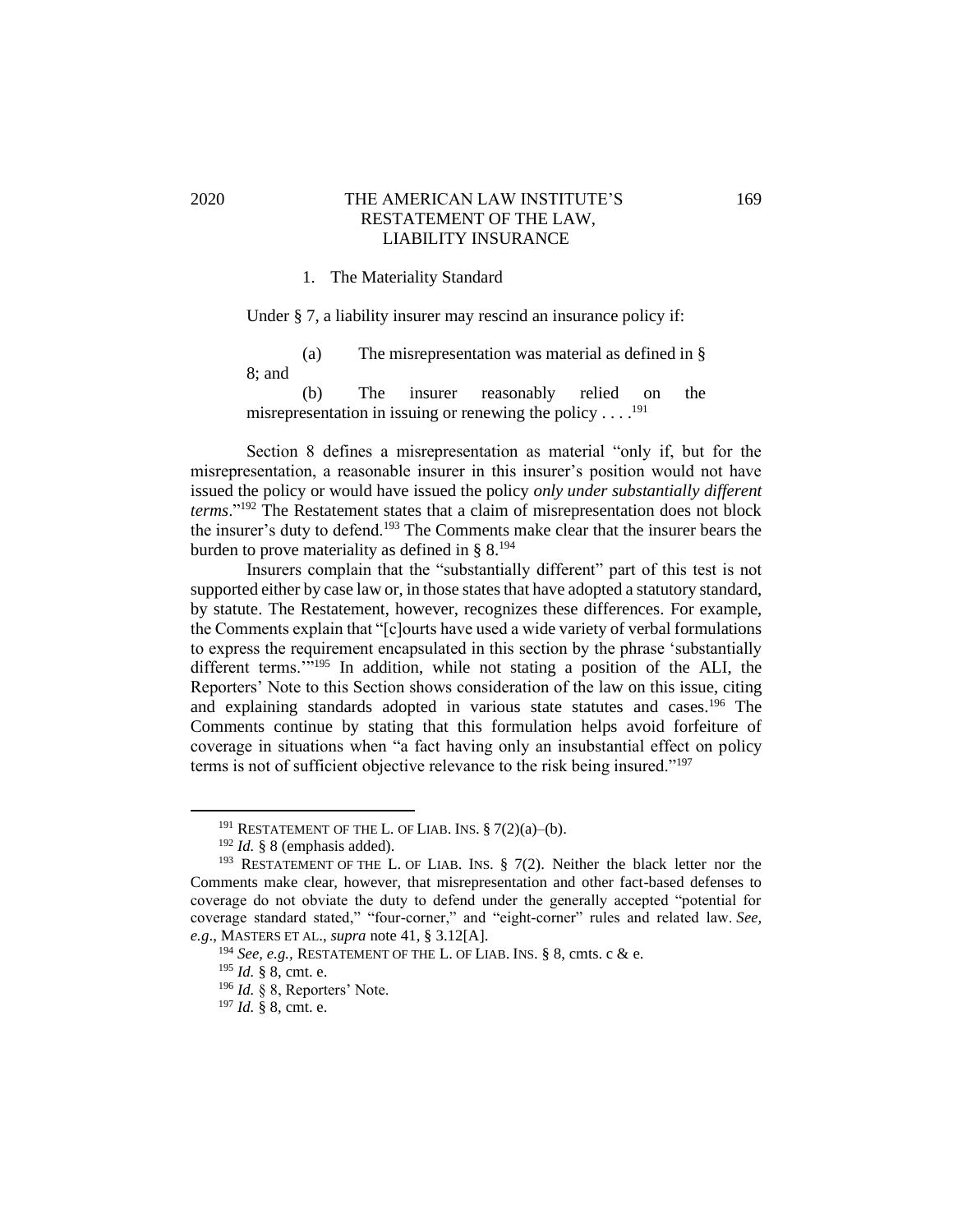### 170 CONNECTICUT INSURANCE LAW JOURNAL Vol. 27

Despite insurers' continued attacks on the standard, surely it makes sense to avoid forfeitures of coverage and contract rights over trivial misrepresentations which, as the Restatement says, "a reasonable insurer would regard" as "trivial or inconsequential."<sup>198</sup> In fact, public policy (certainly equity) "abhors forfeiture,"<sup>199</sup> and a common-sense consideration of materiality includes this very concept.<sup>200</sup> At the ALI's 2018 Annual Meeting, the Reporters similarly explained the rationale on this standard as necessary to "prevent insurers from rescinding insurance policies based on trivial misstatements."<sup>201</sup> After debate and this explanation, the ALI membership on a voice vote defeated a motion to delete the "substantially different terms" language from § 8.

## 2. The RLLI's Acknowledgment of Legislation on Misrepresentation

In addition, the Restatement applies a "strict liability" standard. Policyholder representatives fought this, as a point of information. The standard adopted does not distinguish between intentional and "innocent" misrepresentations, although it does note the practical application of this standard in individual cases.<sup>202</sup> In doing so, the RLLI acknowledges the principles set forth in legislation on this issue. The Comments note the "strong fairness and efficiency objections to this

<sup>&</sup>lt;sup>198</sup> It also states, in response to policyholder critiques, that, in practice, the unfairness that many observers contend results from the absence of a knowledge requirement does not arise as frequently as might be supposed because legislation sometimes addresses this issue, and because courts sometimes find alternative grounds for reaching the same result. *Id.*

<sup>&</sup>lt;sup>199</sup> Maxim, BLACK'S LAW DICTIONARY (11th ed. 2019).

<sup>&</sup>lt;sup>200</sup> For example, a dictionary definition of "material" defines the term as "having real importance or great consequences." Merriam-Webster Online Dictionary. 2004. http://www.merriam-webster.com (last visited Feb. 15, 2021). Black's Law Dictionary defines "material" as "important; more or less necessary." *What is Material?* BLACK'S LAW DICTIONARY ONLINE https://thelawdictionary.org/material/ (Last visited Feb. 5, 2021).

<sup>201</sup>  Author's notes; *see also* RESTATEMENT OF THE L. OF LIAB. INS. 1 § 8, cmt. e*.* (AM. L. INST. 2019). 

<sup>202</sup> RESTATEMENT OF THE L. OF LIAB. INS. 1 § 7, cmt. j *(The problem of innocent misrepresentations)* (AM L. INST. 2019)*.* As stated in the Restatement, under the rules in most states (whether by common law or legislation) and the rule followed in  $\S$  7, "the misrepresentation defense is available to the insurer whenever there is reasonable and detrimental . . . on a material misrepresentation by the policyholder, even if the policyholder's misrepresentation was entirely innocent and unintentional." States may include other rules, not discussed in the RLLI, that may blunt the more Draconian effects of such a rule. *See* MASTERS ET AL., *supra* note 41, § 19.02 on misrepresentation.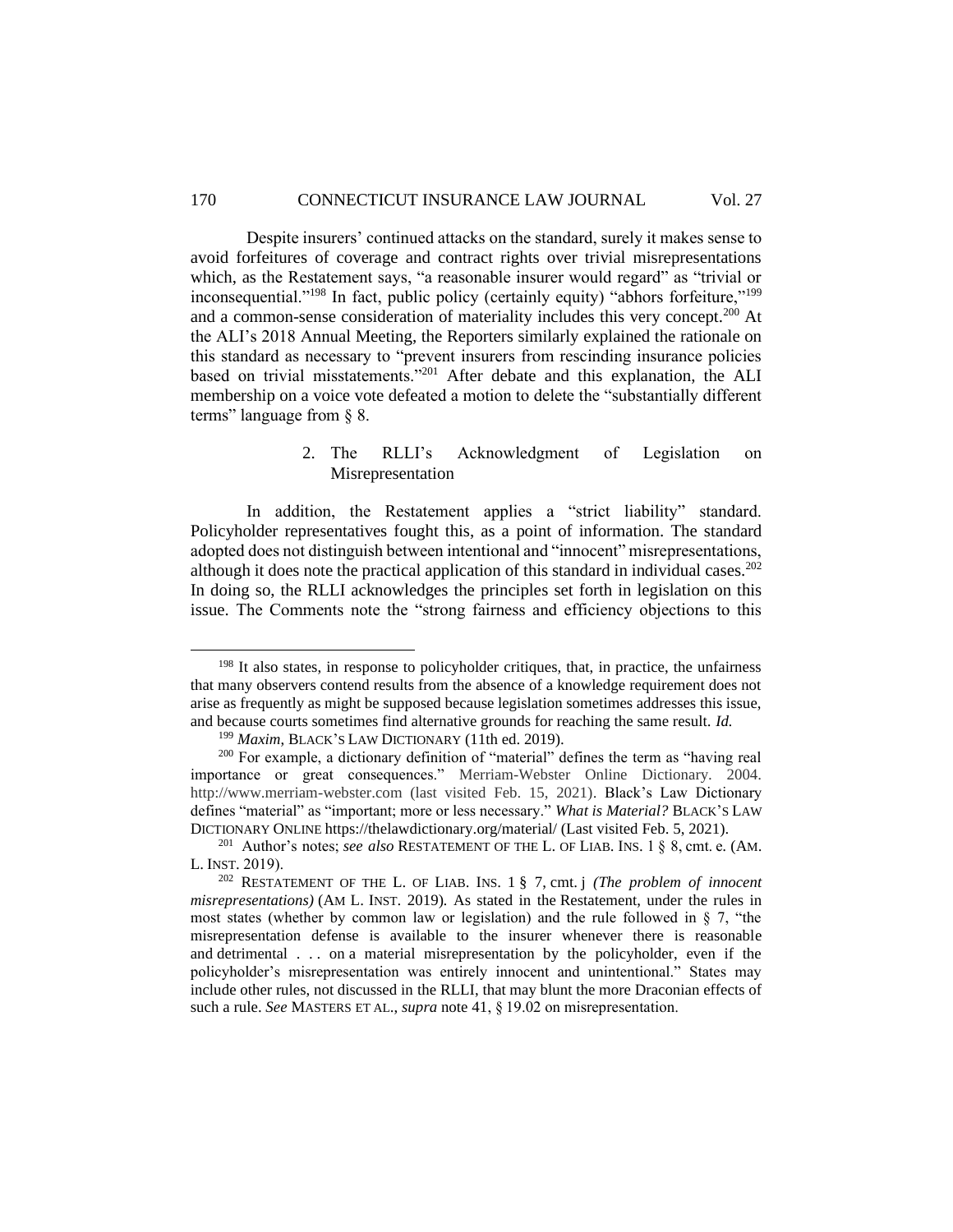## 2020 THE AMERICAN LAW INSTITUTE'S 171 RESTATEMENT OF THE LAW, LIABILITY INSURANCE

strict-liability standard," but point out that legislatures in most states have adopted that standard, as insurance-industry advocates sought during the RLLI process.<sup>203</sup>

Thus, the discussion of this strict-liability standard shows the deference paid by the *Restatement* to rules made by legislatures on insurance issues and belies criticisms by NCOIL and insurance industry groups that the Restatement somehow sought to usurp the role of legislatures in summarizing and synthesizing rules applicable to insurance. The fact is that some states have legislated on this (and certain other issues of insurance law) addressed in the Restatement but many have not, relying instead on the courts to develop common-law rules. The rules on misrepresentation, like those on so many other issues addressed in the Restatement, are in many cases common-law rules, appropriate for discussion in a Restatement.

While § 8 refers to a "reasonable insurer," it is important to note that the standard is not strictly an objective one.<sup>204</sup> The RLLI Sections on misrepresentation include "both subjective and objective aspects."<sup>205</sup> Section 7 requires proof that the insurer "reasonably relied" on the representation, a mixed standard.<sup>206</sup> Section 8 requires proof that "a reasonable insurer in this insurer's position" (again, a mixed standard) would not have issued the insurance policy or would have issued it with substantially different terms absent the misrepresentation.<sup>207</sup> Section 9, similarly, includes both objective and subjective elements, referring to a "reasonable insurer" "in this insurer's position."<sup>208</sup>

A significant focus throughout these Sections is on "reasonableness" but through the lens of what the insurer in question would have done. This emphasis on reasonableness in applying this standard—which, of course, can void all coverage is carried out in ways other than those just discussed. For example, Comments to § 7 state that the Restatement does not endorse the use of warranties as distinct from representations, as a separate defense to coverage:

Warranties are said to remain strictly enforced with respect to marine insurance, for which the most important coverage is a

<sup>203</sup> RESTATEMENT OF THE L. OF LIAB. INS. 1 § 7, cmt. j *(The problem of innocent misrepresentations)* (AM. L. INST. 2019)*.*

 $2^{04}$  *Id.* at § 8.

<sup>205</sup> *Id.* at §§ 7–9.

<sup>206</sup> *Id.* at § 8.

<sup>207</sup> *Id.*

<sup>208</sup> *Cf. supra* note 200, *with* RESTATEMENT OF THE L. OF LIAB. INS. 1 § 9 (*Reasonablereliance requirement)* (AM. L. INST 2019)*.*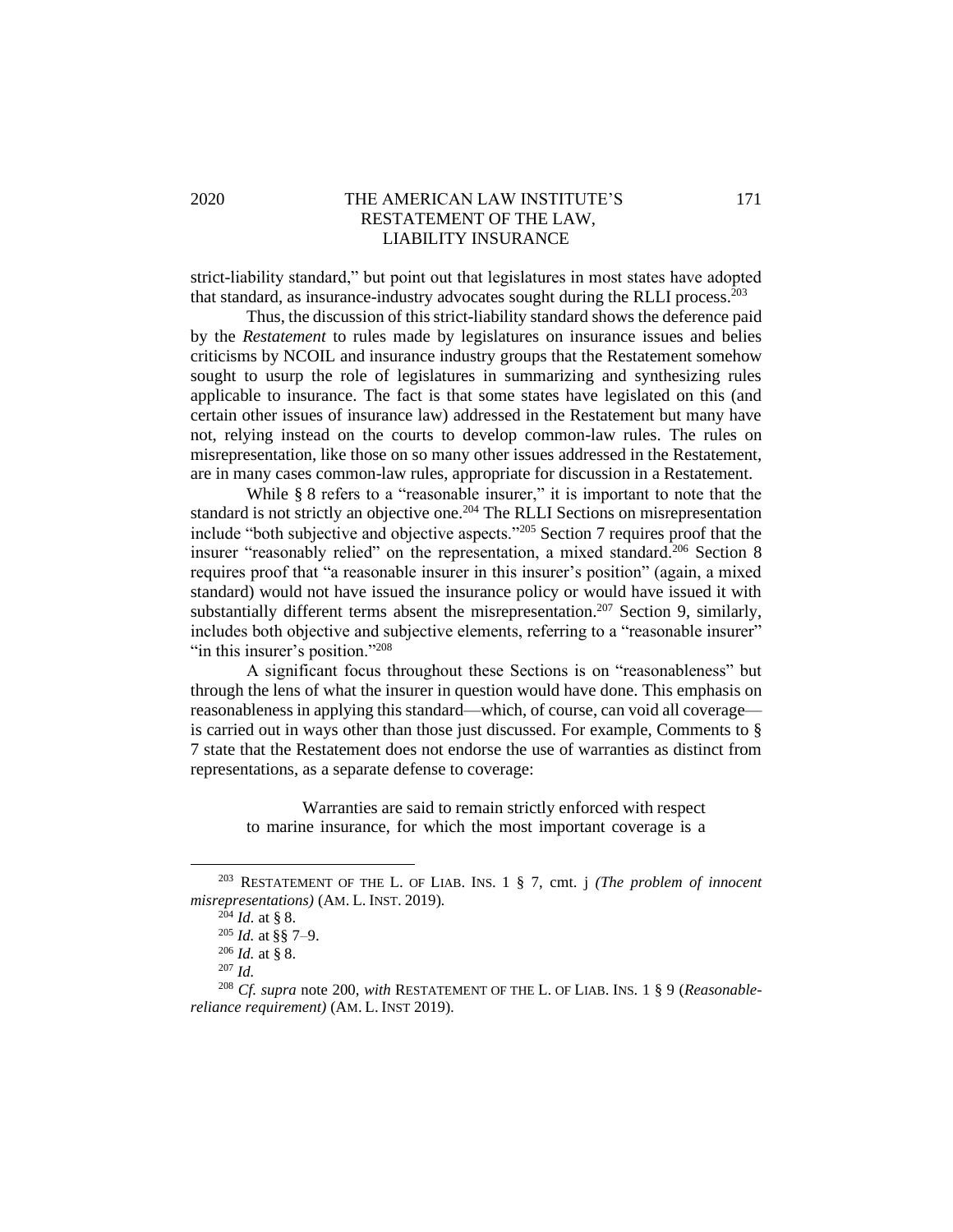form of property insurance. When policyholders are relatively unsophisticated (as in the case of consumer policyholders), the strict application of warranty provisions is unduly harsh and unfair to insurance, as the law has increasingly recognized. This section does not follow the few remaining courts that retreat warranties as a separate category, outside the special context of commercial marine—insurance policies.<sup>209</sup>

> 3. Other Noteworthy Provisions Relevant to "Misrepresentation Defenses"

Finally, in a sensible and equitable rule—particularly where the remedy is forfeiture of contractual rights—under  $\S$  7(3), an insurer "must return all of the premiums paid for the policy" when "the policy is rescinded under subsection  $(2)$ ."<sup>210</sup> It is more common than not for insurers to fail to repay premiums when asserting that the policy is "void *ab initio*." A failure to require a return of premiums encourages such unfortunate conduct by insurers, allowing them to treat misrepresentation as any ordinary policy defense, while at the same time accusing their insureds of fraud. Clearly, insureds then are worse off than if no premium dollars had been paid at all.<sup>211</sup>

The Restatement also rejects the "contribute-to-the-loss rule" or "cause relation approach." These principles limit an insurer's ability to assert a misrepresentation defense to situations in which the policyholder's misrepresentation actually "materialized in ('contributed to') the loss that occurred."<sup>212</sup> The Restatement rejects this reasonable approach for four reasons, which gave substantial deference to insurer concerns, without much nod to those of insurance purchasers. For example, the Comments refer to "the problem of high-risk policyholders intentionally and dishonestly understating their risks in order to get coverage at a price that is subsidized by honest" policyholders.<sup>213</sup> The Comments do

 $209$  RESTATEMENT OF THE L. OF LIAB INS. § 7 (AM. L. INST. 2019). This distinction between marine and other types of insurance, of course, is well-recognized in the law. Statutes include other relevant provisions and use a mixed objective-subjective standard. *See* N.Y. INS. L. § 3105(C) ("[E]vidence of the practice of the insurer which made such contract with respect to the acceptance or rejection of similar risks shall be admissible"). *See also* MASTERS ET AL., *supra* note 41, § 19.02[B].

<sup>210</sup> RESTATEMENT OF THE L. OF LIAB. INS. § 7 (AM. L. INST. 2019).

 $^{211}$  *Id.* at § 9.

<sup>212</sup> *Id.*

<sup>213</sup> *Id.*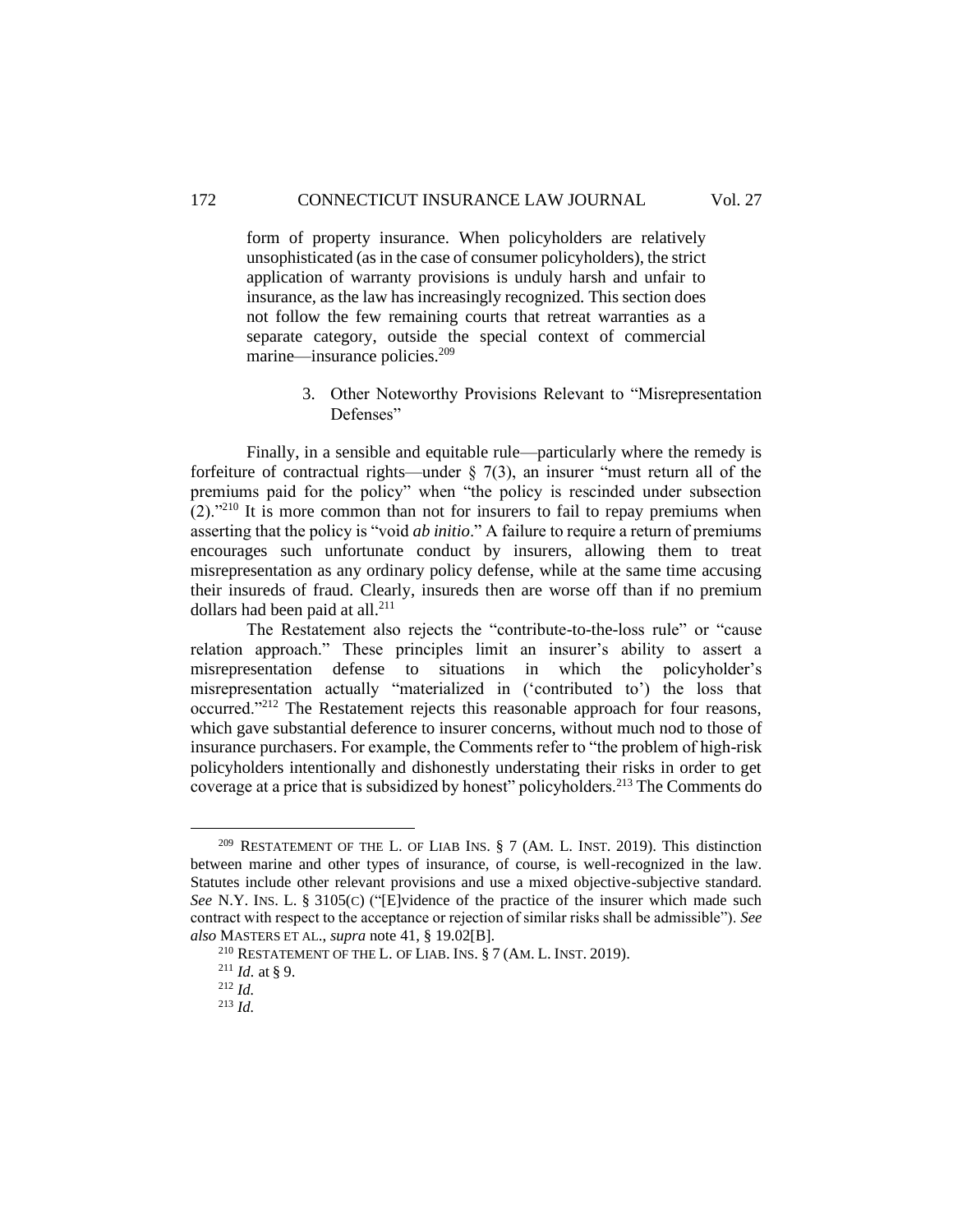## 2020 THE AMERICAN LAW INSTITUTE'S 173 RESTATEMENT OF THE LAW, LIABILITY INSURANCE

not acknowledge the public policy favoring enforcement of contract, especially for boilerplate contracts like insurance policies which are imbued with important public purposes. Other rationales refer to "difficulties" faced by an insurer but fail to give even a nod to the hardship faced by insureds who face the common assertion of this defense when trying to enforce their coverage."<sup>214</sup>

E. SECTION 12: INSURER LIABILITY FOR THE CONDUCT OF DEFENSE COUNSEL

Section 12, entitled "Liability of insurer for conduct of defense," generated intense controversy throughout the drafting process which continues, it seems, unabated today. Early drafts of the Section stated that an insurer could be vicariously liable for actions by insurer-retained defense counsel who breach their duty of care to insured clients in the course of the defense.<sup>215</sup> After multiple revisions, the Section was revised to apply traditional tort liability for negligent hiring and supervision to only those situations in which the insurer has undertaken to direct the action of defense counsel appointed by the insurer to defend the insured.

Negligent supervision of counsel retained by the insurers, without more, does not provide a basis for insurer liability under the rule stated in the RLLI. The final version of § 12 imposes liability on an insurer into two situations: first, when the insurer chooses counsel without exercising reasonable care; and, second, when the insurer specifically directs the conduct of the defense:

(1) If an insurer undertakes to select counsel to defend a legal action against the insured and fails to take reasonable care in doing so, the insurer is subject to liability for the harm caused by any subsequent negligent act or omission of the selected counsel that is within the scope of the risk that made the selection of counsel unreasonable.

<sup>214</sup> *Id.*

<sup>215</sup> While acknowledging a "dearth of reported case law" on the topic, the Reporters relied on provisions in the Restatement, Third, Agency*,* as support for this principle. Although case law is split on the issue, a majority of courts treat defense counsel as independent contractors whose conduct cannot then be imputed to the insurer that retained them to defend the insured. *Compare, e.g.,* Feliberty v. Damon, 531 N.Y.S.2d 778 (N.Y. 1988), and Ga. Code § 33-7-12; *with* Continental Ins. Co. v. Bayless & Roberts, Inc., 608 P.2d 281, 294 (Alaska 1980).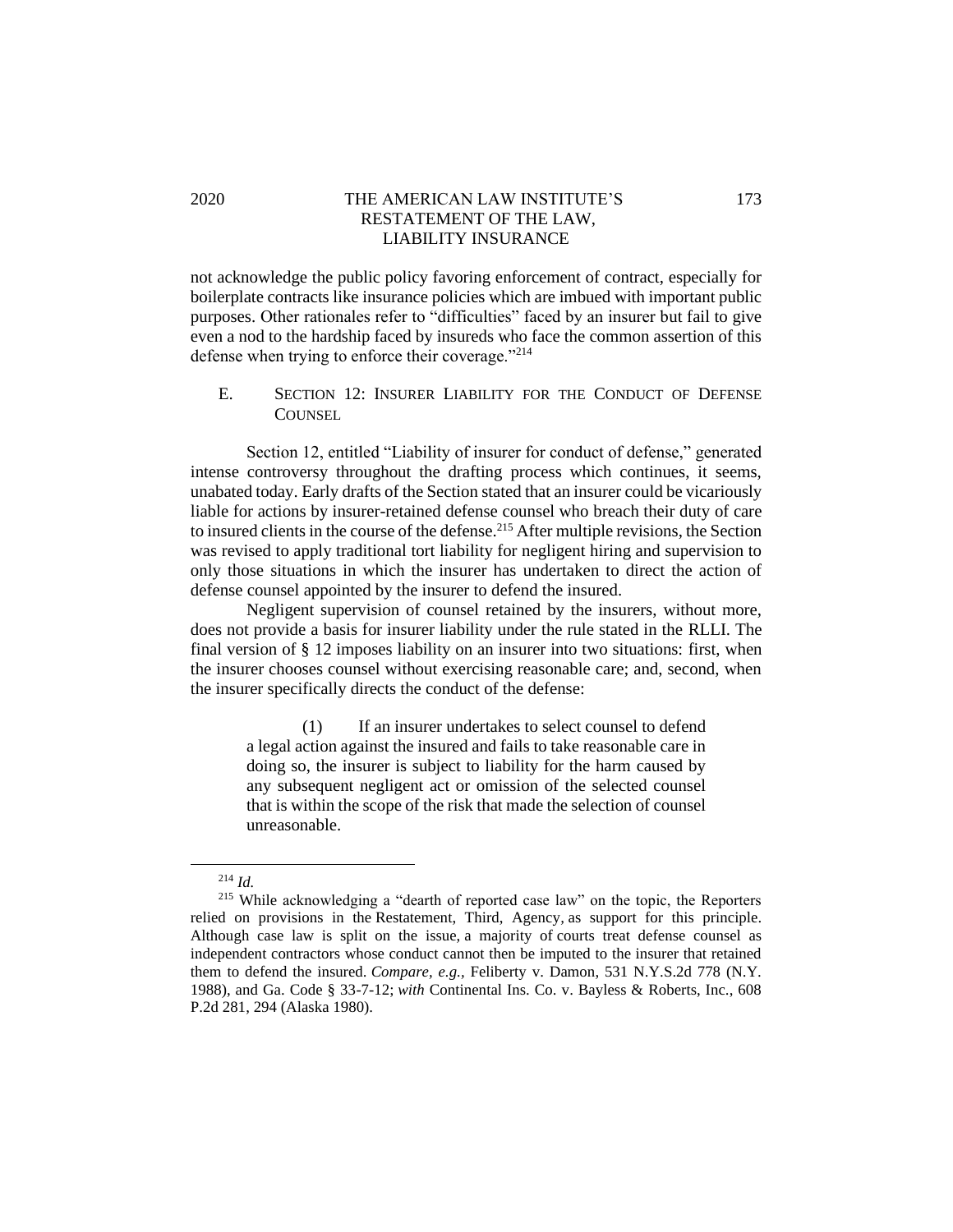(2) An insurer is subject to liability for the harm caused by the negligent act or omission of counsel provided by the insurer to defend a legal action when the insurer directs the conduct of the counsel with respect to the negligent act or omission in a manner that overrides the duty of the counsel to exercise independent professional judgment. $^{216}$ 

The principles in  $\S$  12(1) parallel the general tort law under which a defendant may be found liable when its negligence proximately causes harm in discussing the shift in approach as set forth in the final Restatement, the Comments explain that, "if liability insurers ensure that their chosen defense counsel have adequate liability insurance to cover the consequences of malpractice, there is no need for that vicarious-liability rule."<sup>217</sup>

Insurers continue to complain about this Section, despite the significant revisions made to address their many comments and concerns. If a person acting as principal to another acting as agent commits negligent acts causing injury, a claim for liability arises. If an insurer takes action to override a defense lawyer's duty of care to the insured client, it is reasonable to impose liability on the insurer for any professional malpractice that results.<sup>218</sup> The continuing controversy also is ironic given the insurers' treatment of this provision in *Sapienza*<sup>219</sup> where, as discussed above, the Section is cited. The court relied ultimately on case law around the country to support the approach followed in § 12 (and to reject the minority rule favored by the insured). In another instance, the court rejected § 12 as contrary to the state law that governed there.<sup>220</sup>

<sup>216</sup> RESTATEMENT OF THE L. OF LIAB. INS. §§ 12(1), 12(2) (AM. L. INST., Draft Sept. 7, 2018).

<sup>217</sup> *Id.* § 12, cmt. e*. (The vicarious-liability rule rejected).*

<sup>218</sup> *See, e.g.,* RESTATEMENT (THIRD) OF THE L. GOVERNING LAWYERS § 134. Cited in the Restatement § 12, cmt. d. (*Insurer liability when overriding the duty of the defense counsel to exercise independent judgment*).

<sup>219</sup> *See* discussion of Sapienza*, infra* pp. 156–159. Interestingly, the insurer in Sapienza*,* Liberty Mutual Fire Insurance Company, has argued in another venue that the ALI "invented" the rules set forth in  $\S$  12. NCOIL, Property & Casualty Insurance Committee, Minutes of Meeting held Dec. 7, 2018, at 2 (comments by Assistant Vice President, made after the Proposed Final Draft No. 2, dated Sept. 28, 2018, issued) (discussed *supra* note 133). In response to the insured's citation of § 12, the Sapienza court conducted its own research on the issues, citing case law that specifically supports the rules set forth in § 12.

<sup>220</sup> *See* case-law discussion, *infra* pp. 156–159 (discussion of Sapienza cases).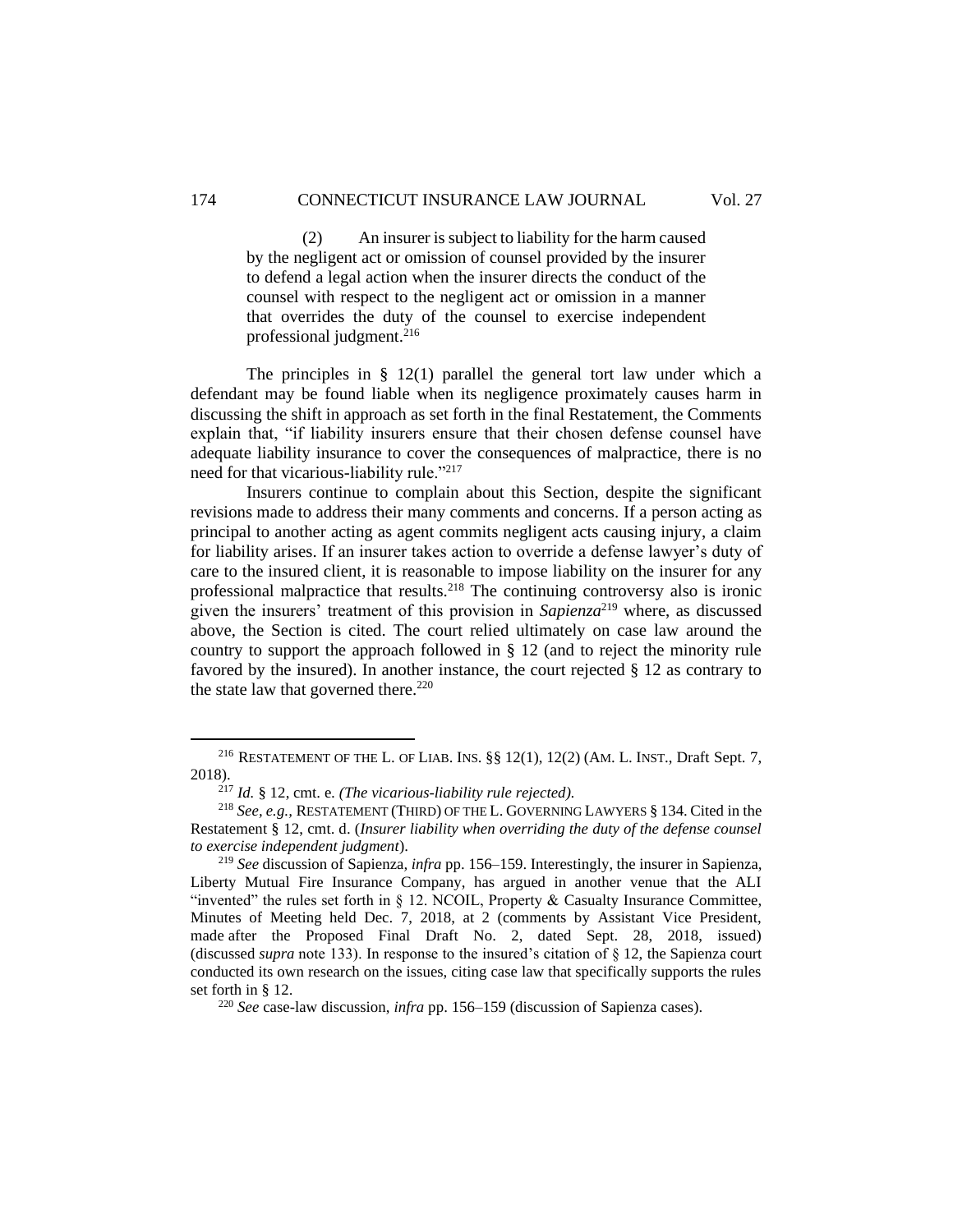## 2020 THE AMERICAN LAW INSTITUTE'S 175 RESTATEMENT OF THE LAW, LIABILITY INSURANCE

In addition, the amicus brief submitted in *Sapienza* by insurance industry groups, the Complex Insurance Claims Litigation Association (CICLA) and NAMIC, did not cite the Restatement. This is consistent with what insurer representatives have confirmed is the practice by the insurance industry to reject affirmative citation to, or reliance on, the Restatement, presumably because the insurance industry is promoting legislation in many states that seeks to discourage, or even forbid, citation to the *Restatement*.

## F. OTHER SECTIONS OF THE RLLI SUBJECT TO SIGNIFICANT CONTINUING CRITICISM BY THE INSURANCE INDUSTRY

Even committed opponents, such as the NAMIC and the American Property & Casualty Insurance Association (APCIA), acknowledge,<sup>221</sup> as it would seem they must, that many of the 100+ principles of law discussed in the Restatement do not raise concerns for insurance companies. If, as is true in many instances, the Restatement is stating a majority rule, then, surely, having courts, parties in litigation, and others refer to the RLLI's overview of the law, prepared during years of work by some of the best minds in the legal profession, should be considered by fair-minded professionals a positive.

In addition to the issues identified above, the issues below also continue to be identified as concerns by insurer industry proponents.

<sup>&</sup>lt;sup>221</sup> NCOIL Committee Minutes state that "NAMIC has joined forces with the [APCIA] to undertake a national project to address the Restatement and both organizations have approached it in such a way as to address it in three ways." NCOIL, Property & Casualty Insurance Committee, *supra* note 72, at 2. The "three ways" include an effort that (i) "fixes the problems with the Restatement in that state," acknowledging that "one size" does not fit all States; (ii) ensures that the legislative committee that addresses the industry bill in question is the insurance committee, not the judiciary committee, which "might alter the intent of the bill"; and (iii) "appropriately address[es] separation of powers" and the "state's constitutional requirements in terms of what a legislature can say to the courts." These "ways" recognize, contrary to statements captured in some of the Committee Meeting Minutes and in insurance industry criticisms of the RLLI, that many issues addressed in the Restatement have not been addressed in state legislation; and that efforts to undermine the Restatement and preclude courts from even reviewing it may run afoul of separation of powers principles integral to our form of government. *Id.* at 2–3.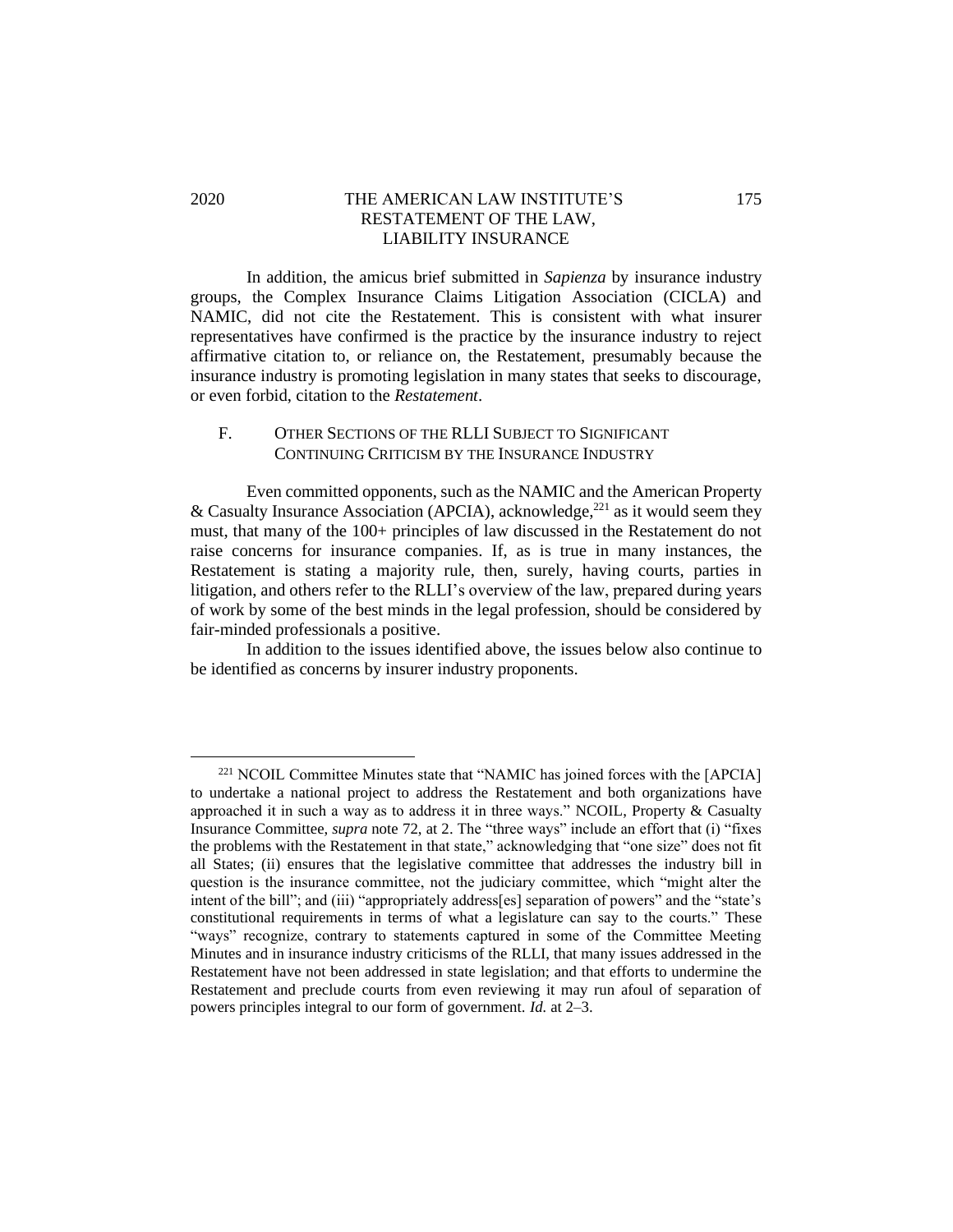#### 1. Section 13: Duty to Defend / "One-Way Rule"

The duty to defend is one of the two fundamental duties of a liability insurance company and a primary reason businesses and individuals purchase liability insurance. Under the standard used by the vast majority of courts and endorsed by the Restatement, a liability insurer is obligated to defend if the allegations against the insured raise at least a potential for coverage under the policy. The black letter of the Restatement supports that standard, and the Comments specifically refer to it in those terms.<sup>222</sup>

The Restatement thus supports application of the duty to defend when "the insurer knows of an allegation that, under existing pleading rules, could reasonably be expected to be added as an allegation to the legal action, and that, if so added, would require the insurer to defend the action."<sup>223</sup> The Restatement uses the "complaint allegation rule," often called the "four-" or "eight-corners rule," and limits the standard to "facts known to the insurer."<sup>224</sup> The insurer "must resolve any factual assertion in favor of the duty to defend."<sup>225</sup> The RLLI makes clear that, except for the six exceptions identified in §§ 13(3)(a)–(f)<sup>226</sup>—added at the behest of

<sup>224</sup> *Id.*

<sup>225</sup> *Id.*

(3) An insurer that has the duty to defend under subsections (1) and (2) must defend until its duty to defend is terminated under § 18 by declaratory judgment or otherwise, unless facts not at issue in the legal action for which coverage is sought and as to which there is no genuine dispute establish that:

(a) The defendant in the action is not an insured under the insurance policy pursuant to which the duty to defend is asserted;

(b) The vehicle or other property involved in the accident is not covered property under a liability insurance policy pursuant to which the duty to defend is asserted and the defendant is not otherwise entitled to a defense;

(c) The claim was reported late under a claims-made-andreported policy such that the insurer's performance is excused under the rule stated in § 35(2);

(d) The action is subject to a prior-and-pending-litigation exclusion or a related-claim exclusion in a claims-made policy;

<sup>222</sup> RESTATEMENT OF THE L. OF LIAB.INS. § 13, cmt. b*. (The potential for coverage)* (AM. L. INST., Draft Sept. 7, 2018).

<sup>223</sup> *Id.* § 13, cmt. b*.* (*The potential for coverage*)*.*

<sup>&</sup>lt;sup>226</sup> *Id.* § 13(3)(a)–(f). The exceptions set forth in § 13 follow: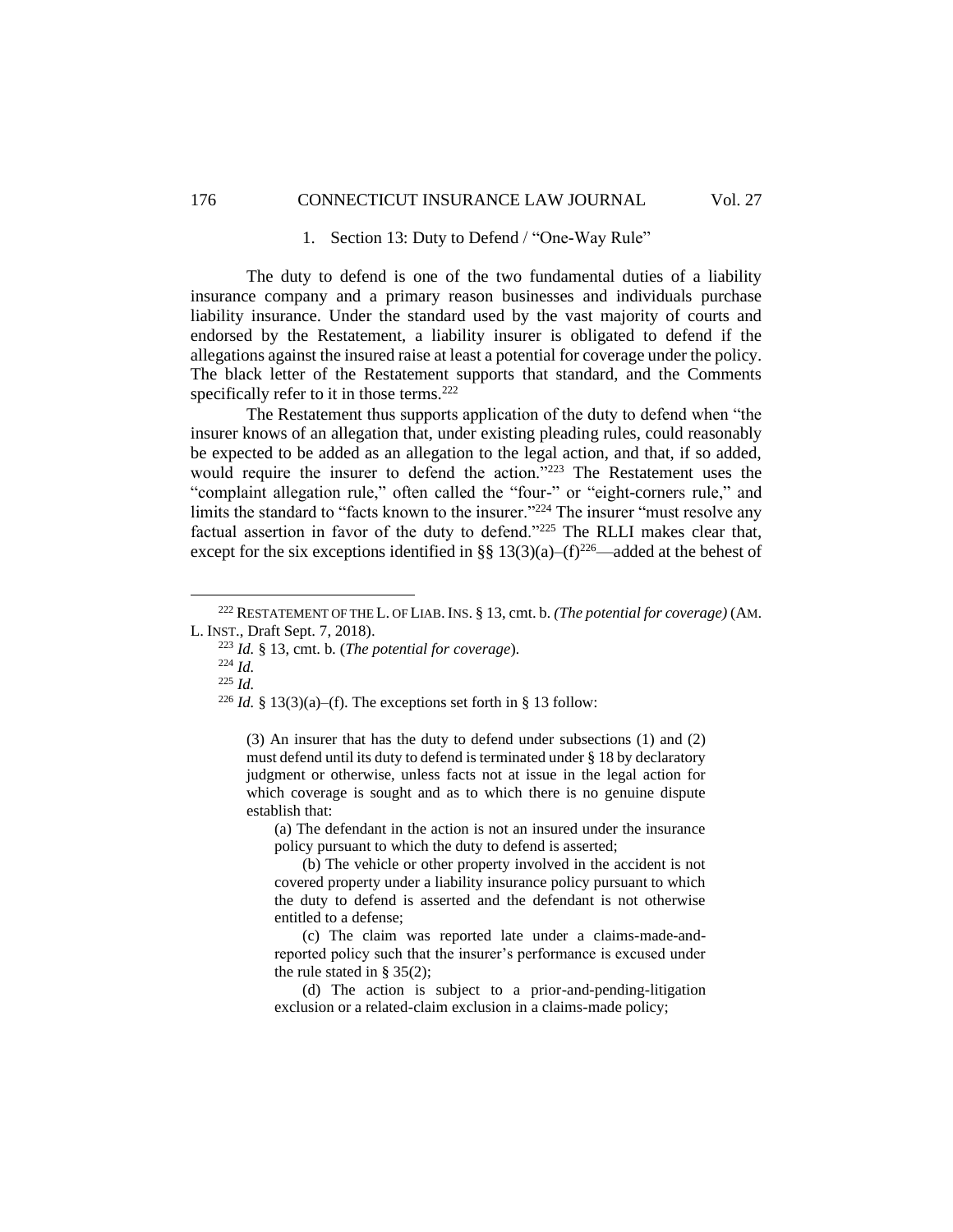## 2020 THE AMERICAN LAW INSTITUTE'S 177 RESTATEMENT OF THE LAW, LIABILITY INSURANCE

the insurance industry—this principle applies "in one direction only," "[e]xcept as provided in subsection (3) and discussed in Comment c*,* the consideration of facts outside the complaint works in one direction only: facts or circumstance is not alleged in the complaint or comparable document generally may not be used to justify a refusal or failure to defend."<sup>227</sup>

The Restatement therefore adopts the common law, which has upheld the promise of a defense for the insured as long as the allegations or evidence outside the complaint supports the duty. While insurers have objected to this "one-way rule," the majority of the courts uphold the use of such "extrinsic evidence" to activate the duty to defend as the Comments note.<sup>228</sup> This is true even if facts outside the complaint conflict with the plaintiff's allegations but support coverage.

The traditional "four-corners" or "eight-corners rule" was of course designed as a rule of inclusion, not exclusion. The insurance industry sought to change this project from a Principles project, to a Restatement; and fought against any rule in the Restatement drafts that was not a majority rule. Insurers then should not be heard to complain about this rule, as this law specifically derives from contract, the protective nature of insurance, and the "piece of the rock" representations made by insurers to purchasers at the time of purchase.<sup>229</sup>

> 2. Section 19 (with Reference to §§ 15 and 50): Consequences of Breach of the Duty to Defend

Section 19 served as a flashpoint throughout the drafting of the Restatement. Under both the Principles, approved in 2014, and initial drafts of the Restatement, a breach of the duty to defend deprived a liability insurer of its right to assert coverage

<sup>(</sup>e) There is no duty to defend because the insurance policy has been properly cancelled; or

<sup>(</sup>f) There is no duty to defend under a similar, narrowly defined exception to the complaint-allegation rule recognized by the courts in the applicable jurisdiction.

<sup>227</sup> *Id.* § 13, cmt. b*. (The potential for coverage*)*.*

<sup>228</sup> *Id.* § 13, cmt. a*. (The duty to defend and the complaint-allegation rule*)*.*

 $2^{229}$  It is true, however, that insurers representatives did peek in meetings. I attended to reject this "potential for coverage" standard in favor of "actual facts." That effort lost, as it does not compare with the almost universal rule.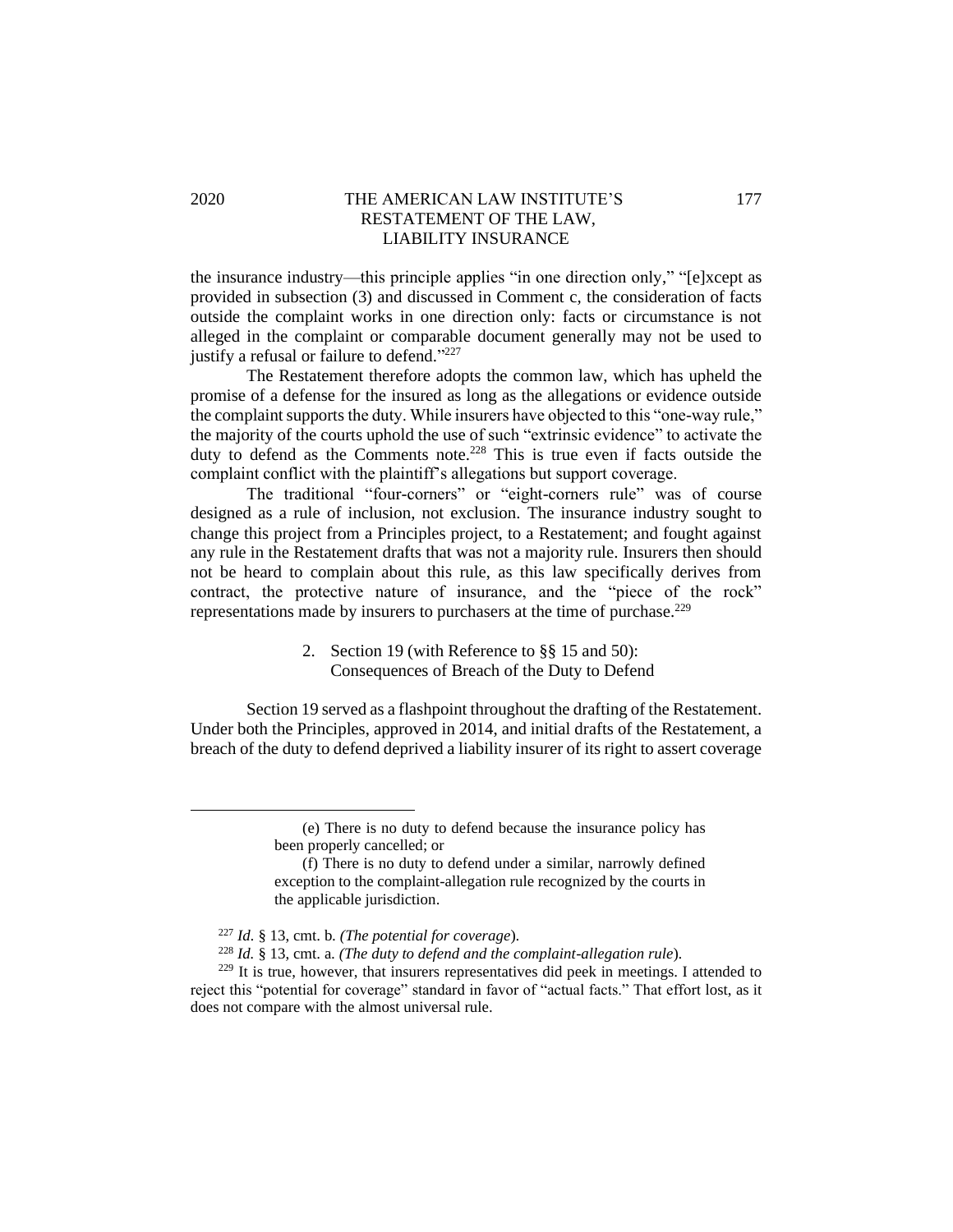defenses, even if the breach was not in bad faith. Those drafts noted the prophylactic effect of that approach in encouraging insurers to honor their duty to defend.<sup>230</sup>

However, after rounds of comments and revisions, the final Restatement deleted from the black letter of this section any reference to forfeiture of coverage defenses as a remedy for breach of a liability insurer's duty to defend. As now configured, § 19 states a non-controversial position, which the Comments note is the "prevailing legal rule": "An insurer that breaches the duty to defend a legal action forfeits the right to assert any control over the defense or settlement of the action."<sup>231</sup> The Comments note that the remedy set forth in the final RLLI is available only for a "material breach" of the duty to defend, defined as "a refusal to defend when required, a provision of a materially inadequate defense, a failure to provide an independent defense when required, and a withdrawal of a defense when the duty has not terminated."<sup>232</sup>

This provision must be considered in light of other relevant sections in the *Restatement*. For example, as shown in § 15, entitled "*Reserving the right to contest coverage*," liability insurers that fail to "timely reserve their rights to contest coverage lose those rights."<sup>233</sup> These provisions note that the rule is now "well established" that "an insurer that does not raise the ground for contesting coverage should be understood to have waived its right to contest coverage in nearly all cases."<sup>234</sup>

Similarly, Comments to § 50, addressing insurer liability for bad faith, identify a forfeiture of coverage defenses as a potential remedy for insurer bad faith "as justice requires."<sup>235</sup> The Comments to  $\S$  50 discuss the basis for this rule which the RLLI says, "reinforces the importance" of the "litigation insurance" policyholders seek to purchase when buying CGL coverage:

The loss-of-coverage-defense remedy is particularly appropriate when an insurer refuses to defend in bad faith. Requiring the insurer to pay for a judgment or settlement entered in such a case reinforces the importance of the defense coverage provided by traditional liability insurance policies, which promise to pay for the defense of any potentially covered claim and, in most cases, also to select the

<sup>&</sup>lt;sup>230</sup> RESTATEMENT OF THE L. OF LIAB. INS. § 21 cmt. c (AM. L. INST., Draft Jan. 22, 2016).

 $231$  RESTATEMENT OF THE L. OF LIAB. INS.  $\S$  19 (AM. L. INST. 2019).

<sup>232</sup> *Id.* at § 19, cmt. b.

<sup>233</sup> *Id.* at § 15, cmt. a.

<sup>234</sup> *Id.* 

<sup>235</sup> *Id.* § 50, cmt. c*.*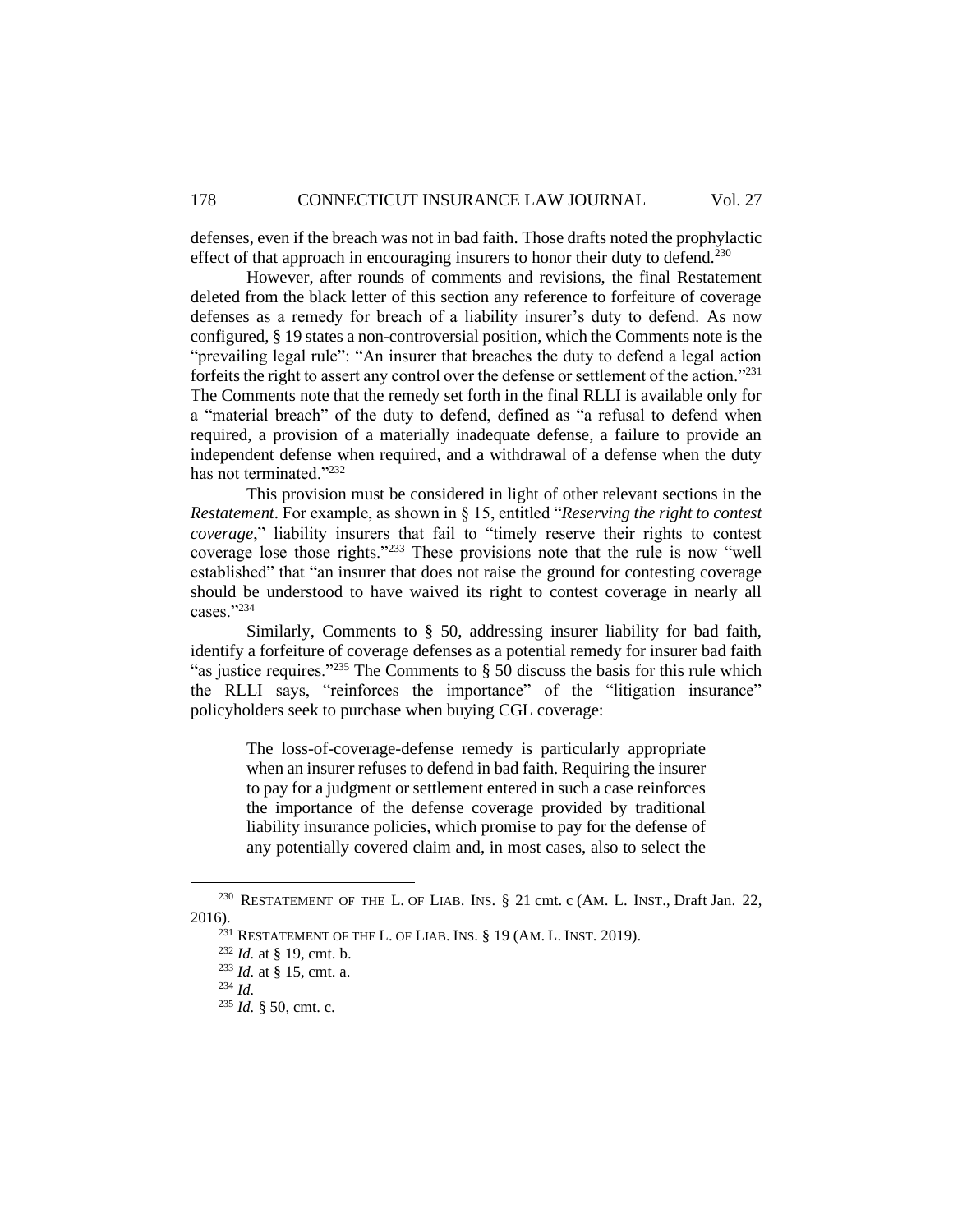## 2020 THE AMERICAN LAW INSTITUTE'S 179 RESTATEMENT OF THE LAW, LIABILITY INSURANCE

defense lawyer and manage the defense. An insurer that could abandon the defense whenever it concluded that the coveragerelevant facts were in its favor, without any risk of having to pay a judgment or settlement of the action, would have an incentive to do so.<sup>236</sup>

This loss-of-coverage-defense remedy also draws support from two places:

(i) the rule followed in the minority of states, under which an insurer that breaches its duty to defend loses its coverage defenses, without regard to whether it acted in bad faith or whether available compensatory damages provide sufficient deterrence; and (ii) the rule in § 15, pursuant to which an insurer that defends without a reservation of rights loses its coverage defenses.<sup>237</sup>

In some quarters, § 15 has generated more controversy than might be expected.<sup>238</sup> However, the provisions in this Section come right out of insurance claim-handling and settlement statutes adopted around the country. For example, the Model Unfair Claims Settlement Practices Act (UCSPA) was promulgated by the National Association of Insurance Commissioners (NAIC) to promote fair practices and protect the public from unfair practices. The Model UCSPA defines, for example, the following as unfair practices: knowingly misrepresenting relevant facts or policy provisions relating to coverages at issue and "failing to acknowledge with reasonable promptness pertinent communications with respect to claims arising

<sup>236</sup> *Id*.

<sup>237</sup> *See id.* § 15, cmt. a*. (The basis for the reservation-of-rights requirement*). The rule arises, in part, from estoppel. The comments also note the difficulty insureds may face "to demonstrate detrimental reliance, particularly in the consumer context." *Id.* These comments also differentiate between the "full-coverage case," and others where conflicts of interest may arise between the insured and the insurer. *Id.*

<sup>238</sup> *See, e.g.*, Patricia McHugh Lambert, *A Primer on Controversy: Restatement of the Law, Liability Insurance*, JD SUPRA (June 12, 2019), https://www.jdsupra.com/legalnews/aprimer-on-controversy-restatement-of-78757/.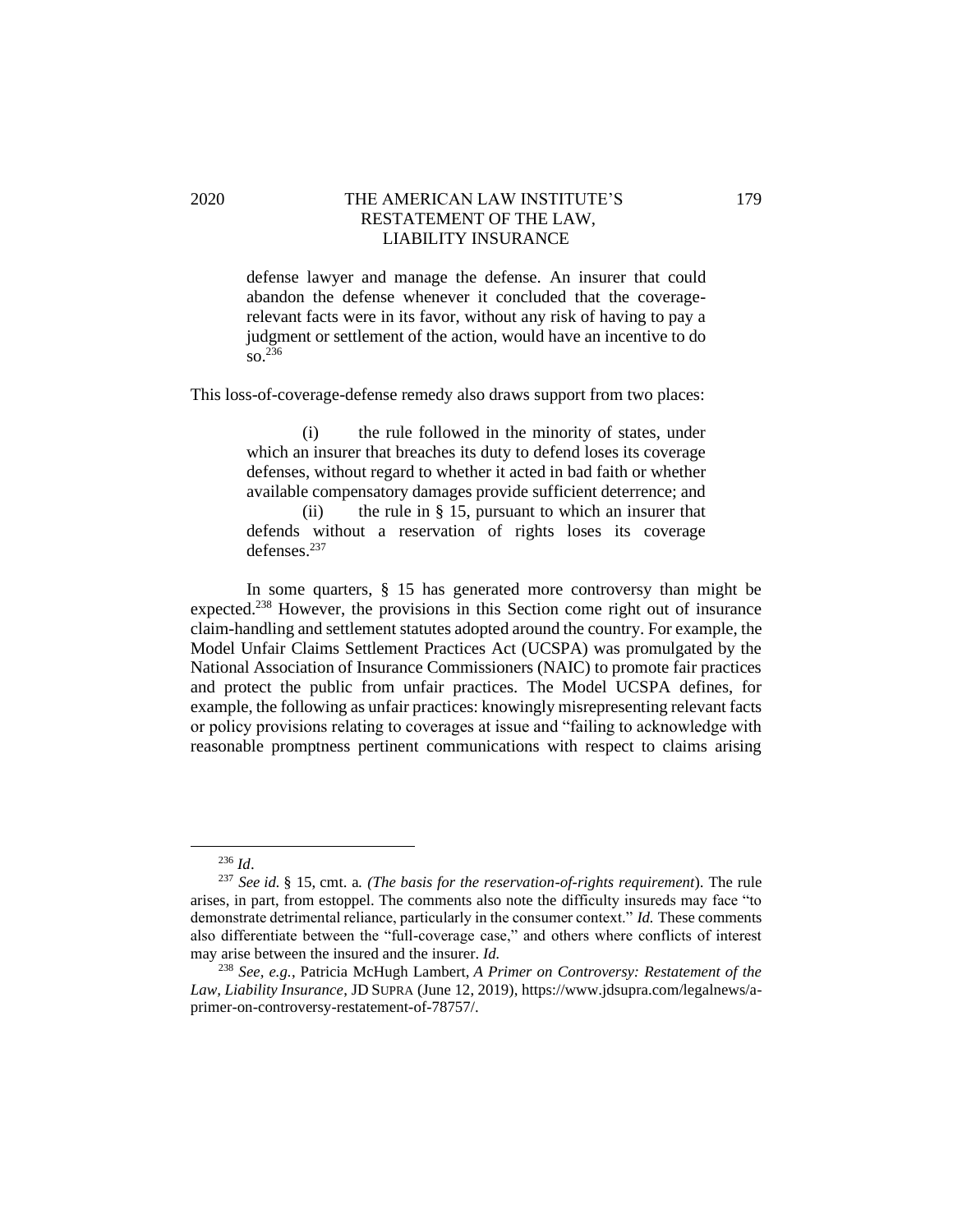under its policies."<sup>239</sup> It also provides for cease-and-desist orders, fines, and suspension or revocation of licenses as statutory remedies.

> 3. Sections 24 and 27: The Duty to Make Reasonable Settlement Decisions

Section 24, entitled "The Insurer's Duty to Make Reasonable Settlement Decisions," addresses what is, of course, another key protection that policyholders seek when they buy liability insurance: Coverage for settlements. Most insureds would prefer, when possible and consistent with their interests, to settle an action rather than to continue to fight it in court. As noted in the Comments, this Section seeks to clarify various strands found in the law, including the law on the duty of good faith and fair dealing and that on insurer bad faith.<sup>240</sup> As the Comments note, "the ultimate test of liability is whether the insurer's conduct was reasonable under the circumstances."<sup>241</sup>

This duty, often called generically "the duty to settle," arises when the insurer has authority to settle the case against the insured, the policyholder faces a potential for a judgment in excess of policy limits. The Restatement defines the duty as follows:

## **§ 24. The Insurer's Duty to Make Reasonable Settlement Decisions**

(1) When an insurer has the authority to settle a legal action brought against the insured, or the insurer's prior consent is required for any settlement by the insured to be payable by the insurer, and there is a potential for a judgment in excess of the applicable policy limit, the insurer has a duty to the insured to make reasonable settlement decisions.

(2) A reasonable settlement decision is one that would be made by a reasonable insurer that bears the sole financial responsibility for the full amount of the potential judgment.

<sup>239</sup> UNFAIR CLAIMS SETTLEMENT PRACTICES ACT § 4 (NAIC 1997). The Act provides no private cause of action but shows applicable standards of conduct. *Id.* § 1. Its applicability is limited because it requires proof that the conduct constitutes a "general business practice." *Id.* § 3.

 $^{240}$  RESTATEMENT OF THE L. OF LIAB. INS.  $\S$  24, cmt. a (AM. L. INST., Discussion Draft Mar. 2, 2015).

<sup>241</sup> *Id.*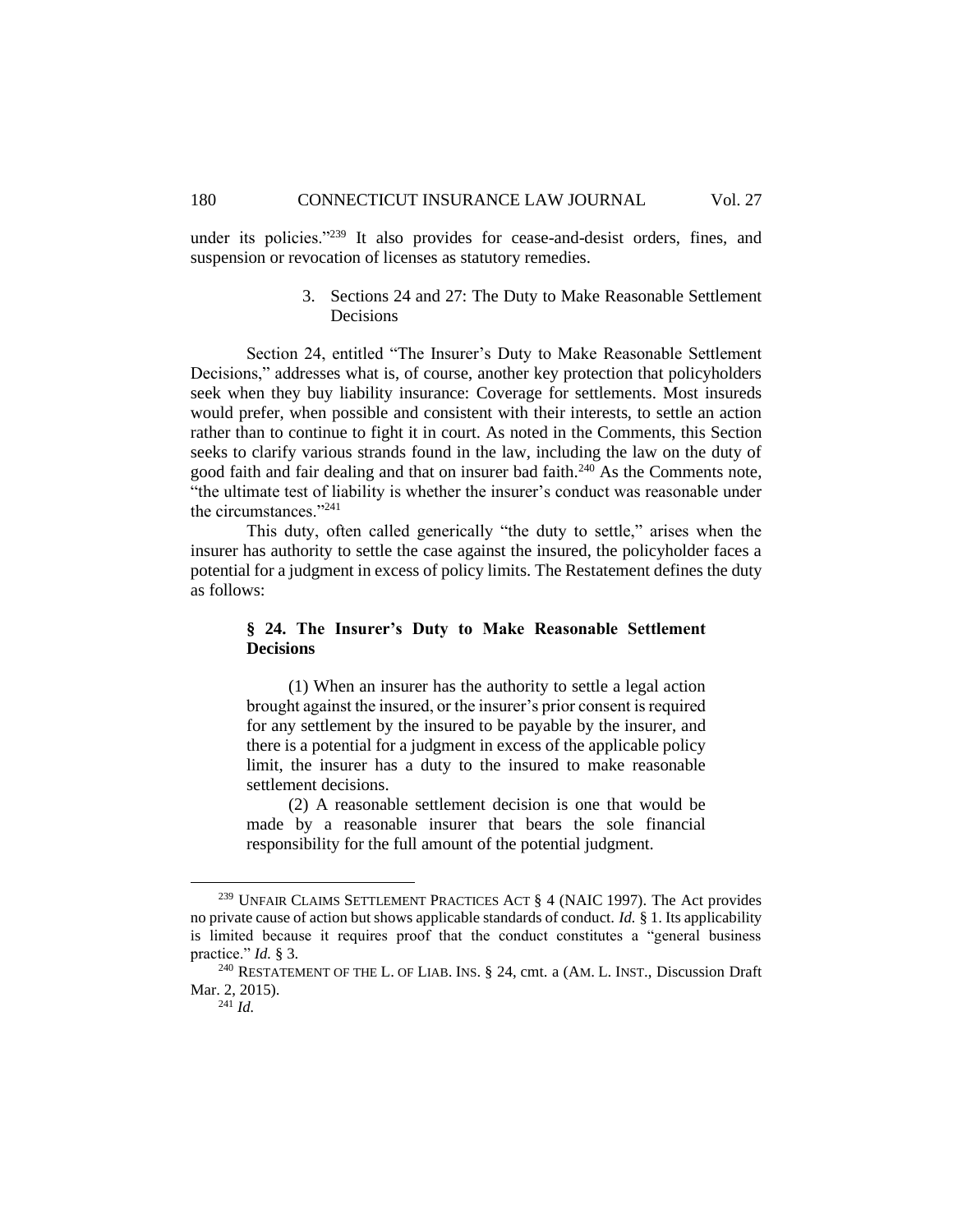## 2020 THE AMERICAN LAW INSTITUTE'S 181 RESTATEMENT OF THE LAW, LIABILITY INSURANCE

(3) An insurer's duty to make reasonable settlement decisions includes the duty to make its policy limits available to the insured for the settlement of a covered legal action that exceeds those policy limits if a reasonable insurer would do so in the circumstances. 242

As noted above, § 24 defines the duty as "one that would be accepted or made by a reasonable person who bears the sole financial responsibility for the full amount of the potential judgment."<sup>243</sup> The RLLI defines "the ultimate test of liability" as "whether the insurer's conduct was reasonable under the circumstances."<sup>244</sup>

Section 27 defines the remedies recoverable for breach of this duty, using the time-honored *Hadley v. Baxendale*<sup>245</sup> standard of foreseeability:

## **§ 27. Remedies for Breach of the Duty to Make Reasonable Settlement Decisions**

(1) An insurer that breaches the duty to make reasonable settlement decisions is subject to liability for any foreseeable harm caused by the breach, including the full amount of damages assessed against the insured in the underlying legal action, without regard to the policy limits.<sup>246</sup>

The Comments explain that, if the insurer breaches this duty, the insured is entitled to recover the policy limit and any "excess judgment," which is "the paradigmatic measure of damages in a breach-of-settlement-duty lawsuit against an insurer."<sup>247</sup> The Section sets forth an objective, "reasonable insurer" standard.

Some commentators have considered this "a broad duty" (meaning too broad a duty). In truth, again, it comes out of principles provided in insurance claims-

 $242$  *Id.* § 24(1)–(3).

<sup>243</sup> *Id.* § 24(2); *see also id.*, cmt. b*.* Comments c.–l. discussing what constitutes "reasonableness," causation, and proof. Comment c says that, like the "general duty of good faith and fair dealing, this settlement duty requires "the insurer to give equal consideration to the interests of the insured, "as to its own." *Id.*

<sup>244</sup> *Id.* § 24, cmt. a. (*Relationship to the duty of good faith and fair dealing)*.

<sup>&</sup>lt;sup>245</sup> Hadley v. Baxendale [1854] EWHC J70 (156 ER 145, 9 Ex. Ch 341 (1854)).

<sup>246</sup> RESTATEMENT OF THE L. OF LIAB. INS*.* § 27(1). (AM. L. INST. 2019).

<sup>247</sup> *Id.* § 27, cmt. a. (*Liability for excess judgment).*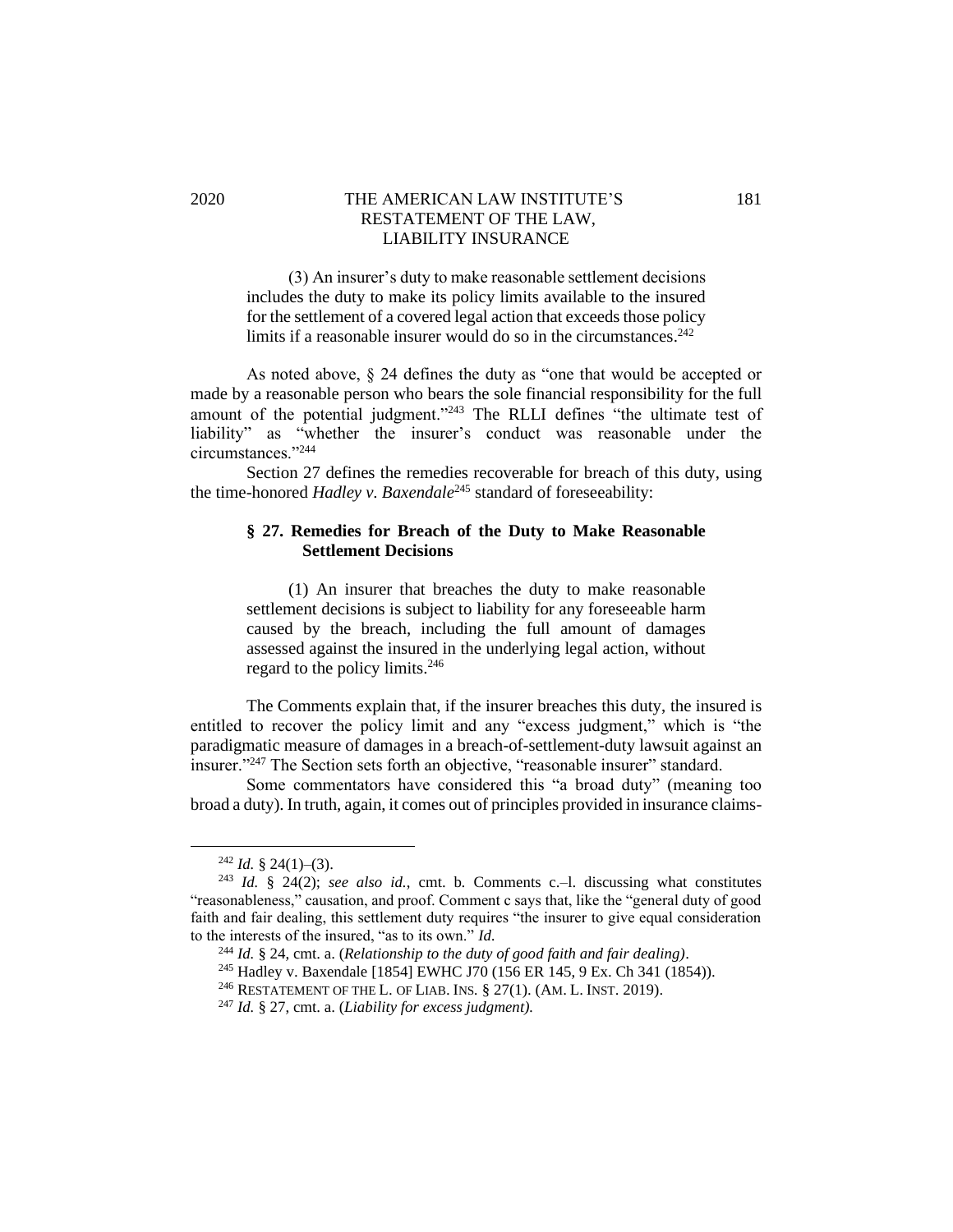handling and settlement statutes around the country which seek to enforce reasonable claims-handling and settlement practices, and, thus, is not a fundamental reworking of insurer obligations or the law (statutory or common law) governing them. Again, if a State has established statutory or common-law on these issues, that law governs.

#### 4. Sections 47–50: Remedies

These provisions continue to generate controversy, but, as with other sections, were revised significantly throughout the process in response to insurer (and other) comments. Insurers considered particularly controversial one "innovation" in the proposed black letter, stating that insureds should be able to recover attorneys' fees when they succeed in lawsuits to enforce coverage. While certain States allow recovery of such fees either by statute or common law,  $248$  the American Rule, providing that each party pays its own fees, prevails in many other states.

Other provisions state rules that are commonly accepted. For example, § 48 states that an insured seeking a determination of rights under its liability insurance policy is entitled to a variety of remedies that are commonplace in contract actions, and ones that lawyers take for granted. For example, can it be controversial that a policyholder is entitled to the following remedies identified in subsection (1)-(8)?

#### **§ 47. Remedies Potentially Available**

An action seeking determination of the rights of the parties to a liability insurance policy may be brought by either the insurer or the insured. In such an action, the remedies that may be available include:

- (1) A declaration of the rights of the parties;
- (2) An award of damages under § 48;

<sup>248</sup> *E.g.*, FLA. STAT. § 627.428(1) (2020); N.J. CT. R. 4:42-9; Travelers Indem. Co. v. Rosedale Passenger Lines Inc., 55 F.R.D. 494 (D. Md. 1972) (applying Maryland common law to award attorney fees to policyholder who had to sue to enforce coverage). *See also* MASTERS ET AL., *supra* note 41 § 11.13[B]. Even insurers have sometimes argued for the right to recover attorney fees for a policyholder. Liberty Mut. Ins. Co. v. Continental Cas. Co., 771 F.2d 579 (1st Cir. 1985) (insurer vs. insurer case) (Br. of Plaintiff-Appellee Liberty Mut. Ins. Co. (filed Mar. 1, 1985)).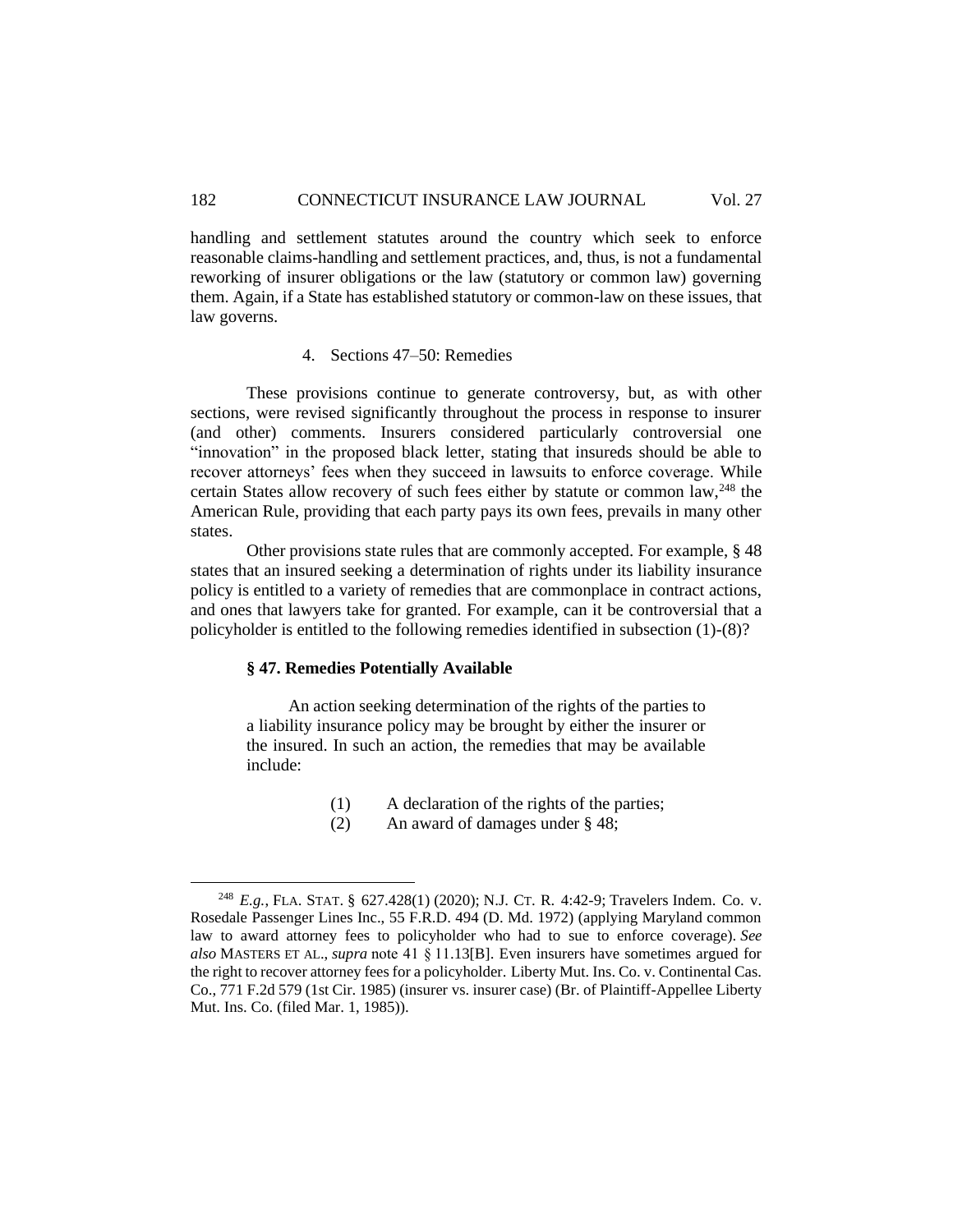## 2020 THE AMERICAN LAW INSTITUTE'S 183 RESTATEMENT OF THE LAW, LIABILITY INSURANCE

(3) Court costs or attorneys' fees to a prevailing party when provided by state law or the policy;

(4) If so provided in the liability insurance policy or otherwise agreed by the parties, an award of a sum of money due to the insurer as recoupment of the costs of defense or settlement;

(5) Collection and disbursement of interpleaded policy proceeds;

(6) Payment or return of premiums;

(7) Indemnification of the insurer by the insured when state law permits recovery from highly culpable insureds; and

 $(8)$  Prejudgment interest.<sup>249</sup>

Under  $\S$  48, in reliance on  $\S$  27, insureds harmed by their insurers' failure to make reasonable settlement decisions may recover "for any foreseeable harm caused by the breach, including the full amount of damages assessed against the insured in the underlying legal action, without regard to the policy limits."<sup>250</sup> Section 48 also provides that, in addition to the cost of the defense, and indemnification for amounts required to indemnify the insured, an insured may also recover the following for breach of a liability insurance policy:

Any other loss, including incidental or consequential loss, caused by the breach, provided that the loss was foreseeable by the insurer at the time of contracting as a probable result of a breach, which sums are not subject to any limit of the policy.<sup>251</sup>

While insurers continue to complain about this provision, it is a venerable, first-year contracts principle that the party breaching a contract is responsible for the consequential damages from this breach that were foreseeable at the time of contracting.<sup>252</sup>

<sup>249</sup> RESTATEMENT OF THE L. OF LIAB. INS*.* § 47(1)–(8). (AM. L. INST. 2019).

<sup>250</sup> *Id.* § 27, cmt. c. (*Other foreseeable loss*)*; see also id.* § 48(3).

 $251$  *Id.* § 48(4).

<sup>252</sup> *E.g.,* Hadley v. Baxendale, [1854] EWHC J70.